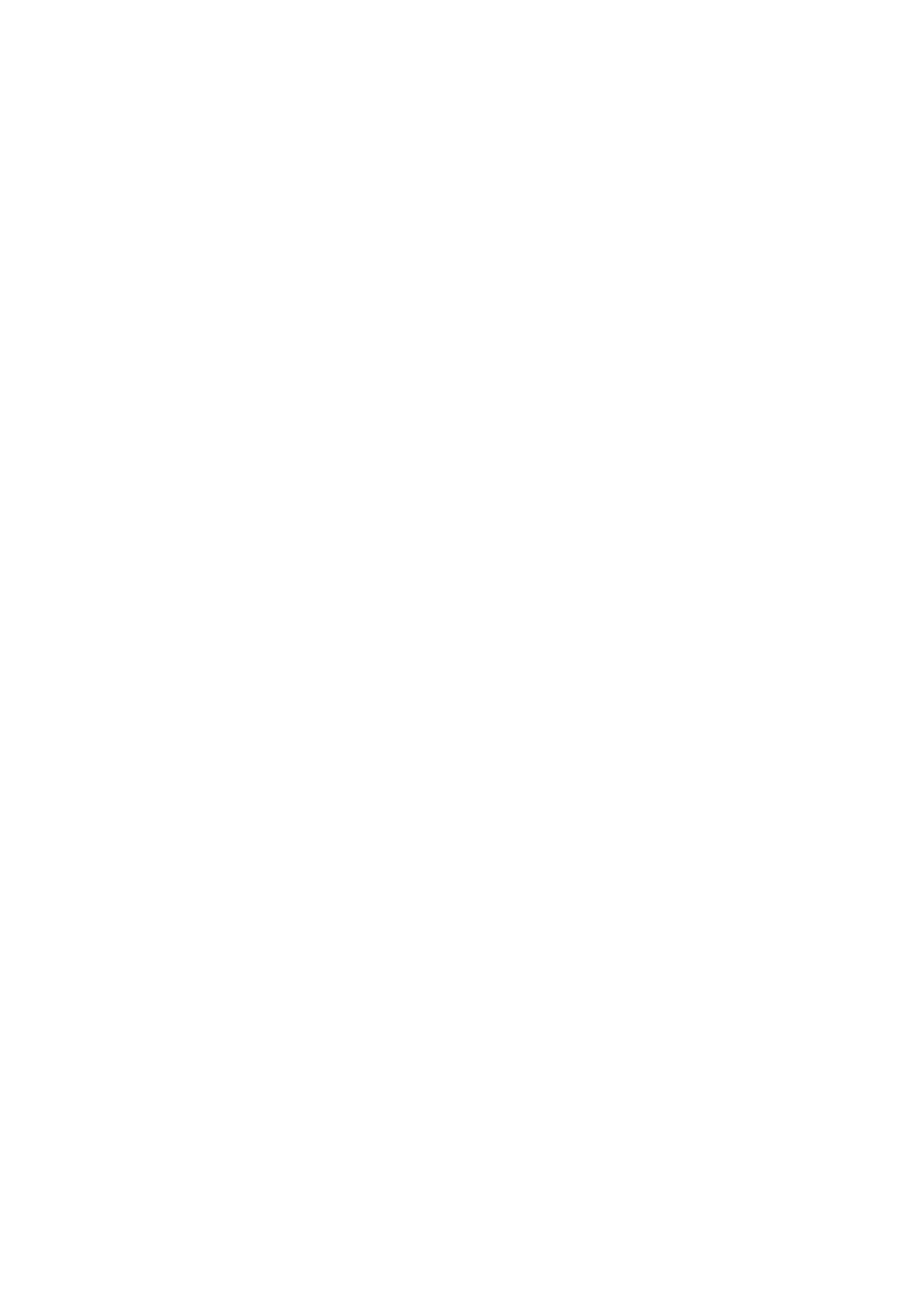# Handbook for the Training of Panel Members for External Quality Assurance Procedures

Copyright © 2012 **European Consortium for Accreditation in higher education** ECA OCCASIONAL PAPER ISBN/EAN: 978-94-90815-00 **Author: Gillian King**

All rights reserved. This information may be used freely and copied for noncommercial purposes, provided that the source is duly acknowledged. Additional copies of this publication are available via [www.ecaconsortium.net.](http://www.ecaconsortium.net/)



**Lifelong Learning Programme** 

This project has been funded with support from the European Commission. This publication reflects the views only of the author, and the Commission cannot be held responsible for any use which may be made of the information contained therein.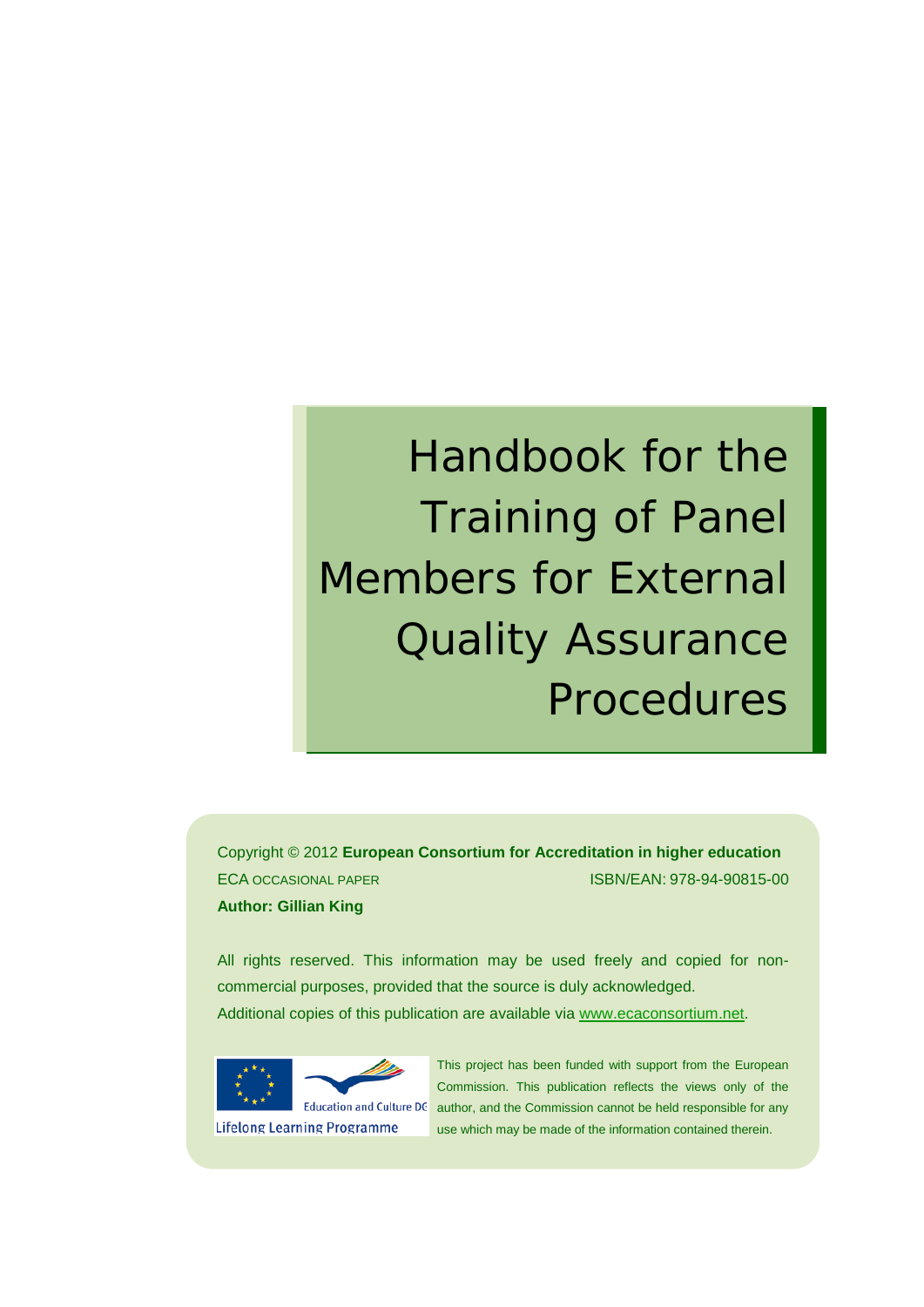# $\mathbf{e}_{\vert} \mathbf{c}_{\vert} \mathbf{a}$

**Example 18 And Strategier Contains the Contract of the Contract of the Contract of the Contract of the Contract of the Contract of the Contract of the Contract of the Contract of the Contract of the Contract of the Contra "** As<br>diffice<br>their<br>weld<br>part.<br>the t **"***As you will learn from this handbook, the best way to prevent difficult situations with your participants is to (a) know as much about their backgrounds as you can; (b) make the training environment welcoming and conducive to building up trust between you and the participants; and (c) make sure all participants know what the aims of the training are and what the ground rules are.***"**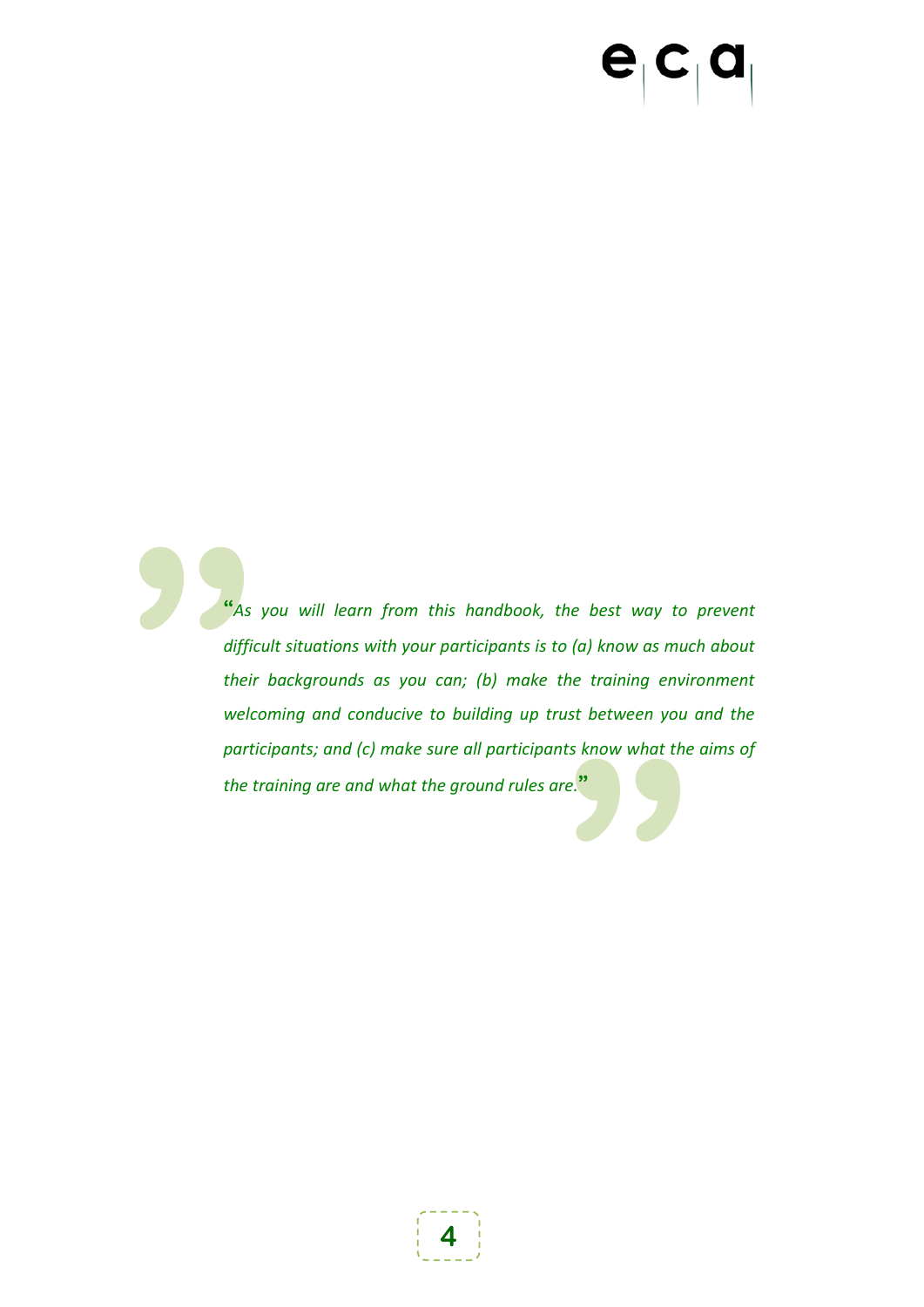# $e_{\vert}c_{\vert}a_{\vert}$

# **Table of content**

| 1. |      |                  |                                                                               |  |  |  |
|----|------|------------------|-------------------------------------------------------------------------------|--|--|--|
| 2. |      |                  |                                                                               |  |  |  |
| 3. |      |                  |                                                                               |  |  |  |
|    | 3.1. |                  |                                                                               |  |  |  |
|    | 3.2. |                  |                                                                               |  |  |  |
|    | 3.3. |                  |                                                                               |  |  |  |
|    | 3.4. |                  |                                                                               |  |  |  |
|    |      | 3.4.1.<br>3.4.2. | Reflection, summary of the day, action planning 20                            |  |  |  |
|    | 3.5. |                  |                                                                               |  |  |  |
|    |      | 3.5.1.           |                                                                               |  |  |  |
|    |      | 3.5.2.           |                                                                               |  |  |  |
| 4. |      |                  |                                                                               |  |  |  |
|    | 4.1. |                  |                                                                               |  |  |  |
|    | 4.2. |                  |                                                                               |  |  |  |
|    | 4.3. |                  |                                                                               |  |  |  |
|    |      | 4.3.1.           |                                                                               |  |  |  |
|    |      | 4.3.2.           |                                                                               |  |  |  |
| 5. |      |                  |                                                                               |  |  |  |
|    | 5.1. |                  |                                                                               |  |  |  |
|    | 5.2. |                  |                                                                               |  |  |  |
|    |      | 5.2.1.           |                                                                               |  |  |  |
|    |      | 5.2.2.           | Trainer behaviour that encourages good communication 36                       |  |  |  |
|    |      | 5.2.3.<br>5.2.4. |                                                                               |  |  |  |
|    |      |                  |                                                                               |  |  |  |
|    | 5.3. |                  | Matching learning outcomes and delivery methods to the training materials  45 |  |  |  |
|    | 5.4. |                  |                                                                               |  |  |  |
| 6. |      |                  |                                                                               |  |  |  |
|    | 6.1. |                  |                                                                               |  |  |  |
|    | 6.2. |                  |                                                                               |  |  |  |
|    | 6.3. |                  |                                                                               |  |  |  |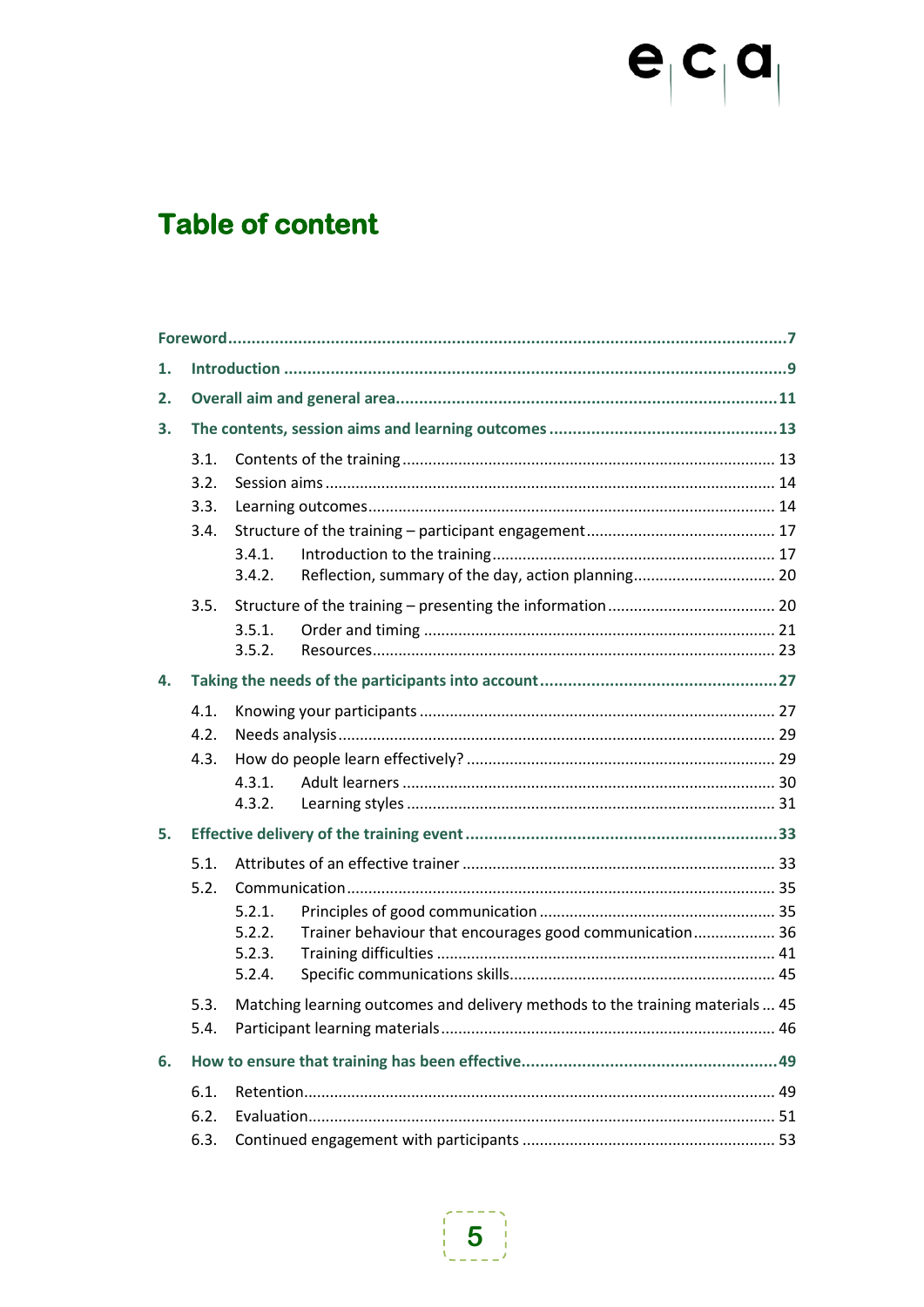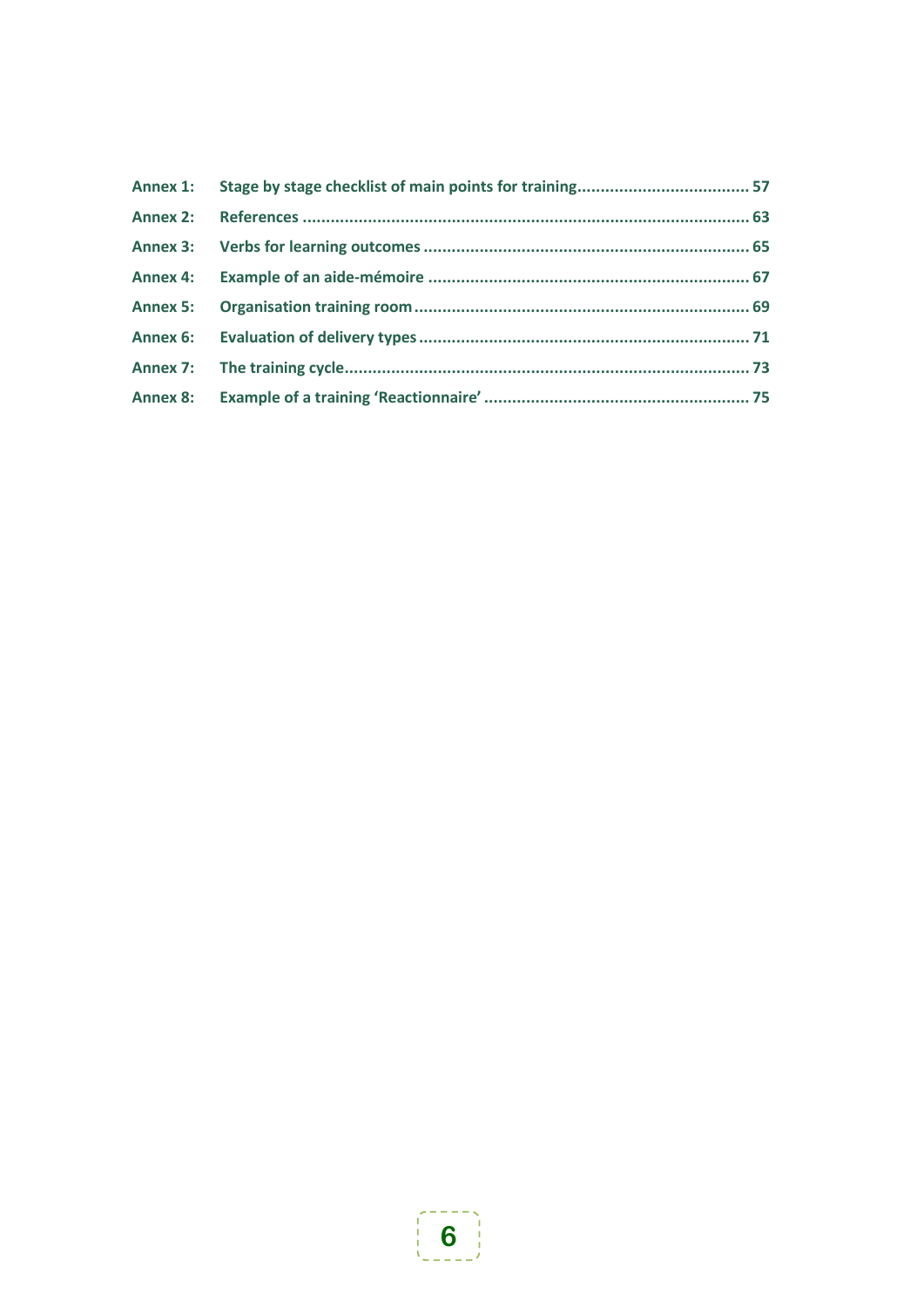## <span id="page-6-0"></span>**Foreword**

he trust building potential of external quality assurance (QA) procedures depends upon the quality and professionalism of the involved external experts. In an increasingly internationalized higher education area independent, highly **T**

competent and intercultural aware experts are urgently needed in order to guarantee fair decision making and to benefit higher education institutions in all types of external QA procedures. The European Consortium for Accreditation in Higher education (ECA) has acknowledged the vital role of the expert panel members ever since its inception (Code of good practice, 2004 and Guidelines for the selection of external expert panel members, 2007). After careful review of the training practices of its members agencies, ECA in 2010 launched its EU funded "E-TRAIN" project

**The training sessions strengthened the expert's knowledge about the diversity of European higher education systems, raised awareness about the expert's role in external QA procedures and provided them with opportunities to acquire the necessary audit and communication skills.**

with the goal to train and to share a community of knowledgeable and internationally experienced experts in the domain of external QA in higher education. Based on the collection of international good practices ECA successfully offered pilot trainings to experts and established a "train the trainer"-programme.



The E-TRAIN project is strictly output-oriented and offers guides to good practices, a training handbook, an electronic training portal for experts, standardised expert portfolios and a European Expert Exchange

Platform which provides access to a searchable database of experts.

This handbook gives practical guidelines on how to organize effective training sessions for panel members. All steps of the training process are covered in the handbook, from the planning phase up to the necessary evaluation of the delivered trainings. It is believed that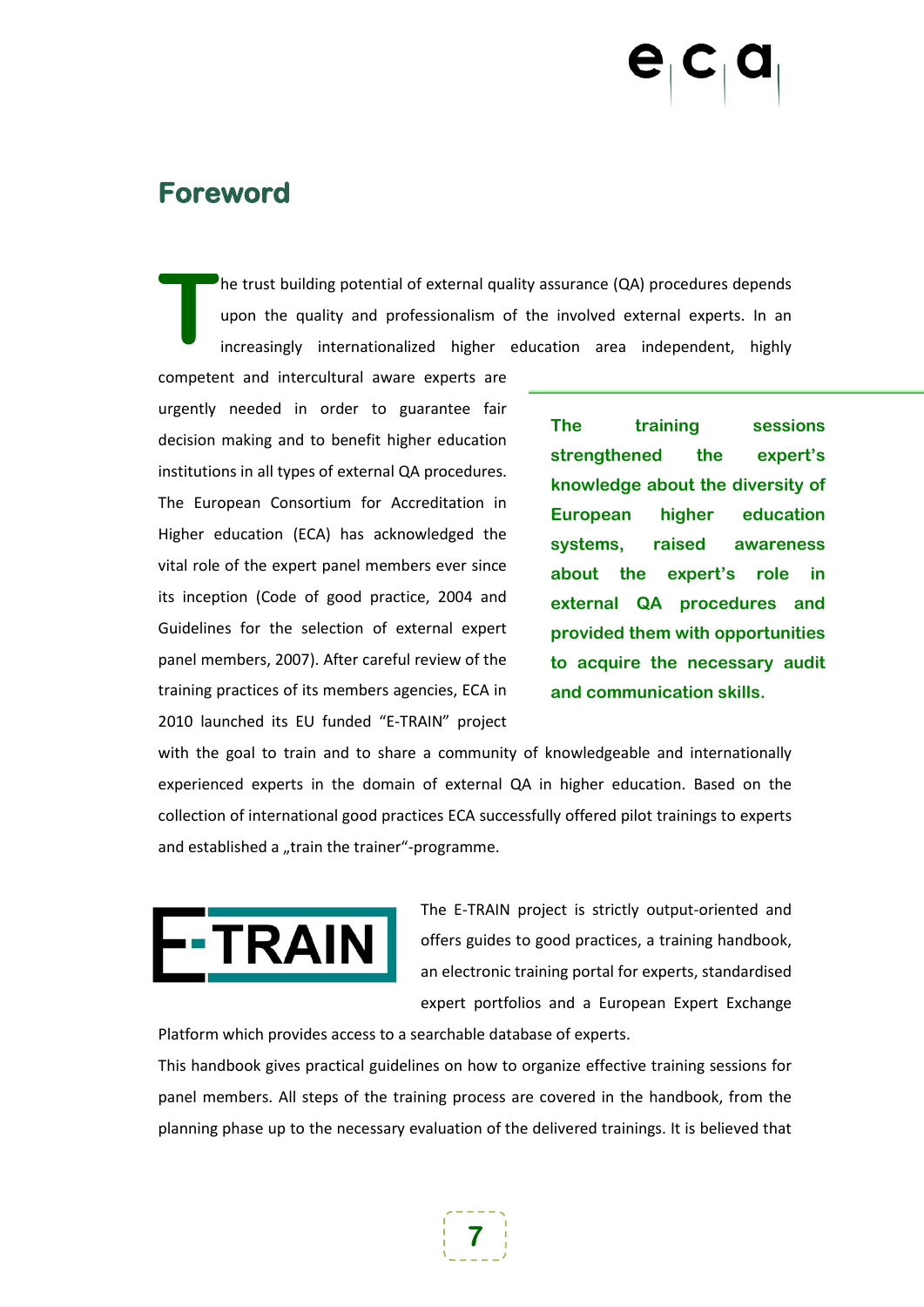both quality assurance agencies and higher education institutions, and also the individual experts, can profit from its reading.

Today all relevant higher education stakeholder groups of the European Higher Education Area acknowledge the need for well trained, professionally acting and internationally competent expert panellists. The E-TRAIN project has powerfully contributed to the establishment of such a community of experts and is clearly strengthening the European dimension in quality assurance. Based on the success of its operations ECA will – together with its partners – continue its efforts to organise regular trainings in order to assure the required capabilities and capacities of their external experts and to promote consistency of decisions in external quality assurance.

We hope you will find this handbook interesting and enjoyable. Additional information about this project is provided on our website (http://www.ecaconsortium.net). Please feel free at any time to address your questions and comments also directly to our secretariat.

**Rolf Heusser**

Chairman of ECA The Hague, The Netherlands August 2012

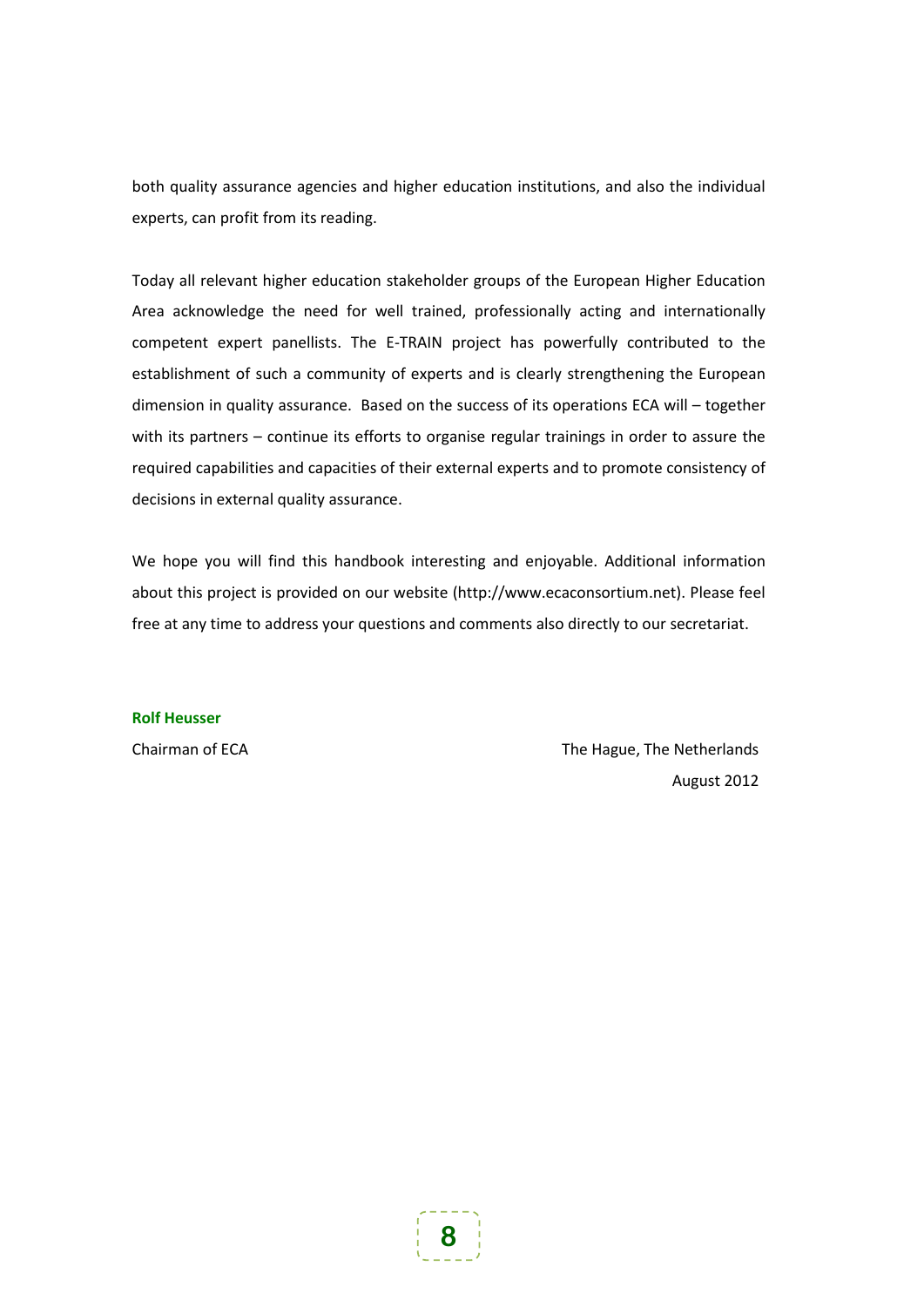## <span id="page-8-0"></span>**1. Introduction**

his guidance is aimed at any person who will be delivering training to members of expert panels. The term 'panel member' is used to refer to any person who will be carrying out a panel task, such as a review or audit or accreditation activity for a quality assurance agency (QA agency). In some agencies or countries those persons are referred to as 'experts', 'reviewers', 'auditors', 'review/audit secretary', etc. This handbook uses the term 'panel members' for all such people. **T**

This handbook refers to 'training event': this is intended to include all kinds of training sessions whether they last 3 hours or 3 days. This handbook is not concerned with training that is primarily carried out online or remotely. It is concerned with training that is

primarily delivered to participants face-to-face. A face-to-face event, however brief, has uses other than just passing on knowledge or acquisition of skills. It enables the trainer (who will usually be a staff member of a quality assurance or accreditation agency) to get to know the panel members who will be carrying out work for the agency in the future. It also helps participants who may work together in the future, to meet and get to know each other a little. This will help to build a community of practice amongst the panel members, which in turn will help them to support and learn from each other. Meeting

**This handbook is not concerned with training that is primarily carried out online or remotely. It is concerned with training that is primarily delivered to participants face-to-face. A face-to-face event, however brief, has uses other than just passing on knowledge or acquisition of skills.**

face-to-face will give the trainer an opportunity to model the values and expectations of the quality assurance agency and encourage a professional attitude amongst panel members.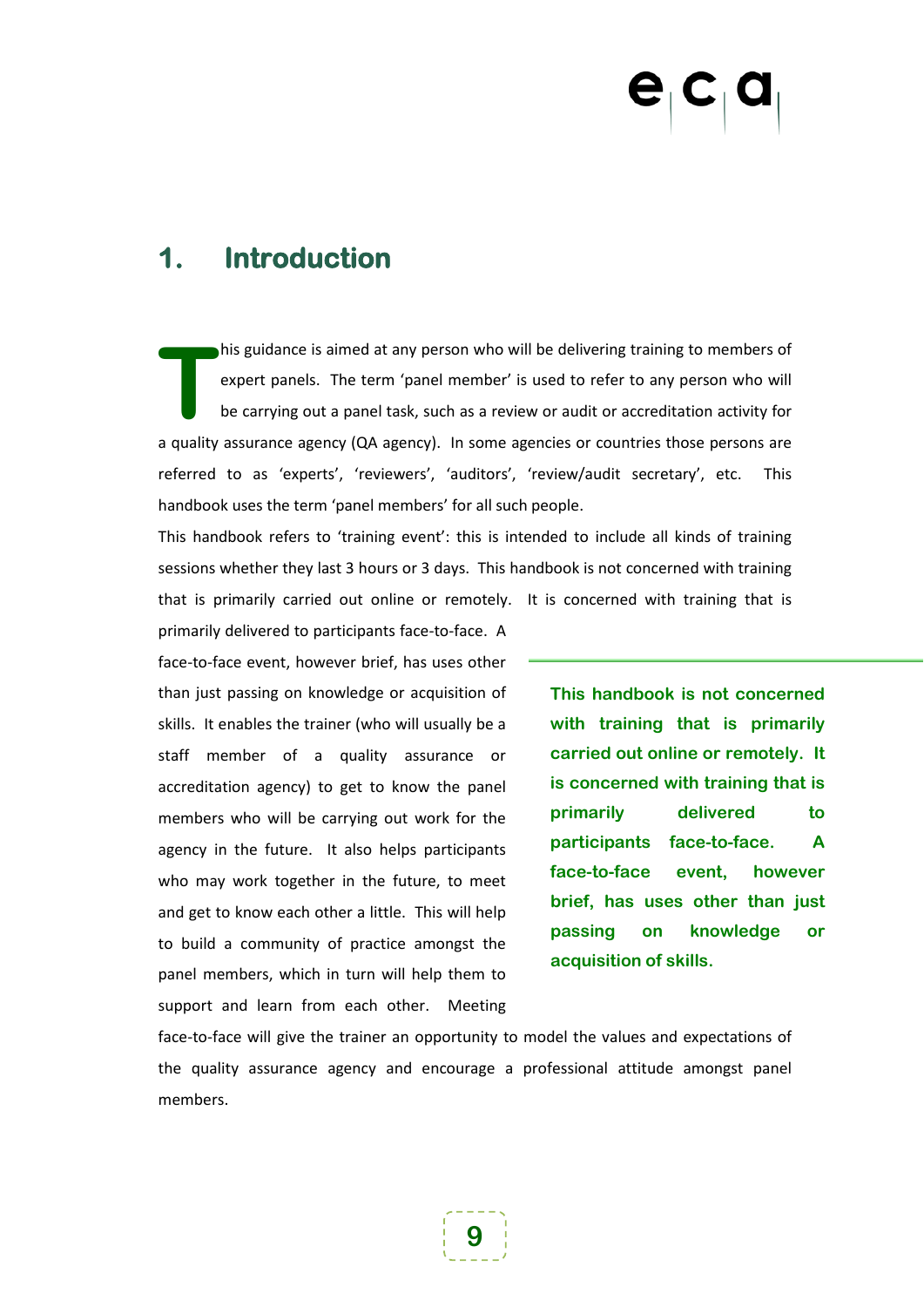The guidance for planning a training event given below should be helpful whatever the length of the training, whoever the participants are, and whatever the objectives of the training are. The general principles outlined below will still apply. The guidance is divided into 5 sections: deciding on the overall aim of training; deciding on content, session aims and learning outcomes; looking at the needs of participants; delivering the training; ensuring that the training is effective. A stage-by-stage summary of the main stages of the guidance may be found in the checklist in Annex [1: Stage by stage checklist of main points](#page-56-0)  [for training.](#page-56-0)

In each section of the guidance the trainer will be encouraged to ask some simple questions. It is important that the trainer knows the answers to these questions so that the training prepared is appropriate, relevant and effective.

There is also a list of publications and websites in **Annex [2: References](#page-62-0)** which you might find useful if you need more information or ideas.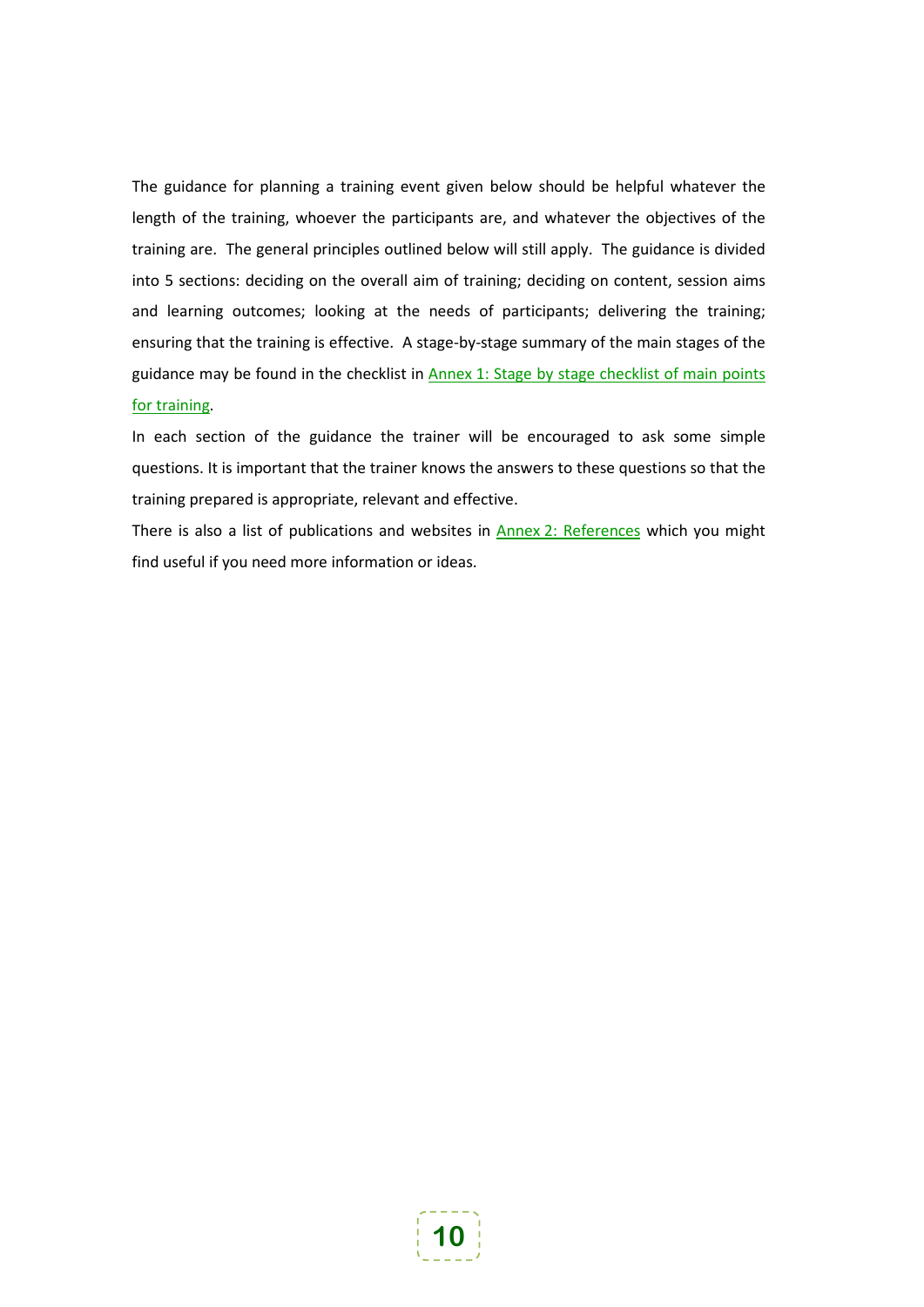## <span id="page-10-0"></span>**2. Overall aim and general area**

The trainer<br>
"Why is<br>
What is<br>
What is<br>
What is<br>
t is essential that y *The trainer needs to ask him/herself the questions: "Why is this training necessary? What is the subject of my training event? What is it about? What is it supposed to accomplish?"*

t is essential that you know why the training is to be carried out, in other words, what need has been identified by your agency or organization that the training of panel members will meet. Your agency may have carried out a systematic organizational or business needs analysis which demonstrated that to carry out its activities effectively and economically, panel experts needed preparation for the review/accreditation work which they will be expected to carry out. In this case the aim of the training would be "to prepare panel members to carry out a review for the agency". **I**

There may be other aims for running a training event, for example, to assess the abilities of participants to become panel members; to provide an opportunity for panel members to network and learn from one another; to satisfy stakeholder confidence in the review/accreditation process. These aims are not mutually exclusive but you need to be clear which aims your training is trying to address.

Once you have clarified the aim you can go on to consider the broad areas that the training must cover. In the case mentioned above (aim = to prepare panel members to carry out a review), the training would need to: introduce panel members to the actual review process; explain the ethos and expectations of the agency; give them the knowledge and skills and attitudes to carry out a review effectively and professionally.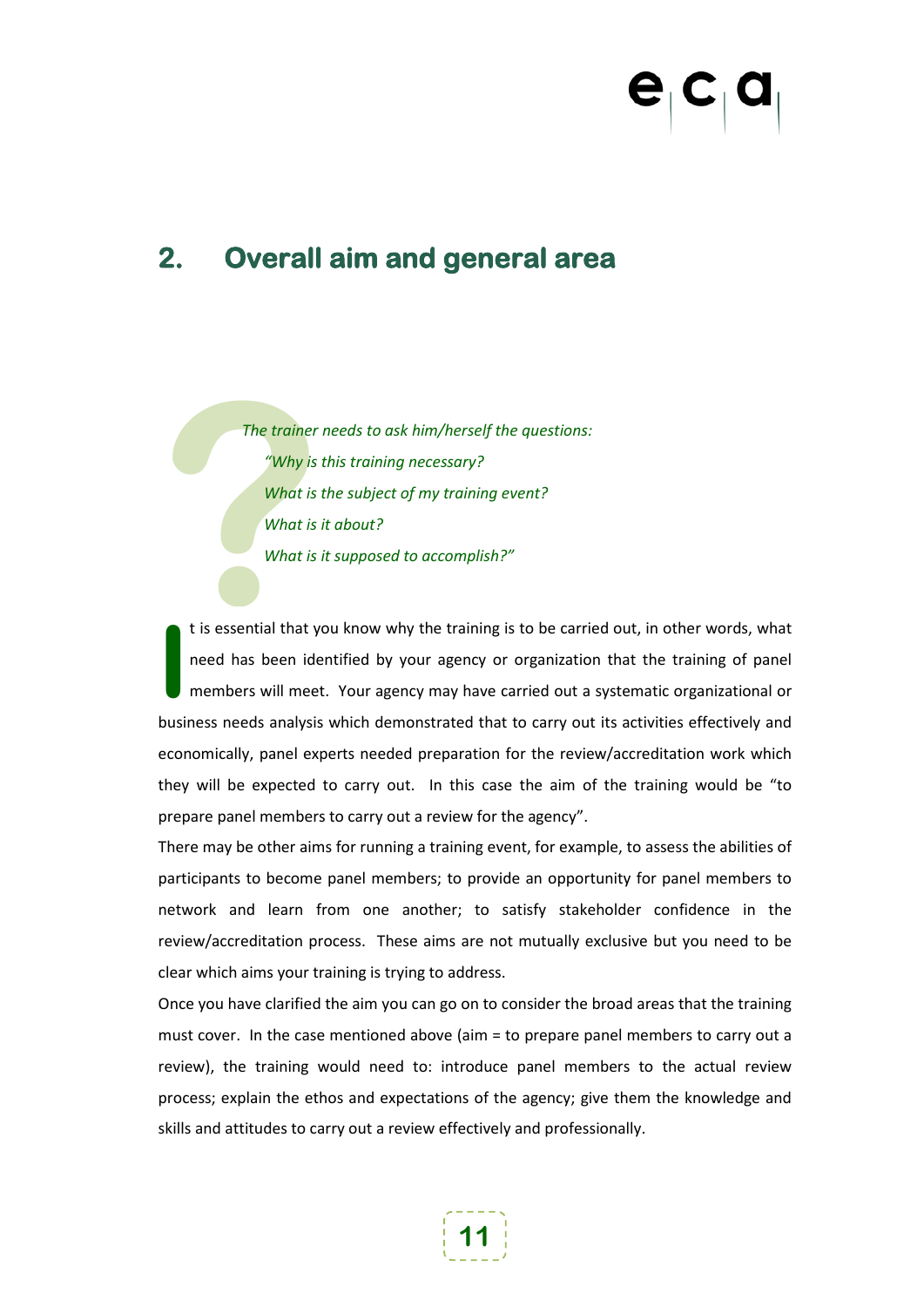For your own training event you should think about the review process (or other panel activity) that you will be training panel members for and decide what broad subject headings your training needs to cover. You need to consider how much your participants are likely to know about the process: can you assume that the participants know anything at all about the review method/process? Will they already be familiar with national or European requirements, qualifications descriptions, codes of quality or codes of conduct? Do they need to know anything about the history of your organisation?

You may also need to consider whether the panel members are already very experienced and, therefore, do not need communications (or other) skills? Is their main need support with writing a report? Do groups of reviewers (e.g. students, employers, administrators) differ in their needs? If so, how will you deal with that? We shall return to some of these questions throughout this handbook.

What you need to include in your training event depends on the answers to these questions. Once you have decided on the broad areas that the training must cover you can go on to think about the detailed content and learning outcomes of the training.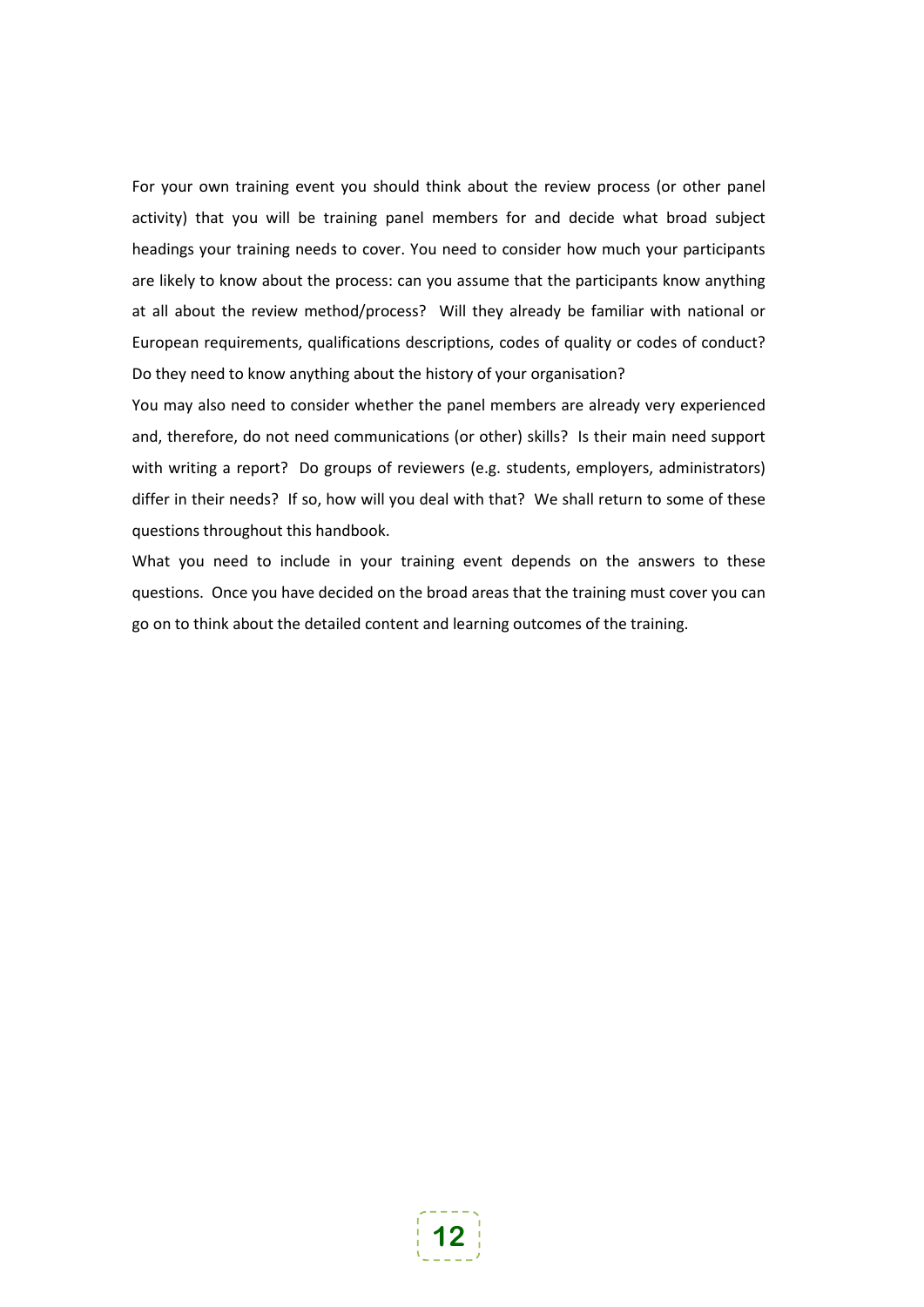## <span id="page-12-0"></span>**3. The contents, session aims and learning outcomes**

We now r<br>
identified:<br>
assurance<br>
professiona *We now need to list the detailed information for each of the areas identified: the actual review process; the ethos and expectations of quality assurance agencies; the knowledge, skills and attitudes to effectively and professionally carry out a review.*

### <span id="page-12-1"></span>**3.1. Contents of the training**

Once you have decided on the broad areas that the training must cover, you will need to think in more detail about what those areas will include. Above we identified the following broad areas for a training event: "introduce panel members to the actual review process; explain the ethos and expectations of the agency; give them the knowledge and skills and attitudes to carry out a review effectively and professionally". We now need to list the detailed information for each of these areas. For example, if we concentrate on "introduce panel members to the actual review process", we might decide that the kind of information that participants will need to know includes: where to find information about the review process, how to get support from the agency in understanding the review process; an introduction to the review handbook; an introduction to the national qualifications framework for awards; who is involved in the review process; the main stages of the review process", and so on.

Repeating this process for all the broad areas that you identified will give a complete list of the materials which your training event needs to include. This is the material which will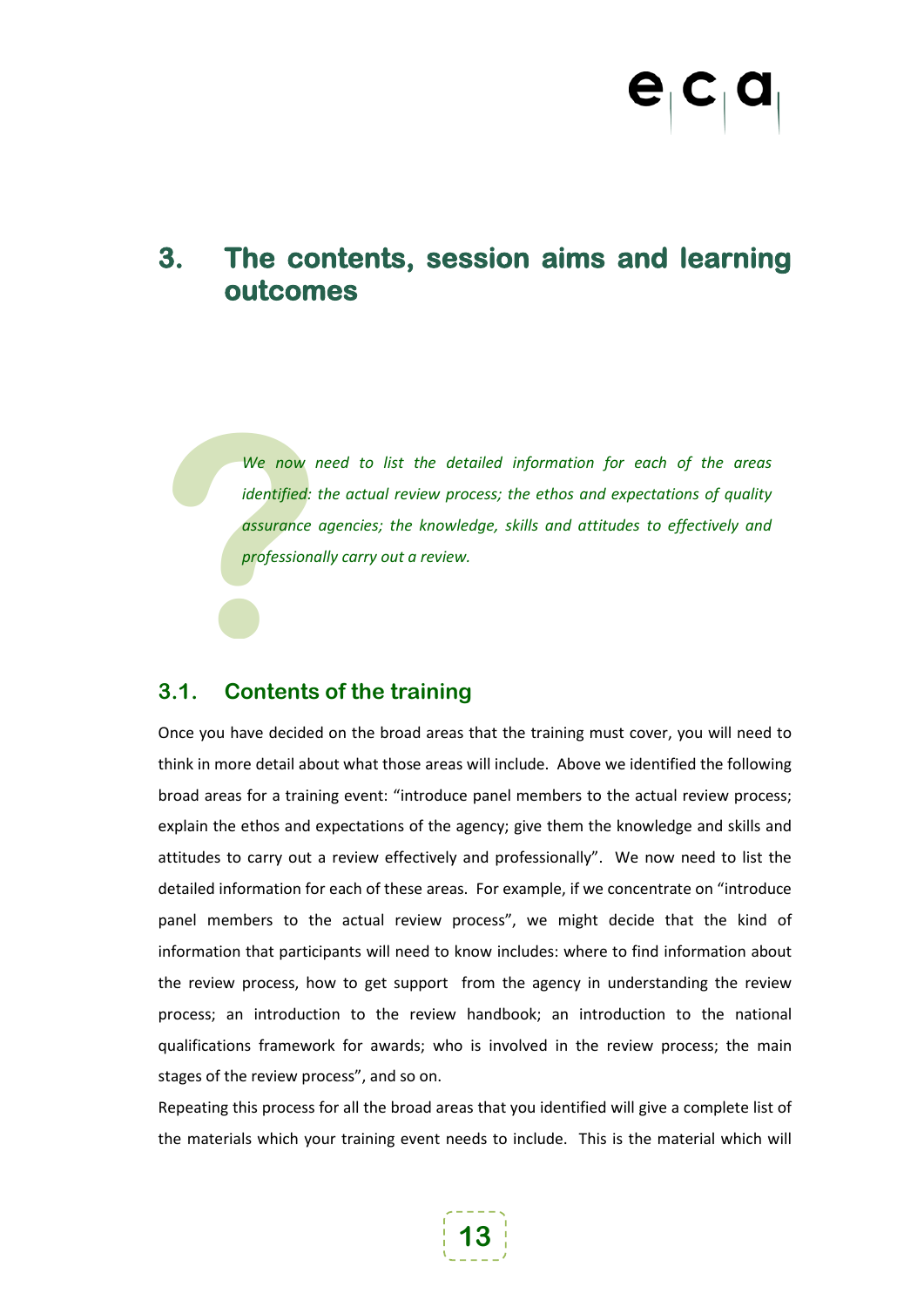make up the individual sessions of your training event and give it its overall structure. But before we think about that, we need to make sure that we know (a) what the aims of each session are; and (b) what we expect our participants to have achieved in each part of the training.

### <span id="page-13-0"></span>**3.2. Session aims**

*It might be helpful to remember the following:* 

- *a Session Aim is a statement of what you (the trainer) intend to accomplish*
- *a Learning Outcome is a statement of what the participant is expected to achieve.*

By setting the aims for each part of the training you will make it clear to participants what you are trying to do and the material you intend to cover. This will help to make the participants' expectations of the training realistic and it will enable them to give you more accurate feedback on the training afterwards. It will help the participants to know exactly what will or will not be covered in the training event. It is important that participants know the aims before they decide to come to training so that they can decide whether it is appropriate for them or not. This will help to reduce resentment or disaffection on the training event from participants who expected something quite different! **1t might be**<br>
• **a Sessio**<br> **(the trai)**<br>
• **a Learni**<br>
the part<br> **By setting the aims for** 

### <span id="page-13-1"></span>**3.3. Learning outcomes**

Learning outcomes are simply the things that you want participants to have achieved by a certain point in time, probably by the end of the training event (unless you are carrying out any kind of follow-up activity). Achievements can include knowledge, skills or attitudes. Drawing up learning outcomes is important because it will help you to know that the training material you intend to present is relevant to your overall aim for the training. It will help you to know that you are delivering material which will enable your participants

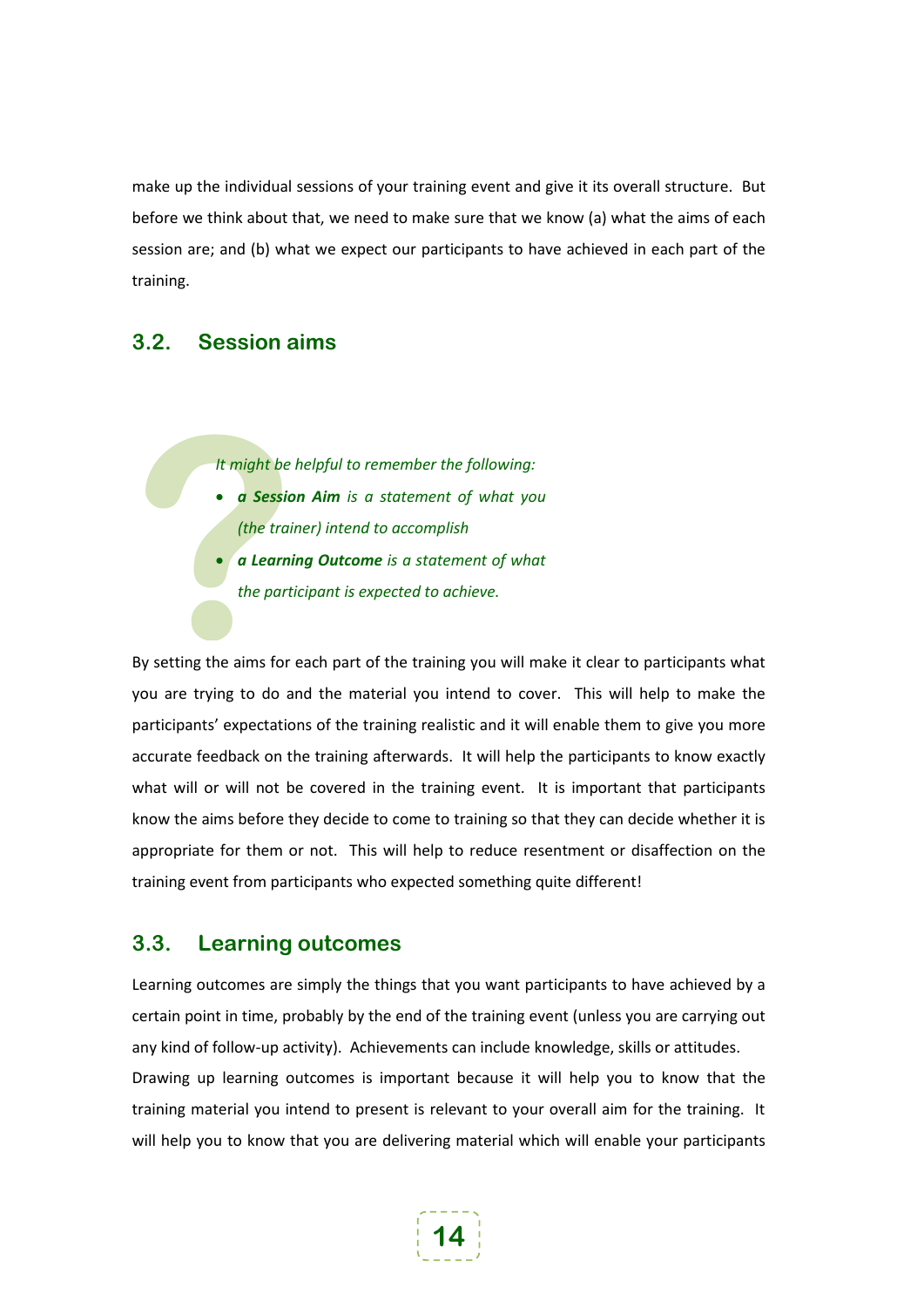to acquire the specific skills, attitudes or knowledge that they need to carry out the work that you will ask them to do. Having learning outcomes will also help you to test whether participants have achieved what you need them to achieve, so they are also a way of evaluating the training (see sectio[n 6.2.](#page-50-0) [Evaluation](#page-50-0)). Learning outcomes also make it easier for participants to assess for themselves what they have learned.

When you draw up the learning outcomes, be specific. Learning outcomes should include a verb because you will expect your participants to have **done** something. It is important to choose the verbs in the learning outcome carefully. For example if you are presenting participants with information about the review process you may expect them to read the information, recall it, interpret it, synthesise it, evaluate it, and so on. Think carefully about the exact wording that is needed so that participants know what you expect of them. Some examples of verbs that you might consider are given in the table in [Annex](#page-64-0) 3: [Verbs for learning outcomes.](#page-64-0)

One way of checking whether the learning outcome will be useful for the participant's learning and assessment of that learning is to use the familiar SMART questions: is the learning outcome **Specific, Measurable, Attainable, Relevant and Time-bound**? But do not worry if you cannot always meet these requirements. For example, it might be difficult to always find learning outcomes which give measurable results since some of the skills that you might wish participants to acquire will be attitudes or 'soft' skills: communication, empathy, gaining trust, and so on. Similarly, having a deadline for when a learning outcome should be achieved can also be problematic, since in many cases you will not know for sure that a panel member has achieved the learning outcome until they have carried out a review – and you may not be able to get feedback about that. So if some of the learning outcomes do not look too SMART it is not a serious problem! But it is worth using the questions as a check, to make sure that you have thought seriously about the wording of each learning outcome.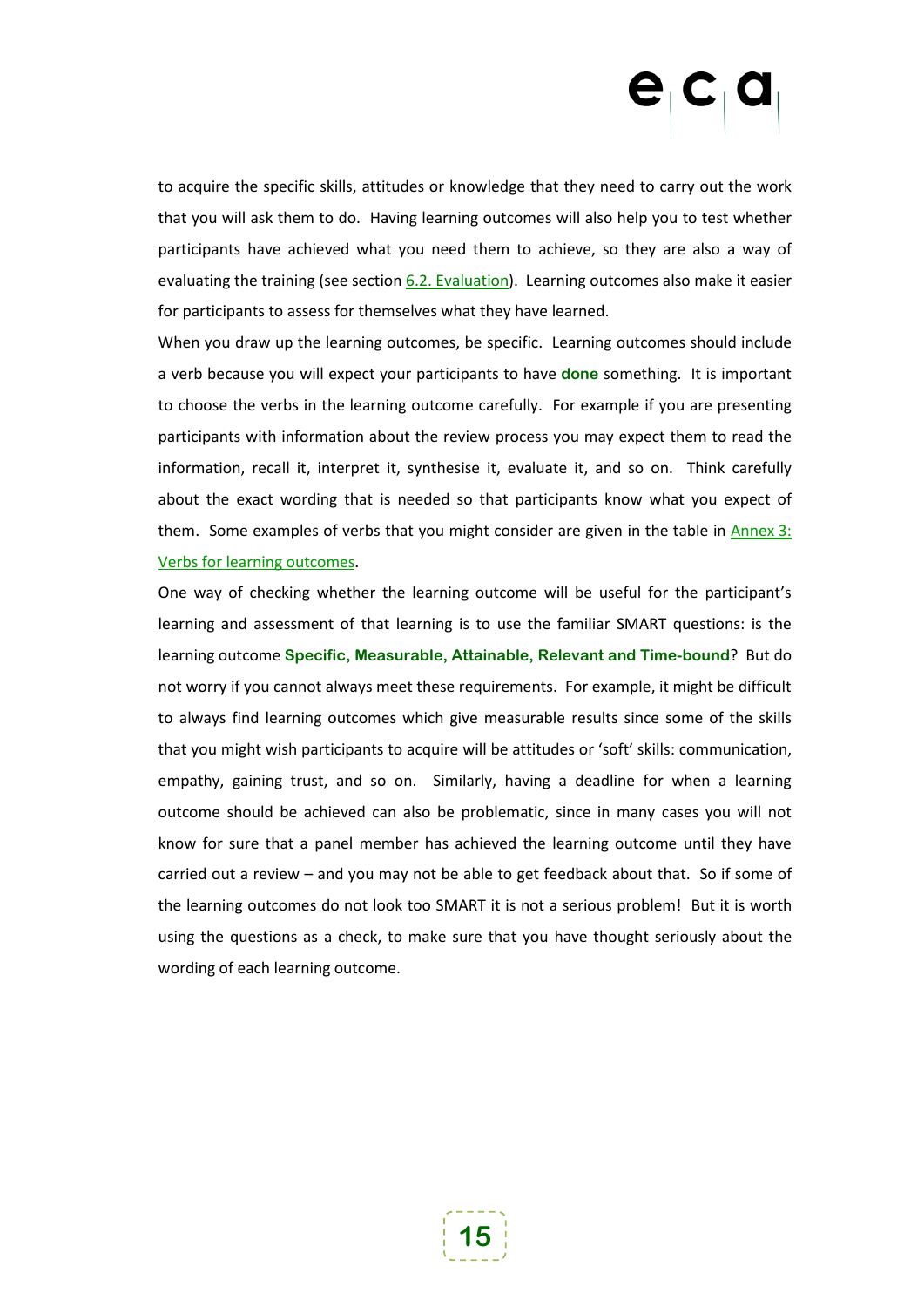#### **When you are writing learning outcomes bear the following points in mind:**

- Make the learning outcome brief and to the point; if the learning outcome begins to take up several sentences it probably means that you have amalgamated several different outcomes and you may find it difficult to know whether each one has been covered in the training
- Set a target date; this will usually be by the end of the training, but bear in mind the point above, that participants may only be able to demonstrate that they have attained the learning outcome in the actual review
- If particular resources will be needed to attain the learning outcome make sure it is clear who will provide them and where they can be found
- Make the learning outcome realistic  $-$  what can you and the participants do as a result of one training event?
- Make it challenging enough to be worth setting, not something that you already expect the participants can do
- Specify conditions under which the learning outcome must be achieved, e.g. alone or with a buddy or in a team; using a laptop or flip chart, etc.
- Select learning outcomes which are consistent with overall goals and values (yours, those of the participants and those of your agency/organisation); if the ethos of your agency demands politeness and collegiality do not expect participants to learn aggressive questioning behaviour!

So an example of a learning outcome might be:

**"By the end of the training event each panel member will be able to use four different kinds of questioning technique in a review meeting and will have practised these techniques in a mock meeting with other participants".** 

This is a reasonable learning outcome because it describes the precise knowledge to be acquired and the need for the participant to have used that knowledge in practice. However, in order to assess whether the trainer had addressed all of the material relevant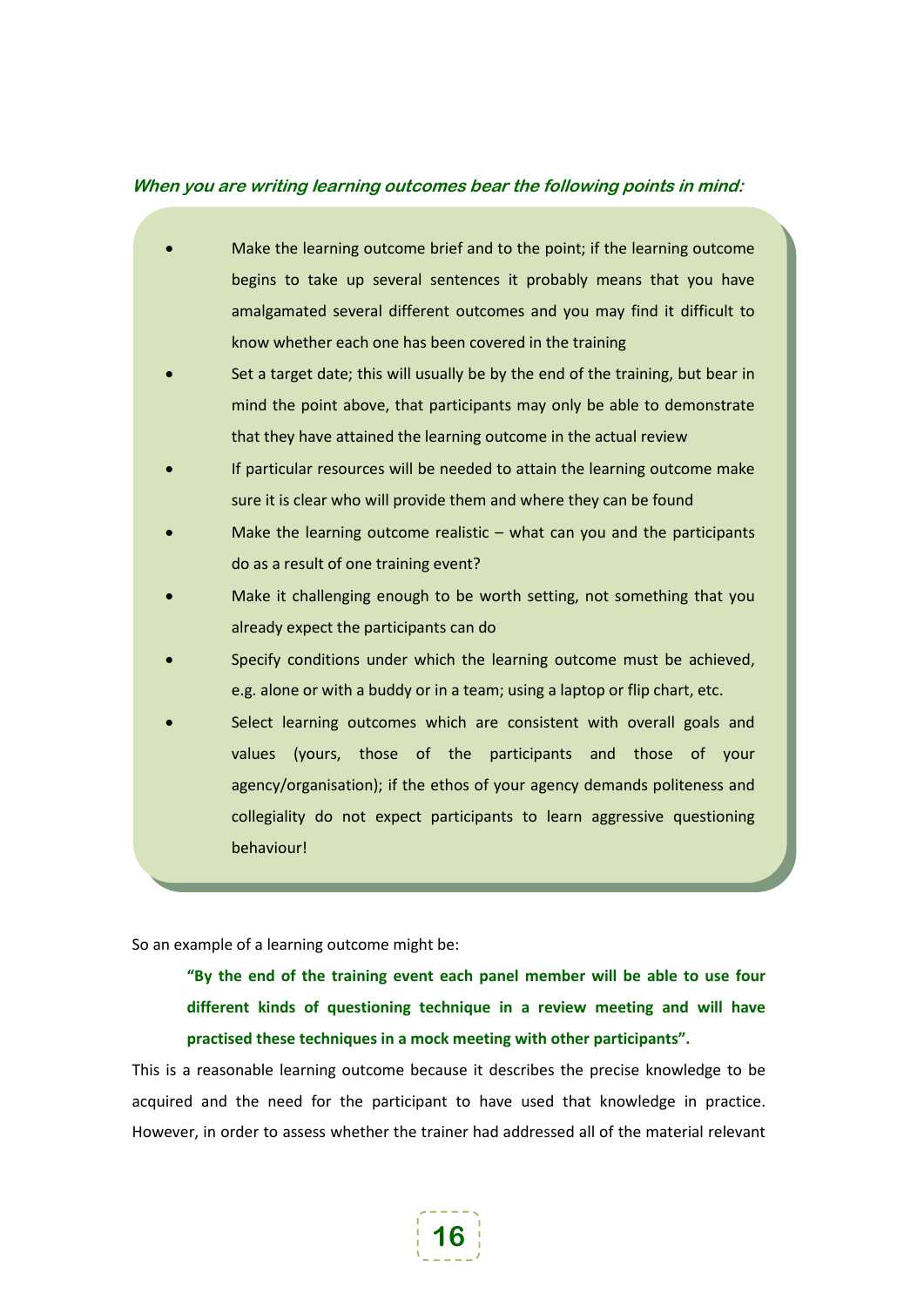to the learning outcome, and that the learning outcome was achieved by the participants, it would be even better to divide this into two learning outcomes.

For example,

#### **"By the end of the training event each panel member will**

- **(a) know how to use four different kinds of questioning technique in a review meeting and**
- **(b) have practised these techniques in a mock meeting with other participants".**

### <span id="page-16-0"></span>**3.4. Structure of the training – participant engagement**

You have now got an outline of the material which you need to cover in your training event, divided into sessions, each with a session aim and participant learning outcomes. You will now need to think about how to structure this set of material – what kind of a programme for the training event will best ensure that participants have a good chance of achieving the learning outcomes.

As you consider the programme it is necessary to think about not only the presentation of the *technical material* (knowledge, skills, attitudes) as discussed above, but also other *general sessions* which will help the participants to engage with the training fully. To do this properly you need to have an understanding of who your participants are and we shall return to this (in section [4.](#page-26-0) [Taking the needs of the participants into account](#page-26-0)). But before that we shall look at what kinds of general sessions might be useful.

### <span id="page-16-1"></span>**3.4.1. Introduction to the training**

First, it is very important to set the scene for your training – this will help to set the kind of ethos that you want to generate in your training event. Starting off well and making sure that your participants know that you are committed to the training, and committed to enabling them to learn, will make the rest of the training go well. So do not leave this section out, even if you do not have much time. It is a particularly important section if you do not know the participants but will need to work with them in future. It helps to build up rapport and commitment in your participants and this will encourage a professional attitude in them as they go about the work of being a panel member.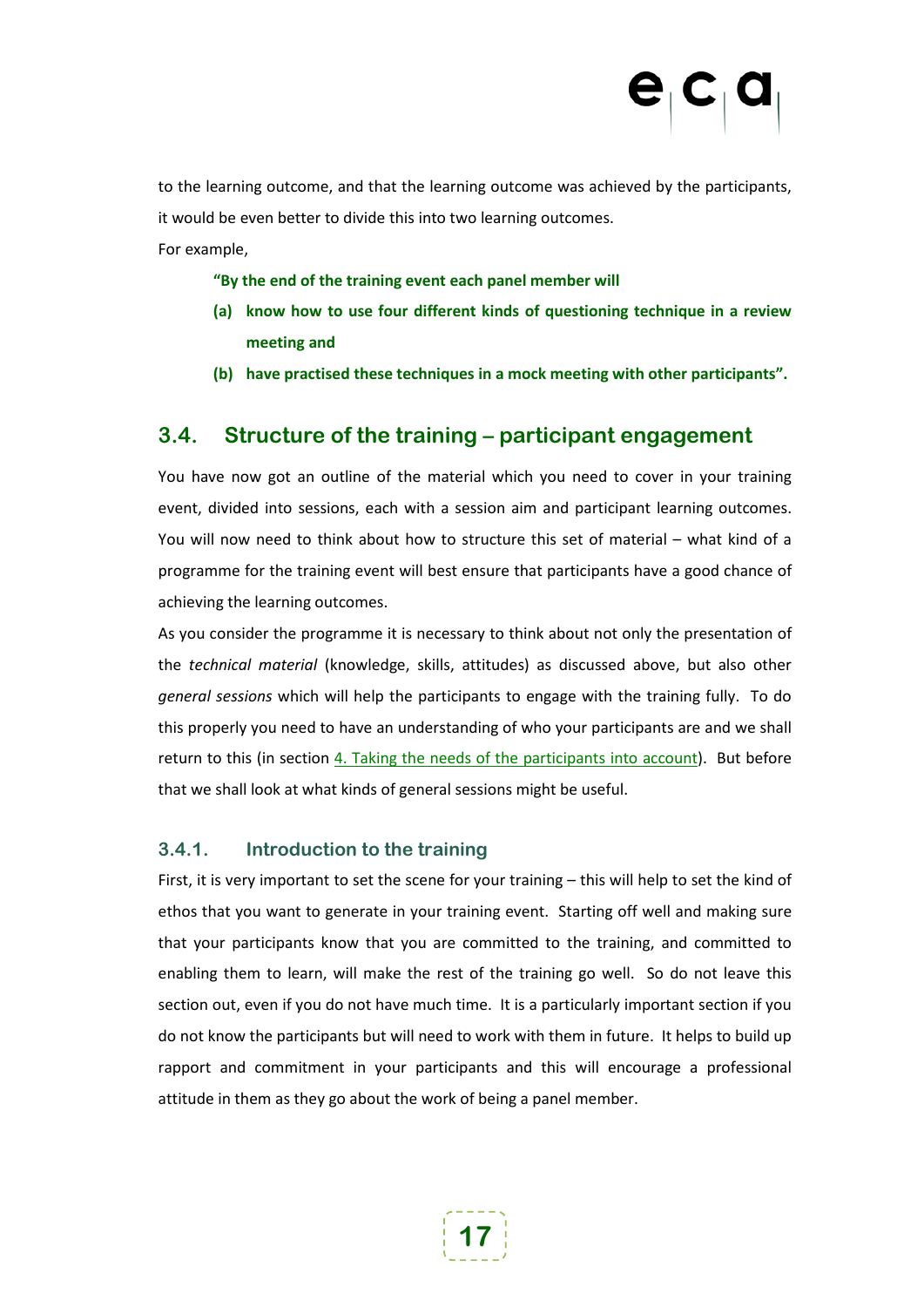The kind of elements that you might want to cover include:

#### **Introductions**

Introduce yourself and, if there is time, let participants introduce themselves in a plenary session. It is important to introduce yourself so that you can give a short explanation of why you are qualified to give the training – this will increase the credibility of the event. If participants are able to have the opportunity to say just a little about themselves this may help them to identify better with other participants, and be prepared to engage more fully. If it is a large group and time is short, divide the participants into small groups and let the members of each group introduce each other. If you have the luxury of a longer training event there are many ways that you can use the opening session to help participants get to know one another and begin to feel comfortable working together. Such activities are sometimes called 'ice-breakers'. You should ensure that any activities that you use are suitable for the audience that you are training, and are relevant to the kind of skills and information you are delivering. Many websites and publications provide examples of such activities. Some are included in Annex [2: References.](#page-62-0)

#### **Reminder of the aims of the training event**

It is worth making sure that the participants know what you are aiming to do in the training event. This will help to make their expectations realistic and lessen the likelihood that participants complain that you did not give them the relevant information. You should have specified the aims before inviting participants to the training so that they know what they are getting!

#### **Learning on the event**

Tell the participants what you will do or provide to help them learn effectively on the event. You could encourage them to fill out a learning log or list of issues and questions that they want to think about; you may give them other kinds of handouts, such as the PowerPoint slides you are using. Emphasize that you yourself are a learning resource and so are other participants. The point of setting ground rules for learning (see next point) is to enable everyone to learn as effectively as they can during the event, and to enjoy it too!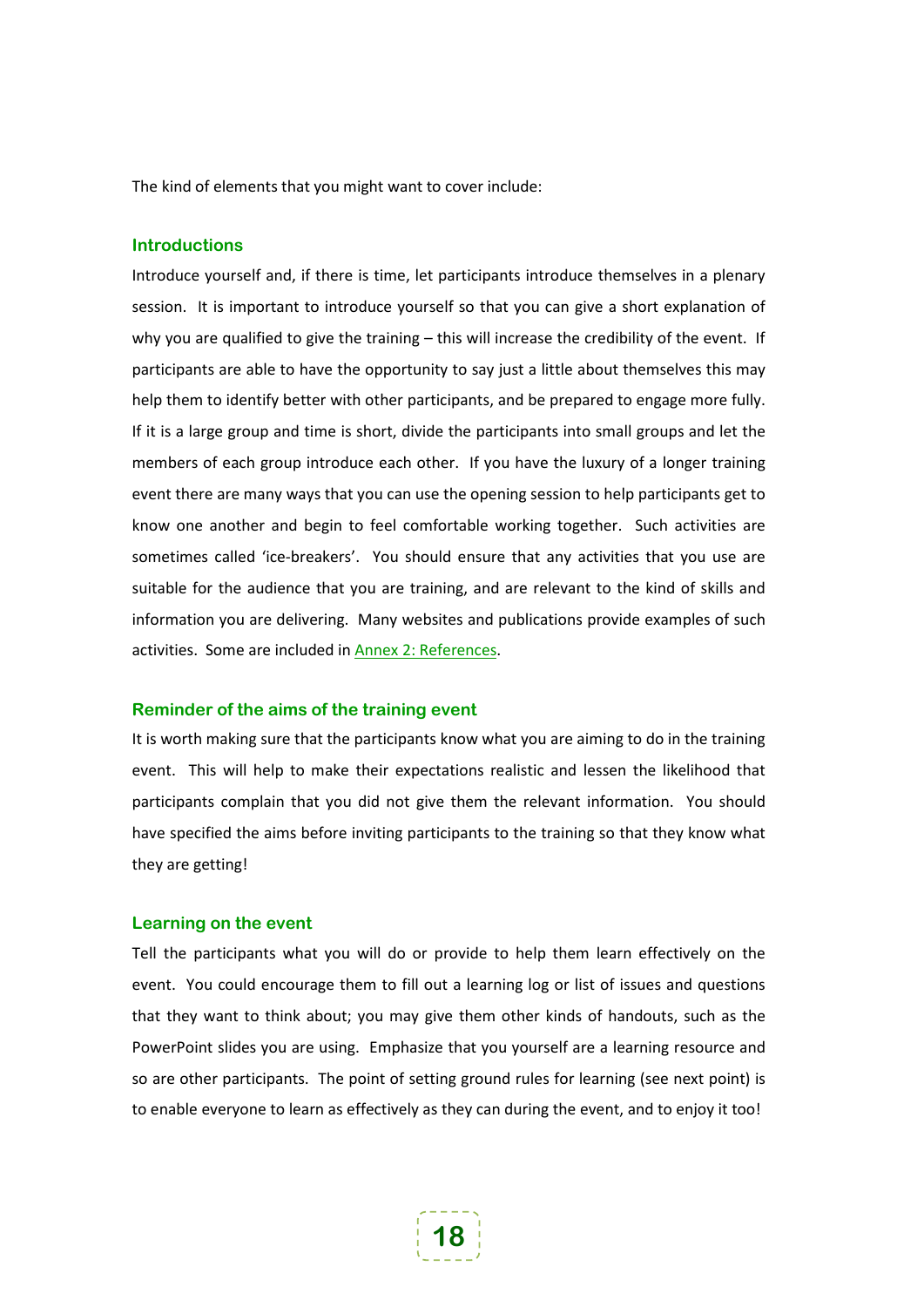#### **Ground rules and confidentiality**

If you have time allow the participants to suggest the ground rules for the event, e.g. expecting everyone to be punctual, no use of mobile phones; openness to others' opinions; respect for other participants; and so on. If you are short on time, give a list of the ground rules that you would like to use, and ask for any objections to them. You can modify them quickly to accommodate your participants. It is particularly important to agree a confidentiality agreement. During the training participants might swap confidential information about their organizations. The group of participants needs to agree that what is discussed in the training room is confidential, or to agree not to share sensitive information.

#### **Recap of the expected learning outcomes of the training event**

Again, this will help to remind participants what the event is all about and to remove any false expectations about the material that you will cover. It will also give participants a set of benchmarks against which they can evaluate their learning on the event.

#### **Outline of the training event and house-keeping announcements**

You should provide participants with a programme with the running order for the event. Apart from start and finish times you may wish to leave out other start times for individual sessions so that you have a chance to modify the event as you go along. You might want to spend longer on a session that participants are finding difficult, for example, and cut down somewhere else. Also let participants know about basic house-keeping details: arrangement for emergency evacuation or fire drills; where the cloak rooms are; whether refreshments will be available all the time or just at set times. Try to reduce as much uncertainty as possible so that the participants feel at home and welcome. This is the start of good communication.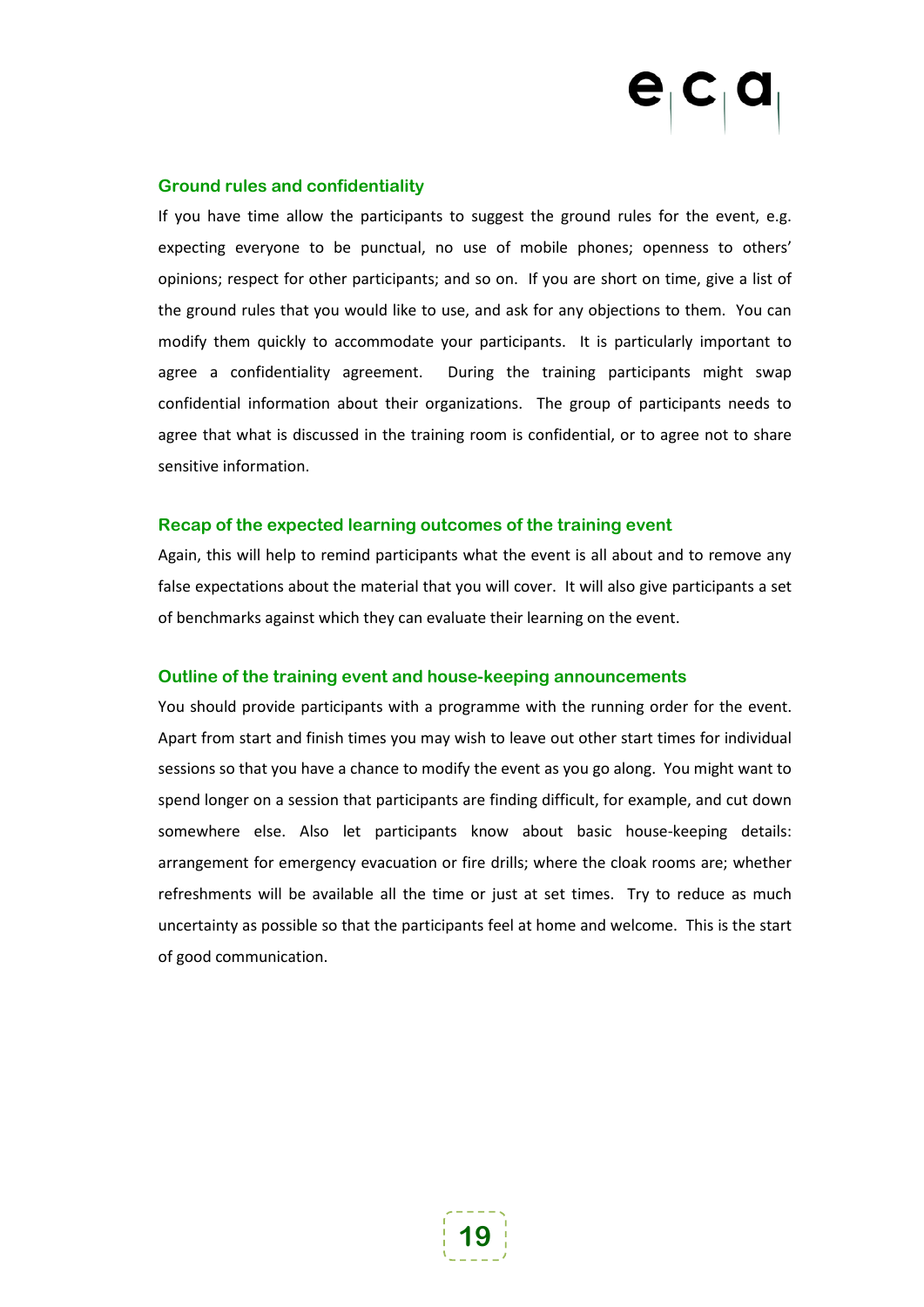#### <span id="page-19-0"></span>**3.4.2. Reflection, summary of the day, action planning**

If you have time, build opportunities into the programme for participants to think about the material you have delivered and to note any questions they have or issues they want to pursue. If participants keep a list of these matters then you can return to them at the end of the event. You can build in a question and answer session at the end of the event, or at certain points during the event.

Participants can use the list of issues and ideas that they build up for an action planning session at the end of the event. It is always useful to encourage participants to have a few specific actions that they can carry out when they go back to their workplace. This will help to transfer the learning that they have done during the event into the real world (see section [6.](#page-48-0) [How to ensure that training has been effective](#page-48-0)).

### <span id="page-19-1"></span>**3.5. Structure of the training – presenting the information**

To recap: so far you have got an outline of the material which you need to cover in your training event, probably divided into several sessions, each with a session aim and participant learning outcomes. You have begun to think about how you will structure this material in your training event by thinking about the general sessions (Introductions, action planning, and so on) that you might want to include. Now you need to think about the technical material that you will deliver – information about knowledge, skills or aptitudes required for review panel work. You need to think about how to structure this set of material to ensure that participants have a good chance of achieving the learning outcomes. For example, you might decide to put all information about skills in one session, or you might consider that it will take more than one session. You might want to introduce the skills in the order that the reviewer will use them. You might want to separate off some skills because not all reviewers will use them – or because some might have them already. You might also consider that some learning outcomes should be achieved before the training event starts, perhaps by online or distance communication.

So although at this stage you have a good idea of the material to be covered, and the learning outcomes to be achieved, you still need to ask questions about how you structure the training material. Remember that your aim in doing this is to try to ensure that participants have the best possible chance of achieving the learning outcomes. After all,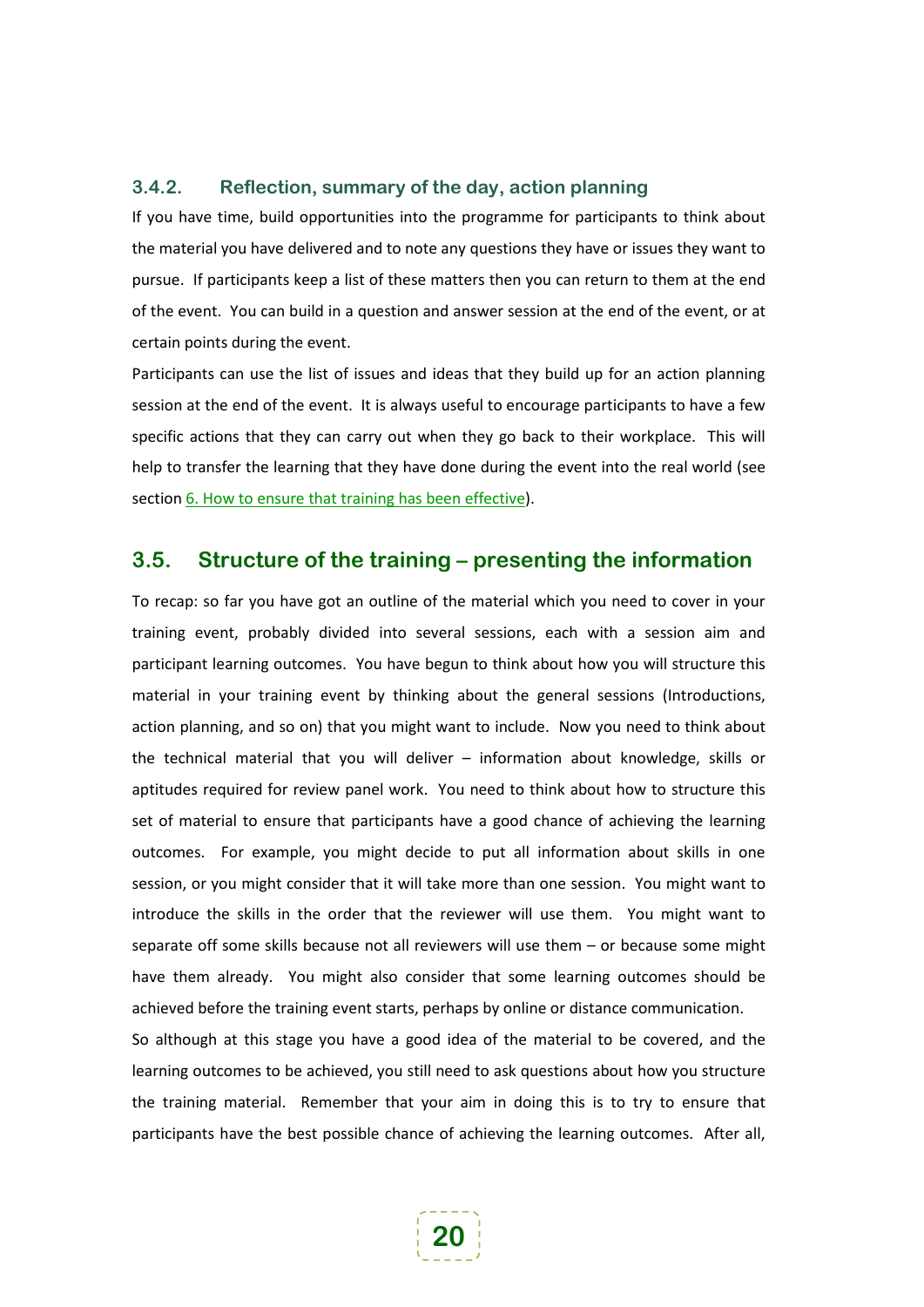that is your overall goal. This is the result which will make your job as a QA agency staff member easier to do, and increase the job satisfaction of the panel members that you are training.

To structure the training material you need to be able to answer three simple but important questions:

- **i. When and in what order will the material be delivered?**
- **ii. What resources are needed to deliver the material?**
- **iii. How will the material be delivered?**

We shall look at some possible answers to the first two questions; how training material can be delivered effectively is the subject of section 5. Effective delivery of the training [event](#page-32-0).

### <span id="page-20-0"></span>**3.5.1. Order and timing**

One of the first things you need to consider in planning a training is how much of it needs to be carried out face-to-face and how much could be delivered by other means such as online or by sending out training documents by email. Electronic facilities are obviously very useful for sending out documentation or exercises that you want participants to see before any face-to-face event takes place. You could combine sending out reading materials with a quiz or test to ensure that participants have read it – although this does not guarantee that they have understood it! You could also ask participants to carry out exercises which they must bring along to the face-to-face training, and which could be part of an exercise at that stage. If your organisation has a website where documentation about the review/accreditation process and any national frameworks or codes of practice can be found, then it is possible to ask participants to look at this before the training.

If your participants are very busy and time is short it might be tempting to deliver all of the training online. This is very understandable, and if the materials are well written and combined with interactive online scenarios or tests it can be very valuable. But remember that in this case your participants will not get the chance to practise skills with other participants, and you will not have the chance to observe them, or to get to know them. If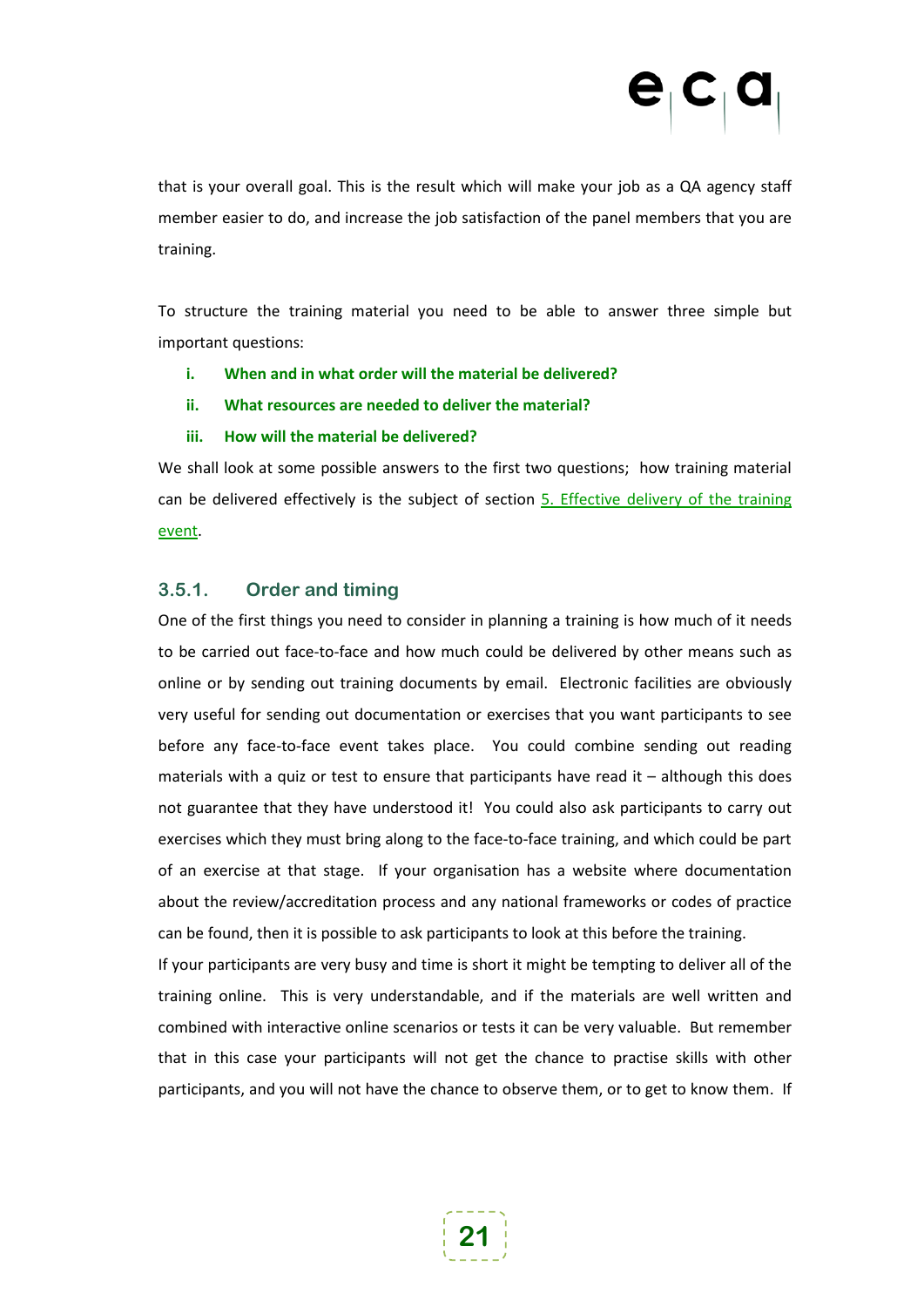these possibilities are important to you then you will need to build in a face-to-face stage for the training.

We have already started to think about time constraints. If our participants are senior members of organisations then their time will be very precious. Some participants may have to take leave from their organisation to attend training and in that case finance may be an issue. Your own time is also very valuable – you may be delivering this training in addition to all your other tasks. For all these reasons you must make the most of the time that you have available, and deliver the training in the most cost-effective way for all those who will be present. This is true whether the training is three hours long or three days long. Participants must always feel that their time has been well spent.

You will also need to take into account any travelling time that you and participants will need to reach the training venue. Even if your face-to-face training takes only three hours, that might still mean a whole day travelling or even an overnight stay for some participants. Bear this in mind when you think about what time your training will start and what time it will end.

Also think carefully about who your participants are. (There is more information about this in the next section.) Do the participants know each other already? If so, you can probably spend less time on introductions and getting to know each other. Do they have nonacademic needs to think about, e.g. child care to organize? If all participants are local, but some have child care responsibilities, then you might want to start at a time that allows for those responsibilities. Knowing your participants is the start of good communication with them.

You also need to plan when you will have breaks in the programme, how long they will be and whether refreshments will be served. If your training event includes lunch think carefully about what you will do directly after lunch. This is sometimes called the "graveyard session", for good reason: people may be sleepy and unresponsive. You might want to plan something more active or interactive straight after lunch. A plain PowerPoint presentation is probably best avoided!

Once you have decided on the length of event, number and length of sessions, and breaks, you need to check that the material is in a sequence which is intelligible and makes sense to participants. Usually it is preferable in the kind of training that you will deliver to panel

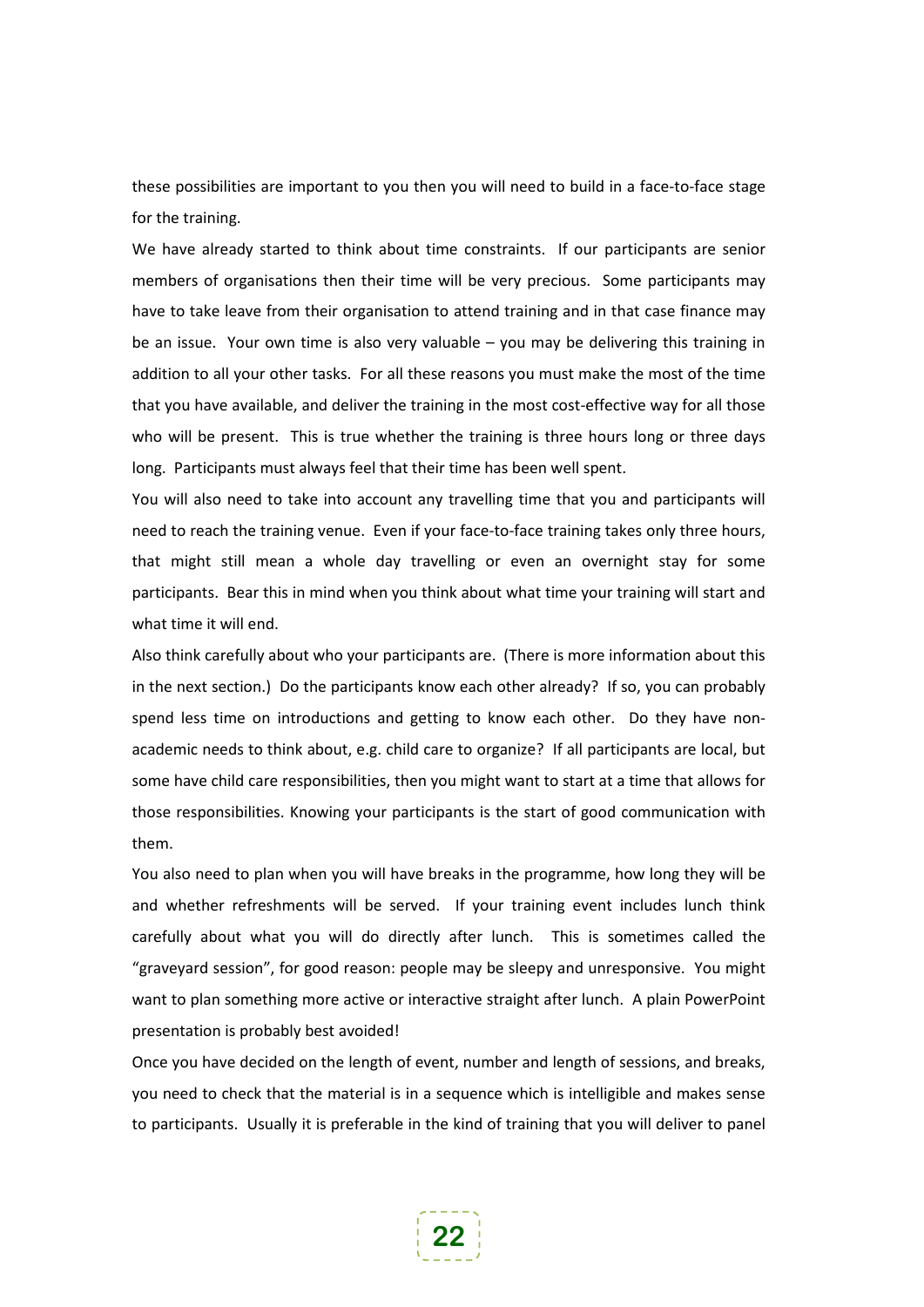members to build up the material sequentially – content later in the programme will build on what you delivered earlier. This is not the only way, however. You could instead have some standalone sessions which could be delivered in any order. In that case it is important for you to explain how they relate to one another, and to reflect on this as a plenary group when all the sessions have been delivered.

In some kinds of training it can also be useful to give participants slightly different tasks to do, perhaps in small groups. This is less likely to be the case in trainings of panel members where it is necessary for each panel member to be familiar with all the material, so that they can carry out their panel review duties consistently. You might want to consider separate parallel sessions for different kinds of panel members, such as panel secretaries, or student panel members. However, in the interests of consistency for the review process, these separate sessions should only be a minor part of the overall training event.

#### <span id="page-22-0"></span>**3.5.2. Resources**

Probably the major resource which you will need to consider is time – the time you spend developing and delivering the training, and the time your participants spend preparing for it and attending it (if you have a face-to-face event). Time is money because there will be a financial cost associated with you spending your time providing training, and for your participants to do the training. But there will also be opportunity costs: if you and your participants are doing training, you cannot be doing anything else. Because of this, as was noted above, you need to ensure that the training is worthwhile for everyone involved: that the learning outcomes set for the training are appropriate for what your agency needs to achieve, and that the participants can achieve the learning outcomes.

But there are other resources which your training event may need which will also affect the costs of the event. You will need to consider these so that you can budget accurately for the training event, and so that your agency knows how much the event will cost. The checklist in Annex [4: Example of an aide-mémoire](#page-66-0) will help you to think about what you might need for the training.

In particular it is worth thinking very carefully about the venue of the training event and the layout of the training room. You may not have very much choice about these aspects of training, but you should still think about what is the ideal arrangement for the training,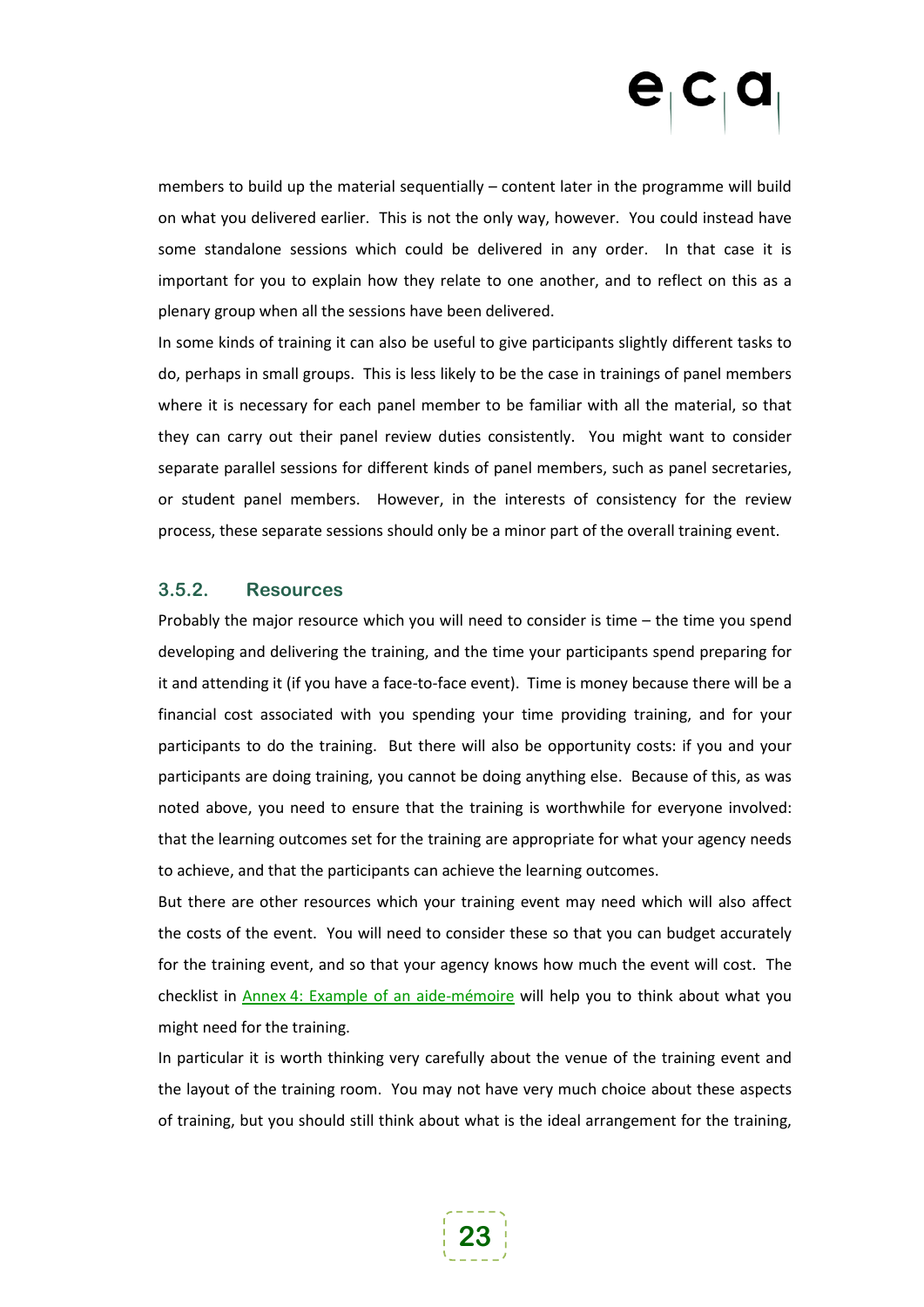and find out in advance whether this is available. If it is not, then you will be in a position to think about how you could change things before you start the training.

For training of panel members it is likely that you will want to carry out some interactive exercises. You may consider that the participants should have the opportunity to carry out exercises like a mock meeting, or analysing a self-evaluative document or case study. You may simply want to allow them time to discuss issues and problems about the review activity. Whenever training is going to be interactive you should try to arrange the training room as flexibly as you can. For example, using an IT training room with fixed desks and monitors will not be ideal. Similarly a lecture theatre with tiers of seating will not enable you to get the most out of training. The ideal is to have the room arranged with a number of small tables so that participants can sit in small groups and have a space for small group work. Light chairs that can be moved around the room easily are ideal so that participants can work in different areas with different people. A space for a table where resource or stationery items can be laid out is helpful, as is a separate table for refreshments, if these will be provided. If you are using PowerPoint or the internet you will also need a computer, projector, screen and internet connection – and someone who can show you how to use them! The diagram in Annex [5: Organisation of the training room](#page-68-0) shows an ideal arrangement. If this cannot be provided for you, at least try to make sure that you have a room that is big enough for participants to move their chairs into small groups – and chairs that are light enough to be able to do that!

An important constraint on you the trainer is how many people you feel capable of training at one time. Panel member training is a special type of training because it is necessary to build up a relationship with the participants so that when they leave training they will have accepted your agency's values for their work. This will help them to carry out the review process with professionalism and commitment, even if you are not with them. Training can be a very important way of building this relationship between you and the panel members, and between the panel members themselves. This is one reason why training delivered entirely online may not be ideal for training panel members. If you need to use training to start building a community of reviewers then you need to be able to meet participants and to give each participant some individual attention  $-$  however brief  $$ during the training. You also need to give them the opportunity to approach you with their

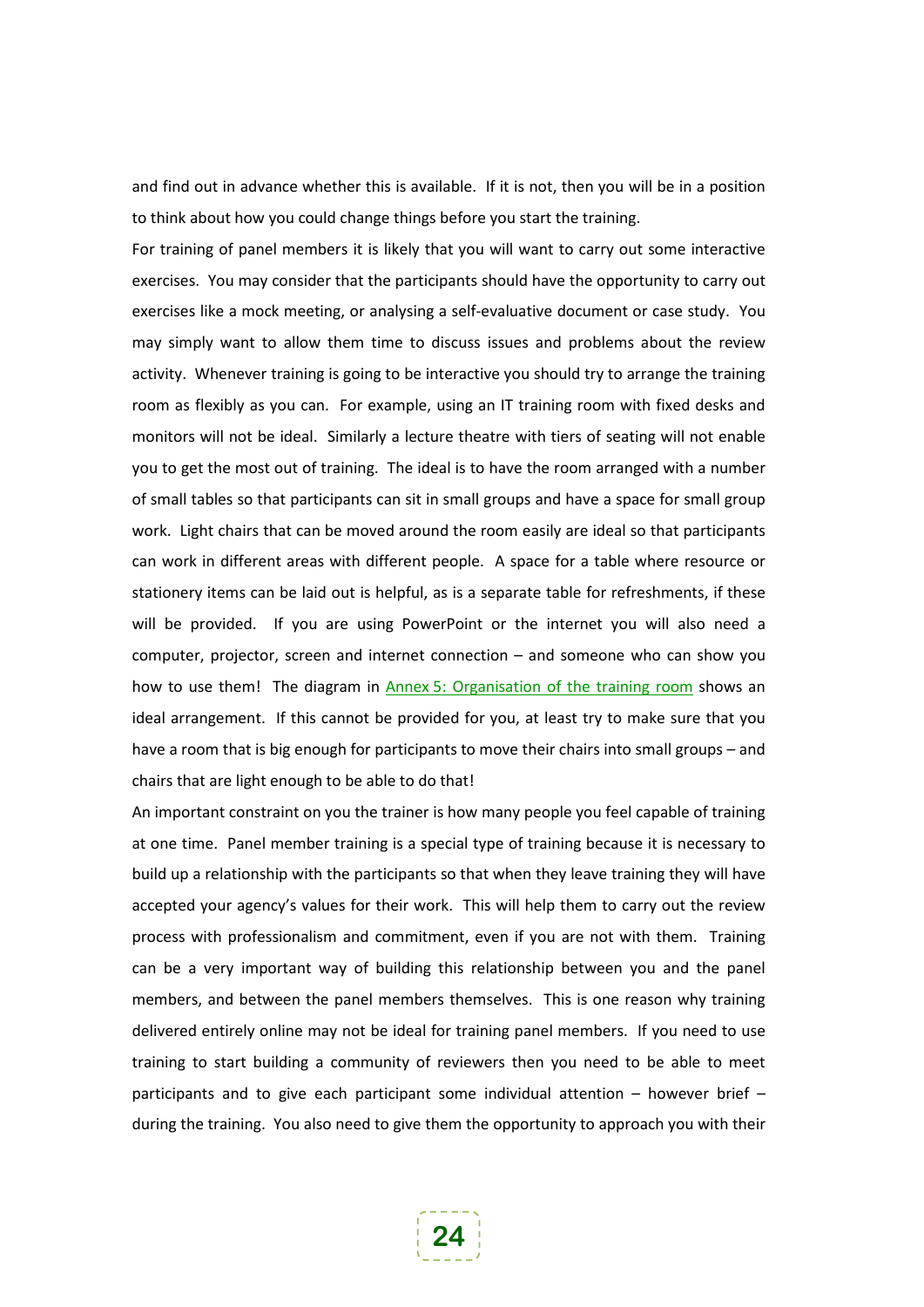# $\mathbf{e}_{\mathsf{I}} \mathbf{c}_{\mathsf{I}} \mathbf{a}$

problems and ideas. For this reason a general guideline would be to have no more than 30 participants to one trainer. However, if you need to give feedback to each participant individually, or if there are a lot of interactive exercises to be facilitated, one trainer to 15 participants might be more realistic. You might want to consider working with a colleague if you need to train a large number of participants at the same time. This will give the participants the added bonus of some variety in training delivery!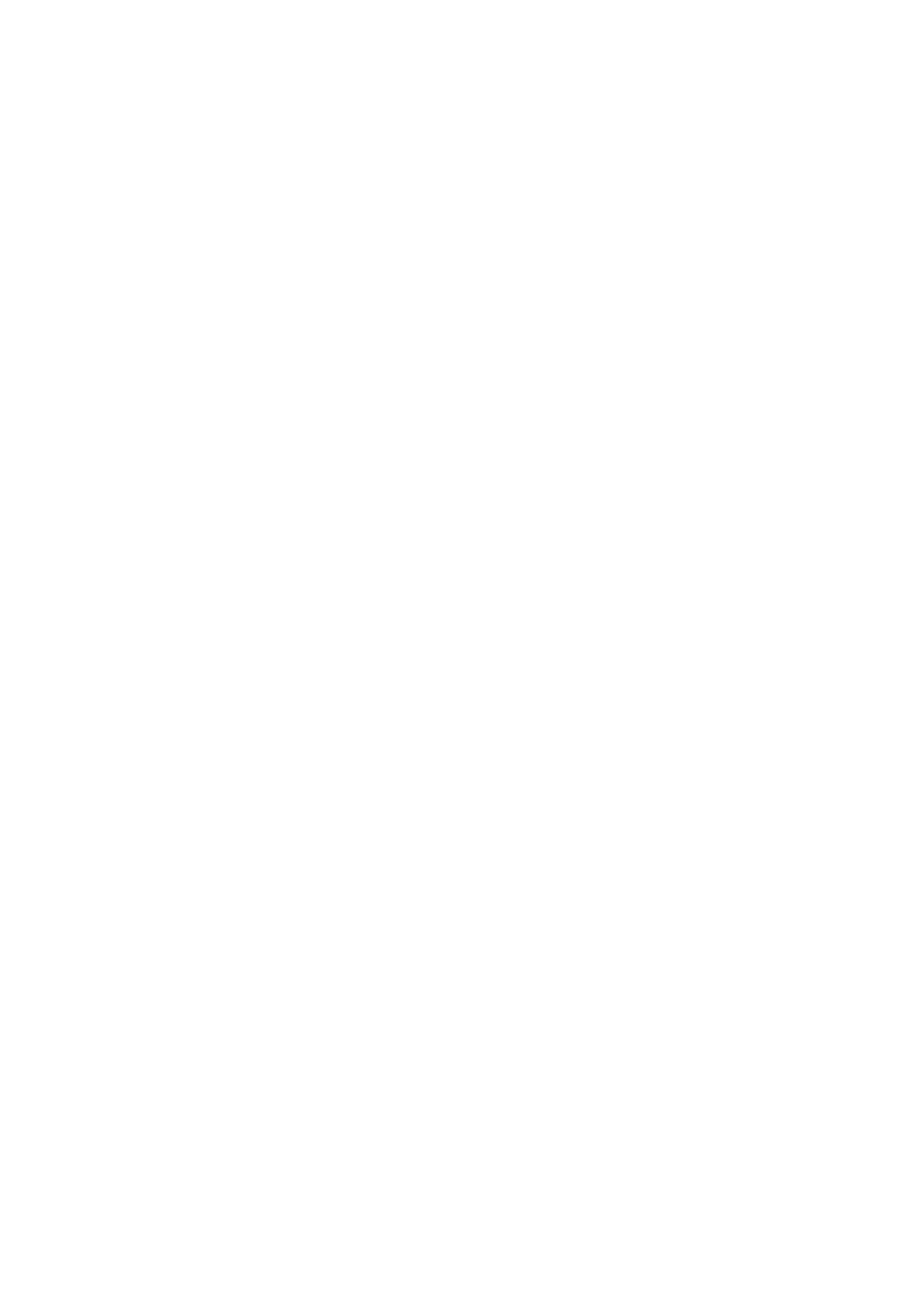## <span id="page-26-0"></span>**4. Taking the needs of the participants into account**

The traine<br>participant:<br>some of the<br>What are t<br>content, str<br>s has been emp *The trainer needs to ask him/herself the questions: "Who are the*  participants? Will they all have the same background knowledge? Will *some of them have accomplished some of the learning objectives already? What are their needs? How will they learn best? Do I need to modify the content, structure or learning outcomes of my event?"*

s has been emphasised several times now, effective delivery of a training event depends very much on knowing your participants. It will help the training event if you know a little bit about the background of the particular participants that you will have, but also some background information about how people learn. **A**

### <span id="page-26-1"></span>**4.1. Knowing your participants**

Those who train panel members need to remember that their participants are in some ways very different from the usual participants on training programmes or activities. Trainers need to be mindful of these special characteristics as they design training.

#### **Participants are not always your 'employees'**

If you recruit panel members from other organisations, such as universities, then your participants will not be your employees: they will be employed by the own institution. This has two main consequences. First, they will be carrying out panel work in addition to their 'day job', so may find it very difficult to give up the time required both for training and for the panel work. Secondly, the normal incentives to encourage good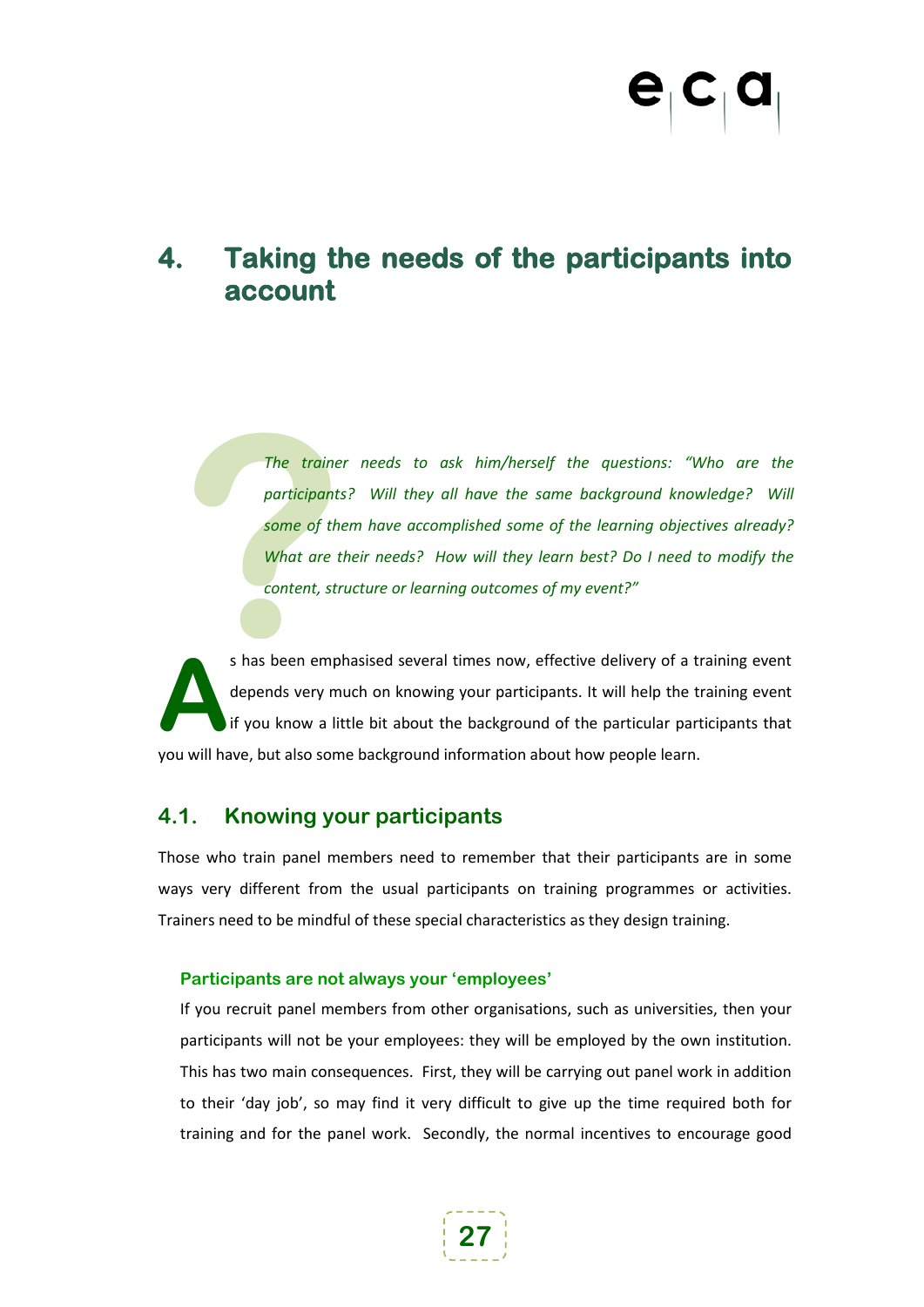performance in an employee – such as promotion, monetary reward, or disciplinary procedures – will not be available to you. You will need to build on other incentives to encourage successful performance. These other incentives must include building up a community of panel members who have loyalty to your agency and to each other; and who will take their panel work seriously and find value in it, even if it is not very well paid!

### **The subject matter of the training may not be part of the participant's 'job description'**

This may mean that they do not have all the skills and knowledge that you expect (that is the point of giving them training), but again it probably means that the participants will be carrying out panel work in addition to their normal job, and you will need to demonstrate that both the training and the panel work is worthwhile for them. Participants will normally be very busy people so every minute of the training programme must count for them. They have to understand what is in it for them. They will also need to feel valued and appreciated in their panel work.

In addition, the participants might not be using the skills and knowledge acquired in the training event for some time afterwards. A participant may not be allocated to a panel event (review, accreditation, etc.) until some time after the training. This will mean that retention of the training material will be a problem and you must bear this in mind in planning the training and any post-training events that you may be able to organize. We shall return to this matter in section [6.](#page-48-0) How to ensure that training has been [effective.](#page-48-0)

Understanding who the participants are, and what their needs might be, is crucial to communicating well with them. There are many techniques, tips and tricks that can be learned to help a trainer communicate well in a training session, but these are little use if they are applied inappropriately to the audience because the trainer has not taken the time to find out who the audience is. One of the crucial rules of effective communication is know who you are talking to!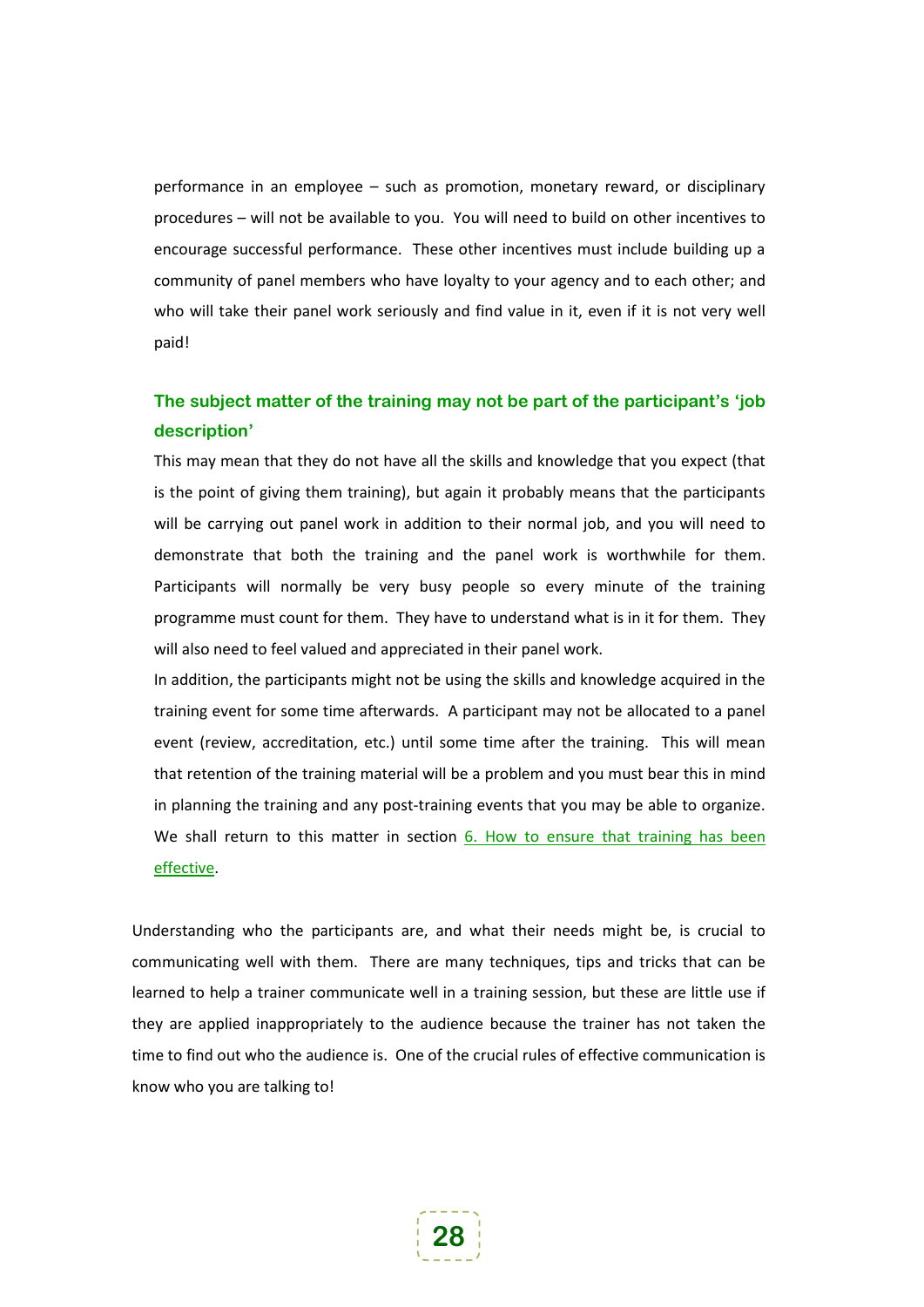### <span id="page-28-0"></span>**4.2. Needs analysis**

You can start to get to know your participants and their learning needs by sending them a short questionnaire before the start of the training. From a short questionnaire you can find out the role that participants play in their own institution: are they academics or students or employers or agency staff? Are they international reviewers who may not know your national system very well? What experiences do they already have that you can take advantage of in the training? What are the major skills or knowledge gaps that you will need to address? In the short questionnaire remind them of the aims and learning outcomes of the training event so that they can tell you specifically where they think their main skills and knowledge gaps might be.

You could also use a more detailed questionnaire before the training to check out each participant's perception of where they think their strengths and weaknesses lie as far as carrying out a review activity might be. You can then repeat the same questionnaire after the training to see whether the individual's perception has changed. This will enable you to assess the effectiveness of the training, and also allow the participants to assess the effectiveness of their learning, and perhaps construct action points for further learning.

When you analyse the questionnaires you will almost certainly find that your participants have mixed experience and needs. Of course, you cannot fulfil every need of every participant, so you will need to prioritise those needs that must be met in order for you to achieve the overall aims of the training programme.

### <span id="page-28-1"></span>**4.3. How do people learn effectively?**

Much research has been carried out to find out how people learn most effectively and there is a vast literature describing the results of that research. One idea that is frequently used is the '**learning cycle**'. This suggests that there are particular stages which a learner goes through as they learn. Various terminologies have been put forward but they usually suggest that the leaner goes from experiencing something, to reflecting on it, then to thinking conceptually about it, and then to actively testing out our conceptual understanding. This in turn, can create new experiences – and so the cycle continues. Understanding of the learning cycle can help teachers and trainers to structure the content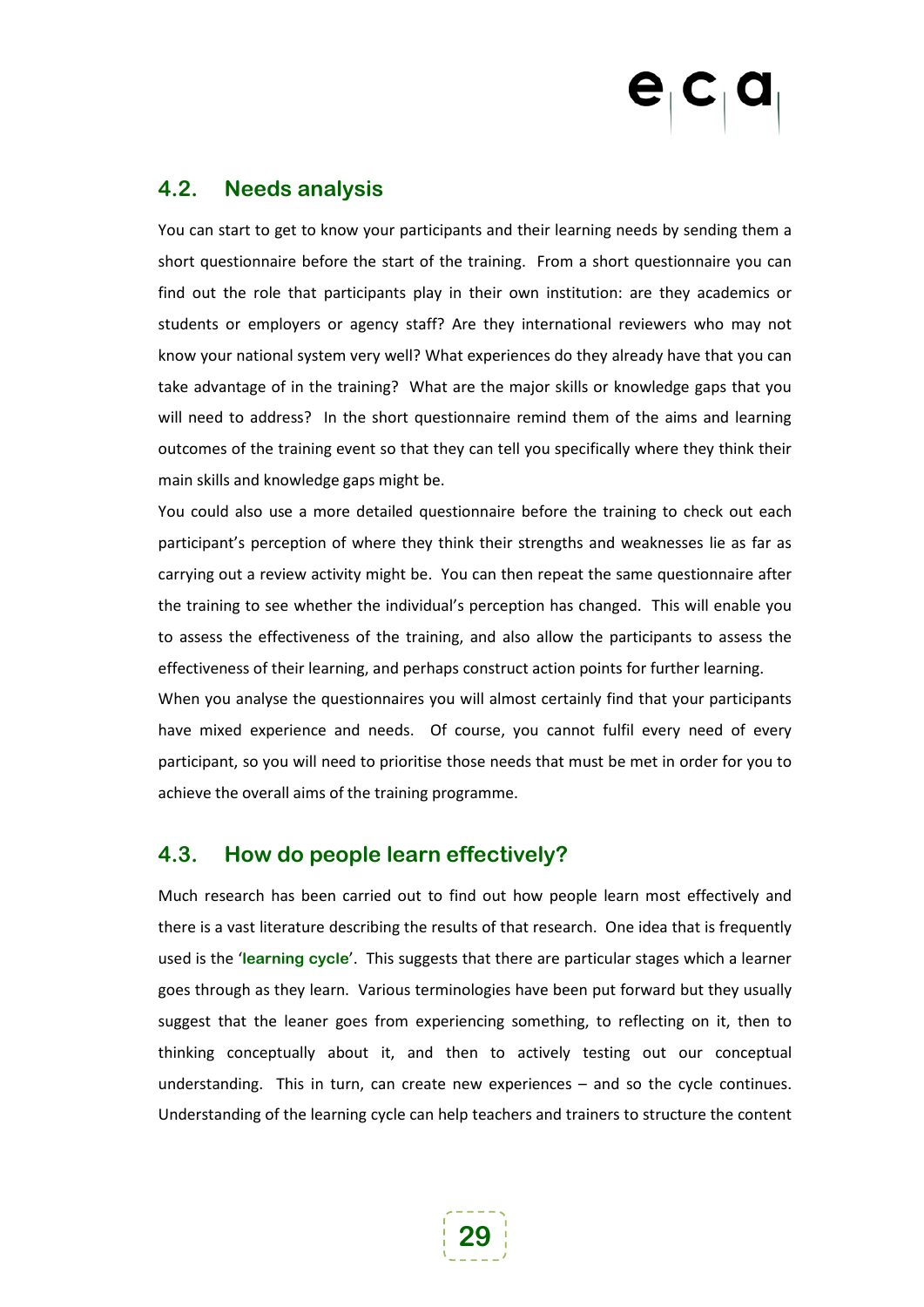and format of training. Similarly, work on the preferred '**learning styles** ' of individuals has This handbook will not summarise that work but instead simply alert you to the fact that it exists. You can follow up the work in various publications and websites given in the been important in informing how delivery of teaching and training can best be carried out. Annex [2: References.](#page-62-0) Here we shall just consider some basic principles of learning as it applies to our training activities.

#### <span id="page-29-0"></span>**4.3.1. Adult learners**

It is important to remember that in our event we are training adults – people with experience of life behind them. Student reviewers may be younger than some other participants but they will have significant experiences to bring to their learning. Adults have some particular requirements when it comes to learning.

- They need to know why they should learn something; you cannot simply rely on telling them what to do and expect them to do it happily and effectively! They may need reasons or theoretical justification for what they learn.
- Adults have an image of themselves as responsible, self-directing grown-ups they will want to have a say in how and what they learn; but they may also consider it their responsibility to help the trainer make the training effective.
- Adults have a wealth of experience and a lot they can contribute to the training. As a trainer you should learn to use this.
- Adults learn most readily those things which will help in 'every day' life. This matches well with the aims of panel member training because the point of this is to enable participants to go into the 'real world' of panel work and to carry out their task effectively.
- Adults will devote time and energy to something that they think will help them with a task. On the other hand do not expect them to devote themselves to something for which they cannot see any point.
- Adults will respond well to internal motivators like increased self-esteem. This is a good thing for panel member training because you may not be able to pay participants to attend, and even the work that they do afterwards as a panel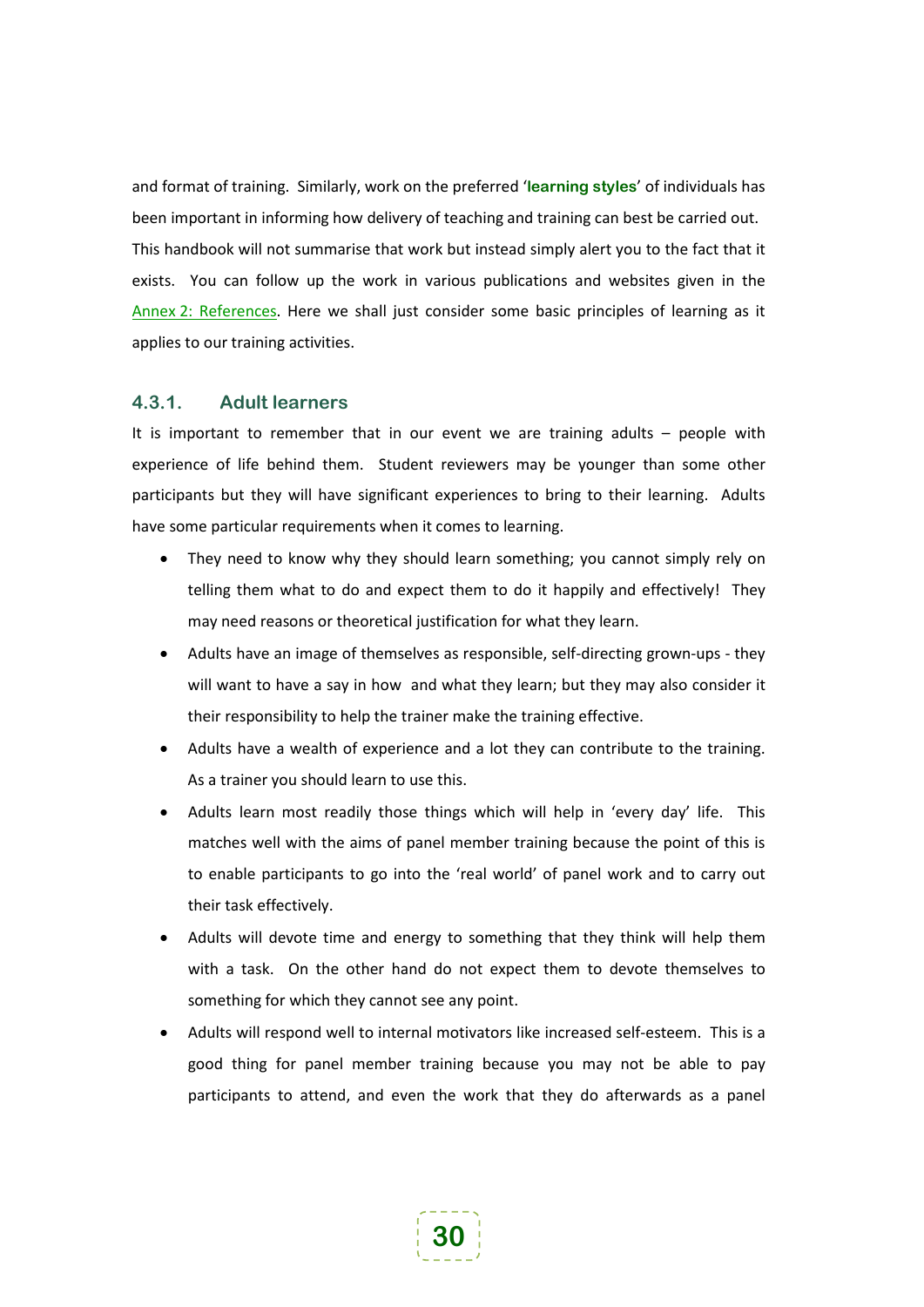member may not be well paid. However, you will need to ensure that your training event increases self-esteem, rather than reducing it!

What does this mean for the trainer? As trainers we can capitalise on these characteristics by creating a learning environment that is safe and stimulating, so that learners will participate well. The trainer needs to be well organised and have well-defined aims and outcomes for the training event, and these must be clearly communicated to the participants. On the other hand the trainer needs to be flexible when it is necessary to be able to capitalise on the experience and knowledge that the participants have, and also to allow participants to take responsibility for their learning. The trainer must ensure that the content of the training means something to participants and is relevant to the real world task that they will be expected to do. The trainer must always treat learners with respect. Your participants may well know more than you do about some aspects of the training, and may want to demonstrate that! Accept their contribution with respect and allow all participants to benefit from it. Invite all the participants to share their experience and knowledge.

#### <span id="page-30-0"></span>**4.3.2. Learning styles**

Even within the general category of 'adult', people have preferred ways of learning. This doesn't mean that they cannot learn in other ways, but that they will have to work harder or put more effort into learning. For example, one can learn about scientific experiments by reading about them, or by looking at a diagram or video, or by actually doing an experiment. Some learners may feel more comfortable and relaxed doing one thing rather than another. That does not mean that there is a right or wrong way to learn  $-$  just that we apply different learning styles.

As noted above there have been various attempts to classify the way people learn and if you would like to find out more about this there is a huge literature. You can find out more about the various models in Annex [2: References, Section 3.](#page-62-1) All of the models have some disadvantages: no one model can describe every person all of the time. But they are useful in reminding us that each of the participants will come with a different background and present different opportunities and challenges to us as trainers. It might be comforting to know that a participant who looks bored or restless during your PowerPoint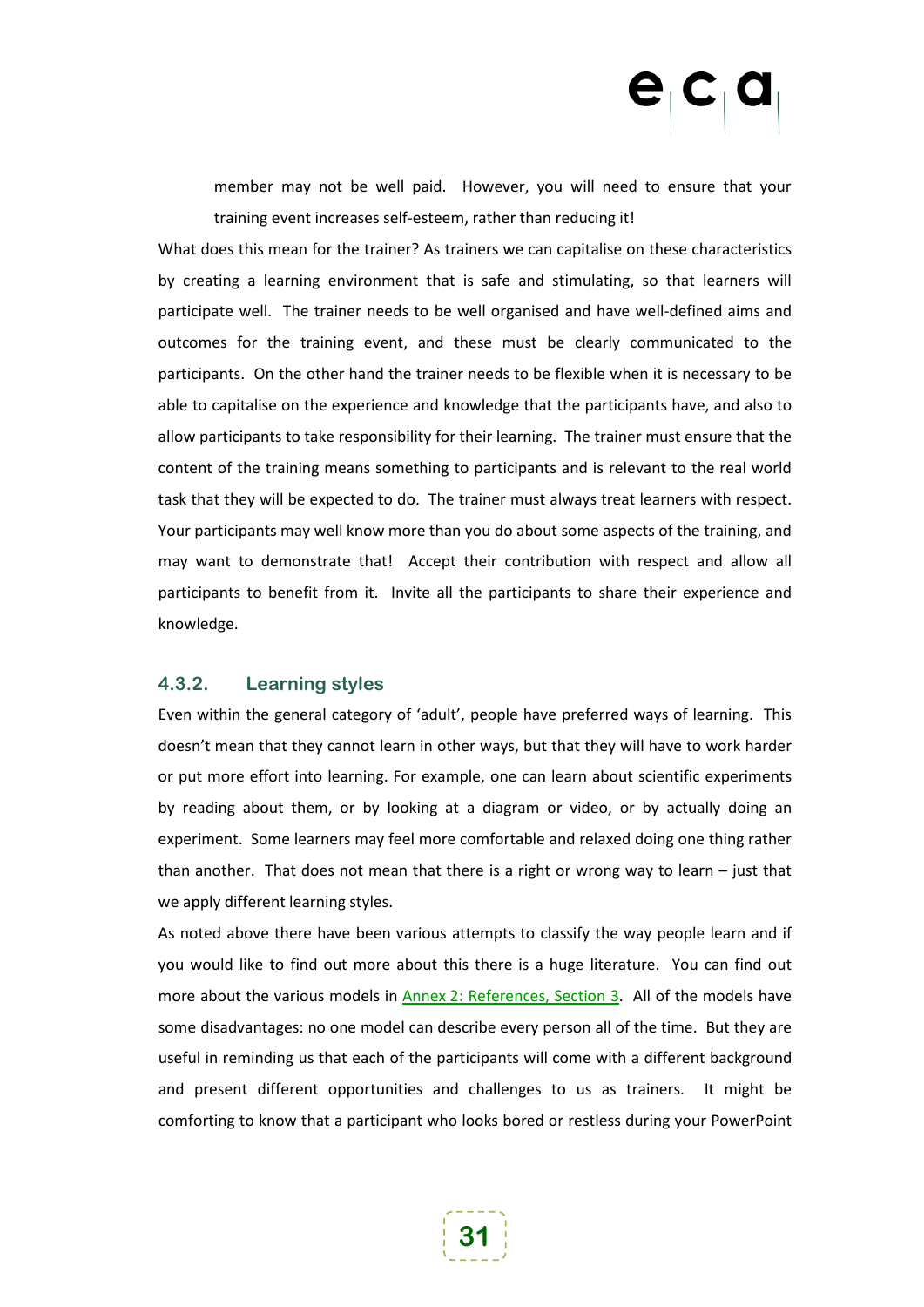presentation may simply not be experiencing his/her preferred learning style and will participate more actively in group work or personal reflection!

It is inevitable that our participants will not all share the same preferred learning style  $$ and in any case the learning style of an individual can change from time to time. The trainer may not know how each of the participants learn best: indeed, the participants may not know themselves. Even if the trainer did know each individual's learning style, it would be impossible to design a separate programme for each participant. So perhaps the best we can do as a trainer is to remember that we are training adults, and that like any learner, they will find some ways of learning more effective than others. The trainer should try to use a variety of delivery methods so that no-one has to work harder than anyone else all the time. In the next section we shall consider effective delivery of the training.

When you have thought carefully about who your participants are, what their needs might be, and how they might learn you should go back to your programme for the training event and double check that it is appropriate for the participants you will be training. Are the sessions in the right order? Can some sessions be left out? Do you need to add anything else? When you are happy with the programme for the event you can start to think about how to deliver it effectively.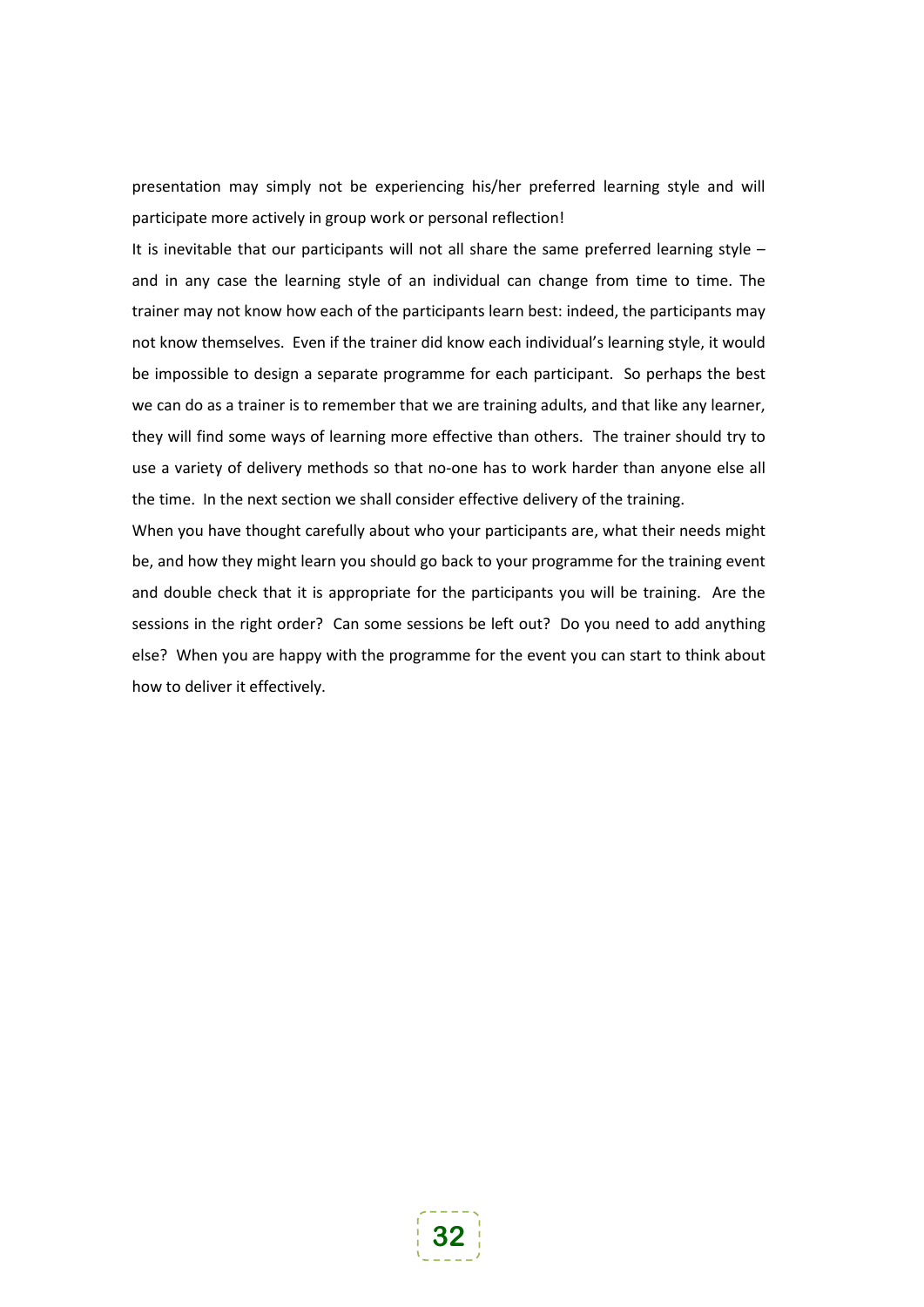# <span id="page-32-0"></span>**5. Effective delivery of the training event**

The trainer<br>to deliver t<br>training? H<br>audience of<br>engaged an<br>be accompl *The trainer needs to ask him/herself the questions: "What skills are required to deliver training and what strengths do I have that I can use to deliver training? How do I deliver the training material effectively for this particular audience of participants? How do I try to ensure that participants stay engaged and interested? How do I ensure that the learning outcomes can be accomplished by participants?"*

### <span id="page-32-1"></span>**5.1. Attributes of an effective trainer**

First, we shall review the kinds of skills and attributes that an effective trainer needs. We are all different people, we will deliver training differently, and we will be delivering to different audiences. However, there are some attributes which all trainers need to be successful.

- Ability to relate to specific situations and participants
- Commitment to the subject and the training event
- Willingness to consider criticism or advice about the training event or your training style; remaining objective and not taking remarks, situations or problems personally.
- Ability to encourage participants to be independent by not always giving the solutions to problems or questions and not always suggesting the way forward; willingness to learn from participants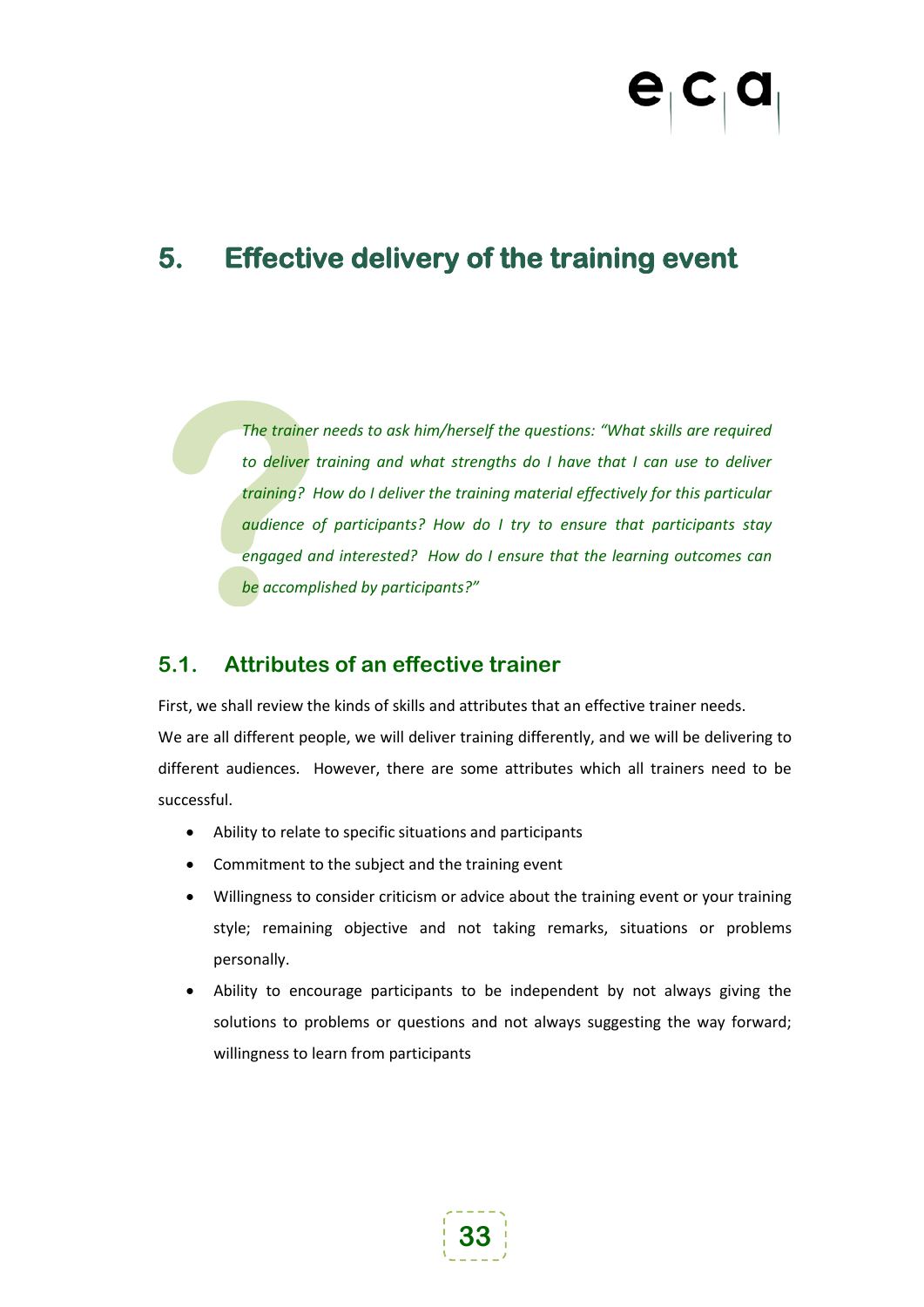- Ability to show genuine concern for the participants and establish an effective and helpful relationship with them; not being judgemental about participants' views and contributions to the training
- Ability to influence assertively and build trust; not trying to score points over the participants
- Ability to relate business needs to training delivery
- Ability to be both logical and creative!
- Confidence
- Flexibility
- Good listening skills
- **Patience**
- Good organizational and time management skills
- Tidiness in appearance!
- Excellent communication skills

Every person who will deliver training should think about these attributes and ask him or herself where their strengths and development areas lie in this list. It is good to assess your skills every now and again. Any good book on training should provide information on how you can assess your training knowledge and skills. There are also websites which provide resources and information for trainers (see Annex [2: References\)](#page-62-0).

Your skills and attributes will help to determine your training style. For example, you may feel very confident giving a PowerPoint presentation, but less comfortable about roleplaying a Provost or Vice-Chancellor in a mock meeting! You may enjoy facilitating small group work, but feel more daunted guiding a plenary discussion. You may enjoy getting to know your participants in the training, but feel more hesitant about giving them honest feedback on how they are doing. This is quite natural. You should use your strengths but also remember that you can improve the skills that you feel less confident about. These are simply behaviours and behaviour can be learned or changed.

Bear in mind the state of your own experience and confidence. It is fine to stretch yourself as well as your participants during the training but stay within your competence and skills. For example, if you know that your IT skills are not advanced it may be better not to try to

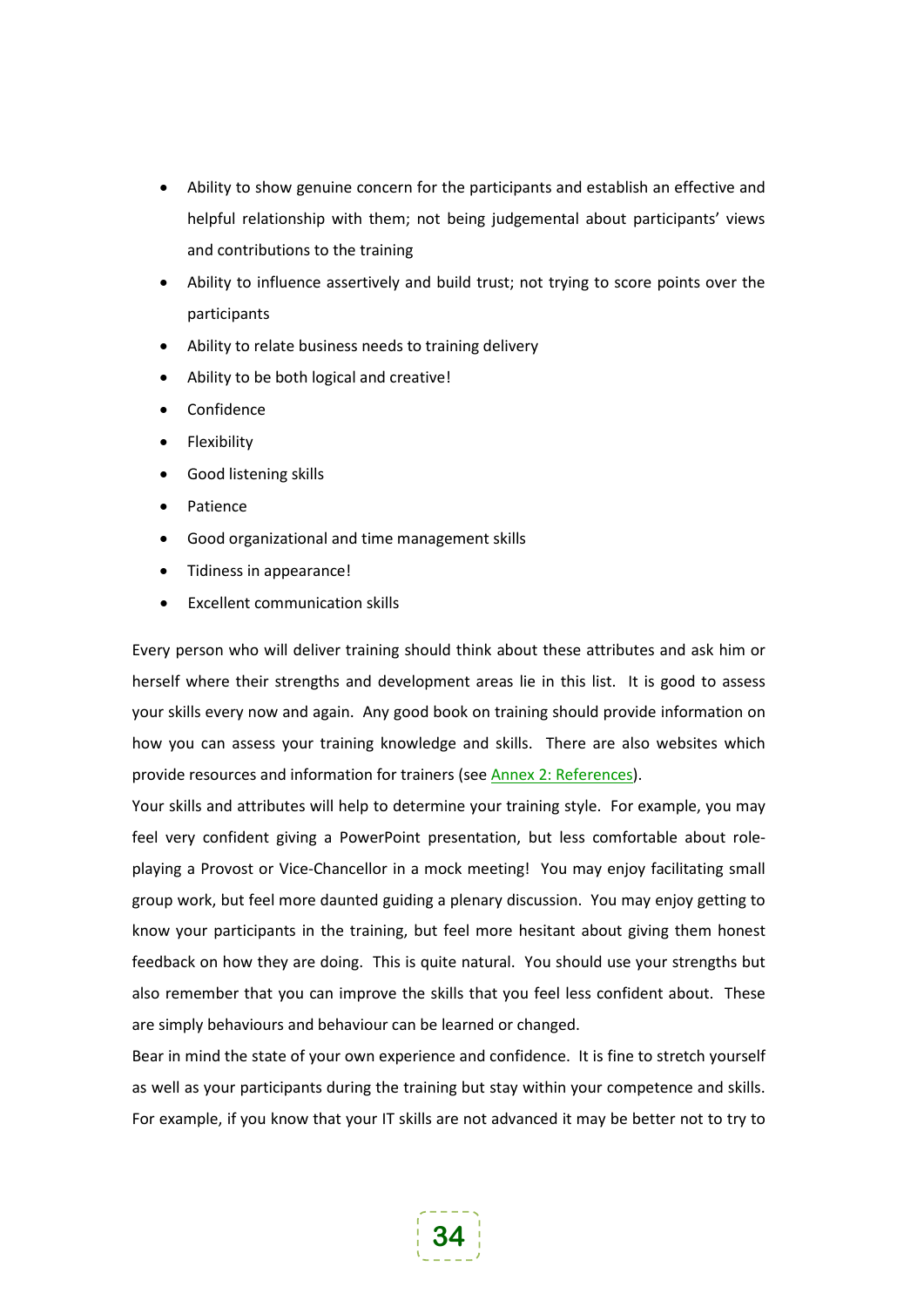show a YouTube clip live online; or if you know your memory is not excellent, then make sure that you have good notes or prompt cards for your sessions.

You may wish to find a buddy or mentor to help you develop as a trainer. You might meet appropriate people if you attend 'Train the Trainer' sessions or you might find a colleague in your agency or another organisation. Such a person can support and encourage you and offer constructive feedback on your trainer development.

### <span id="page-34-0"></span>**5.2. Communication**

Almost all of the attributes of being an effective trainer have their source in good communication. Good communication skills are crucial if you are to deliver your training effectively. Good communication is embedded in everything that you do as a trainer. It is not simply about giving interesting presentations or writing intelligible training materials – although those things will help! In this section we shall review some principles of good communication, then look at the kind of trainer behaviour that encourages good communication, and lastly we shall briefly think about skills for specific kinds of communication.

### <span id="page-34-1"></span>**5.2.1. Principles of good communication**

First and foremost, knowing your participants' background and needs is crucial for good communication, and this has been pointed out several times already in this handbook (see [3.4.1.](#page-16-1) [Introduction to the training,](#page-16-1) [3.5.1.](#page-20-0) [Order and timing](#page-20-0) and [4.1.](#page-26-1) [Knowing your](#page-26-1)  [participants\)](#page-26-1). Time spent before the training event finding out about your participants (such as in a needs survey, as mentioned in section [4.2.](#page-28-0) [Needs analysis\)](#page-28-0) will be well spent and will facilitate your ability to communicate well. Similarly, taking time at the beginning of the event to introduce yourself and allow participants to introduce themselves will also help effective communication (see [3.4.1.](#page-16-1) [Introduction to the training\)](#page-16-1). All of these activities help you to build up rapport with the participants and will help them to trust you and have confidence in the training. Hopefully, they will relax and feel at home in the training event, which will mean that they will engage well, participate fully, and achieve the learning outcomes that you have planned. Once you have established rapport and respect with the participants you will be in a good position to deliver the training material effectively.

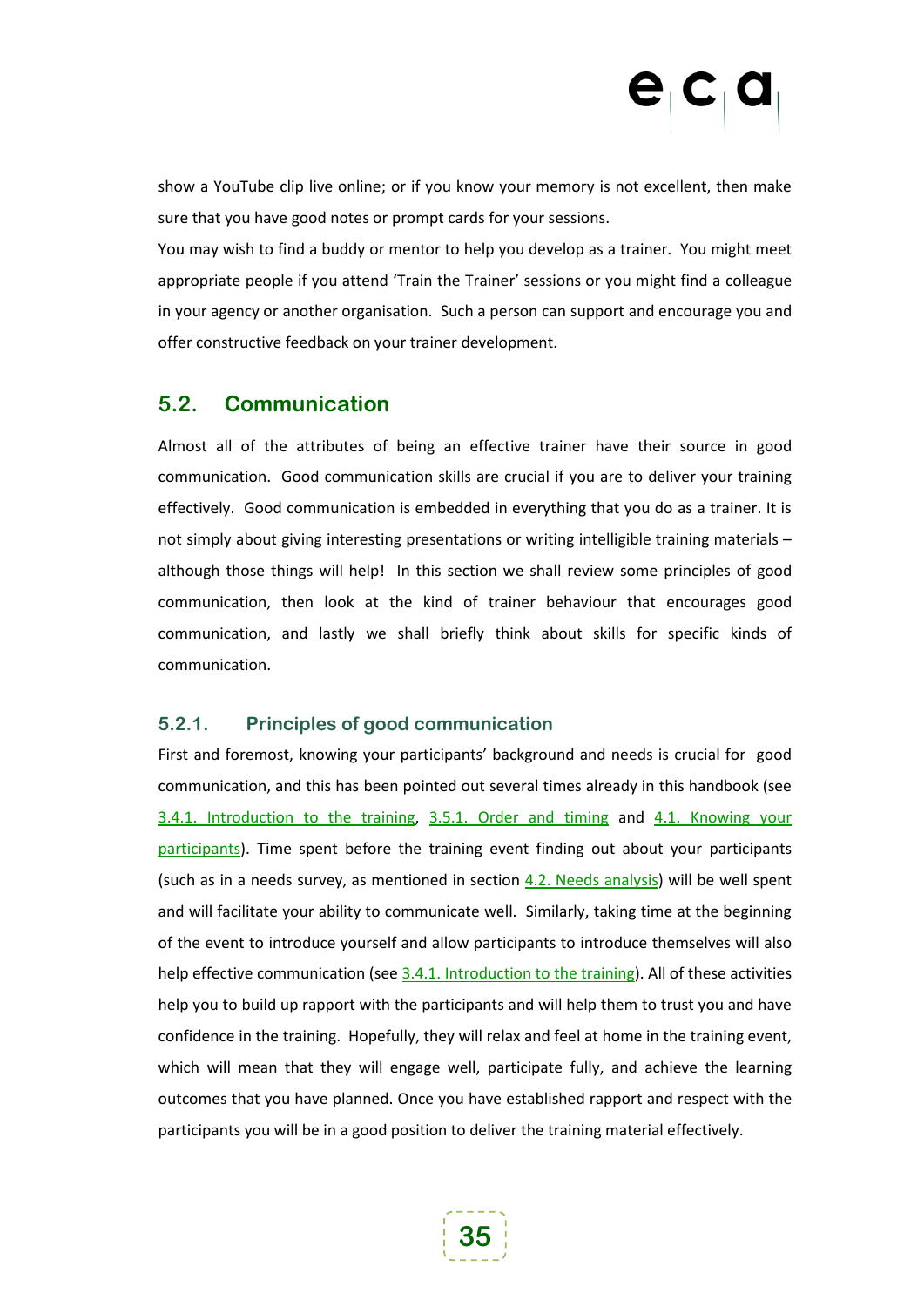The audiences or groups of participants that you will encounter in the different training activities that you deliver will obviously vary, and each group may be made up of people with different backgrounds, needs or characteristics. However, for panel member training, the participants may have some characteristics in common and it may help your training to be successful if you bear these characteristics in mind. For example, it is likely that the participants will be involved in higher education in some way, as academics, administrators and students. They probably will be used to a learning environment and may already have considerable experience of learning. They may have already thought about how they learn best. They may also be teachers or trainers themselves. This may mean that they will be ready and willing to learn on the training programme, but it might also mean that they express criticism of training that they think is not professional or well-prepared. You will need to ensure that this is not the case: that the participants will feel that the training is a worthwhile experience.

There is more discussion of difficulties that you might encounter in training below (in section [5.2.3.](#page-40-0) [Training difficulties](#page-40-0)).

Do not forget any participants that have a different background from the main group. For example, if you are training employer representatives or overseas panel members. You will need to bear in mind that they may have slightly different experience or needs. Your pre-training participant questionnaire should have given you information about that.

Training should model the everyday situation that your trained participants will go into. Therefore, you should not include anything in the training that would create difficulties for panel members in the organisations in which they will be working for you. If the organisations in which they will be working value collegiality and discussion, then it would be counterproductive if your training had a culture of aggressiveness or control. The participants may have their own cultural backgrounds and you should be aware of this in case any of the participant cultural expectations differ from those of the institutions that you want them to work in.

#### <span id="page-35-0"></span>**5.2.2. Trainer behaviour that encourages good communication**

This section talks about different behaviours. You may feel that you do not have all of the characteristics mentioned below, but do not worry. Because they are behaviours, not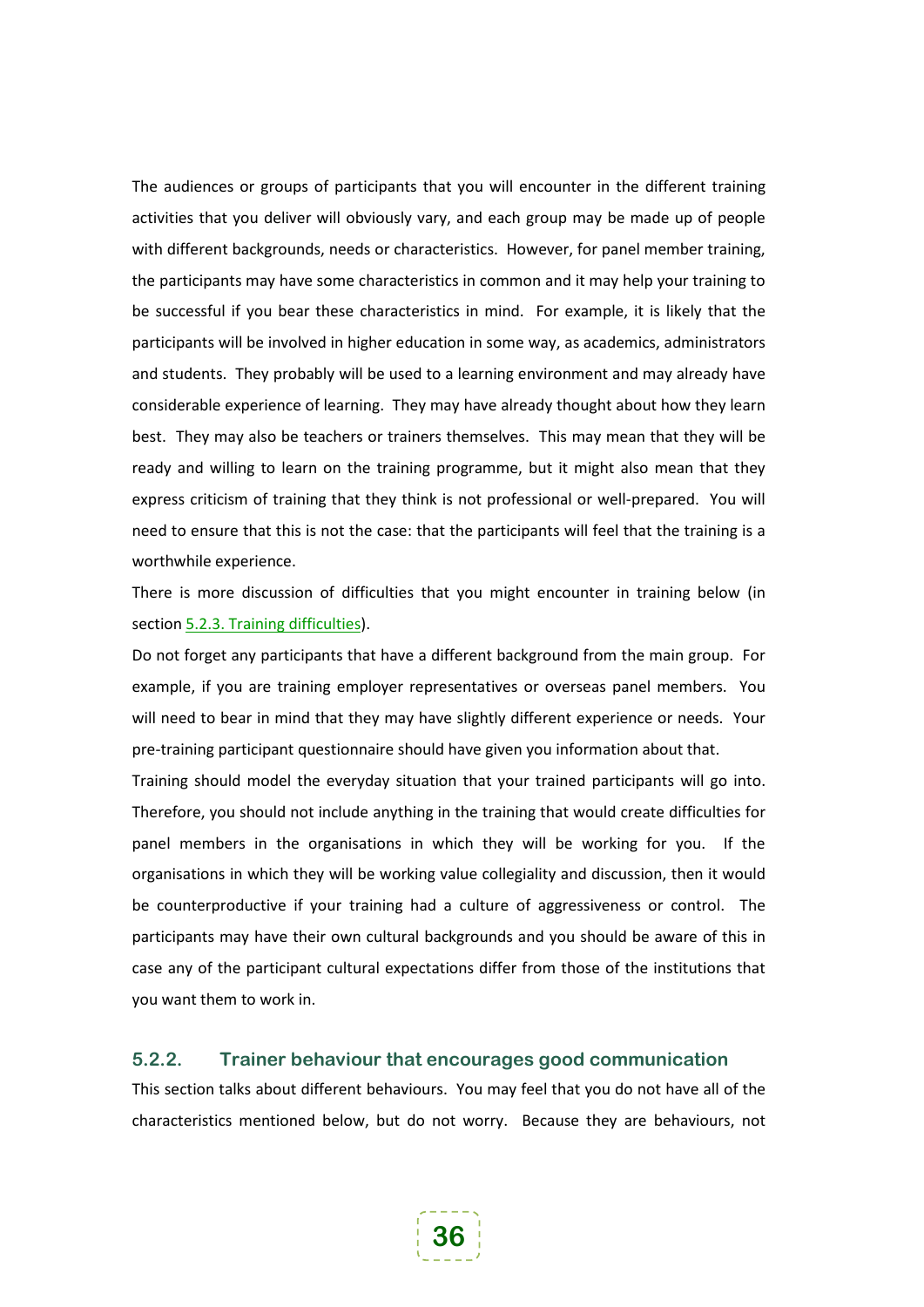genetic characteristics, you can learn them. There will always be some people who are better at some of the behaviours than others, but with a little effort and the willingness to improve we can all reach a stage of enough competence to deliver training.

It will be apparent from section [5.2.1.](#page-34-0) [Principles of good communication](#page-34-0) above that **awareness** is an important skill for the trainer. This includes awareness of yourself (your skills, preferred delivery style, experience, etc.) and awareness of your participants' needs and characteristics. This awareness will allow you to think about the different learning styles that your participants may have and to design sessions and activities which give enough choice so that all learning styles and all stages of the learning cycle can be included. As we recognised before, this will help the participants to engage fully with the training.

Your behaviour should also be assertive (never aggressive!). This means that while you will respect the participants you should also expect them to respect you. You are the trainer and even in a training event that is interactive and facilitative it is your responsibility to ensure that participants find the training effective, so to that extent you are 'in charge'. But you should also listen to what the participants are telling you – both in words and body language. They may be indicating that the training is not working for them and you may want to think about whether you can change an activity or a presentation to make the training work better. Or you may have to be able to say to participants that you cannot change the training; or you may have to prevent them being diverted from the main purpose of the training. Participants may be feeling threatened (if they are inexperienced) or embarrassed (if they are used to being the teacher, not being taught!). In all these situations you need to maintain respect for the participants and deal calmly with them without being judgmental, but also without making too many compromises or denying your own professional values.

Being assertive and aware demands that you know how to listen properly to participants, and to read other clues about how they are feeling about the training , for example from body language. If you need to improve your skills in these areas you will find some information in Annex [2: References, Section 4.](#page-63-0)

We noted above that some of your participants may be much more experienced than you are in delivering teaching/training, or they may come from very different backgrounds. Do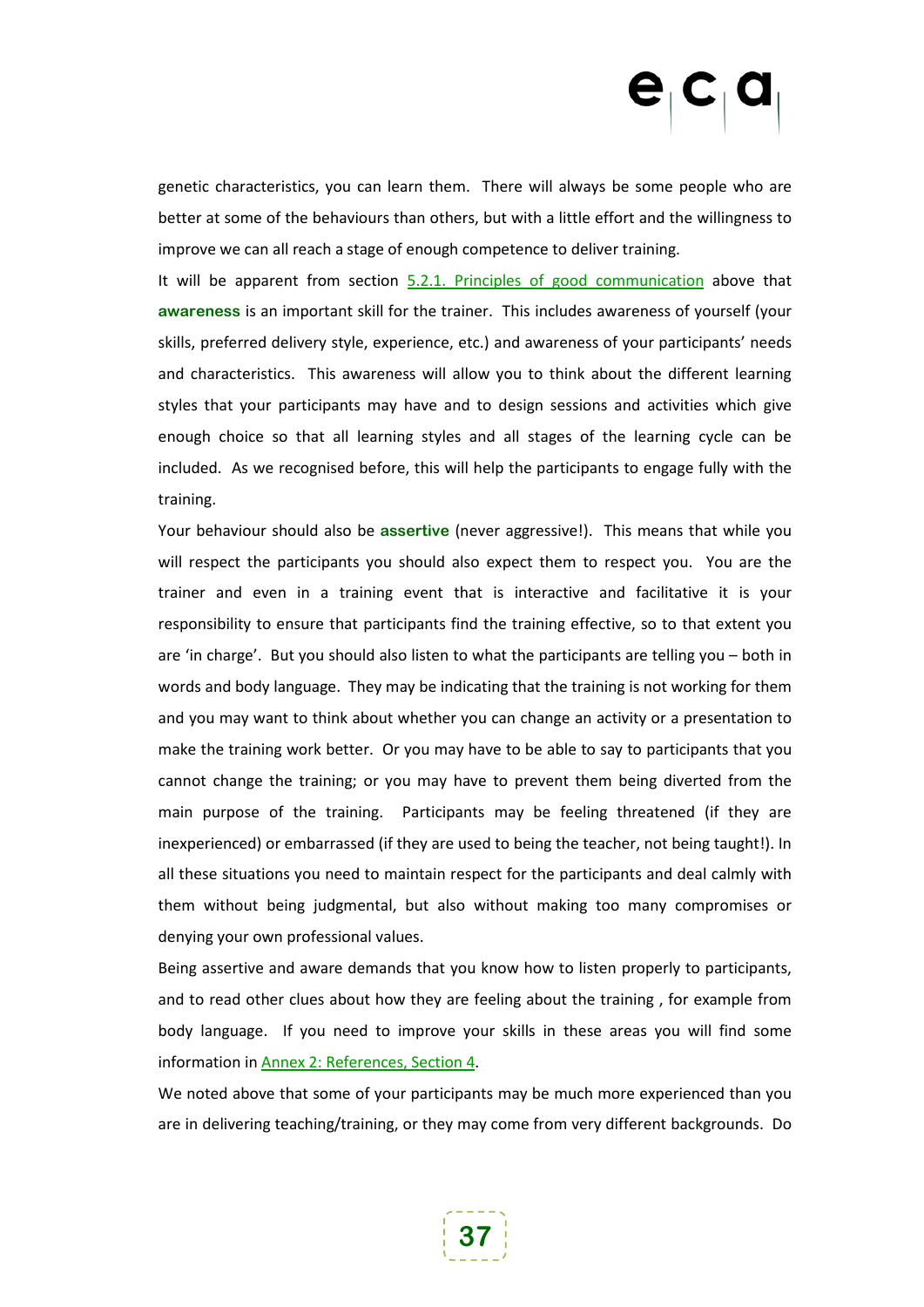not let this intimidate you or make you defensive. **Openness** to others' experience and knowledge is a vital part of communicating well and helping participants to feel valued. Make the decision to learn from all the participants that you meet and to use their expertise where you can in the training event. This will improve the training and help to make experienced participants feel that it has not been a waste of time. Less experienced participants will also be able to learn from their more experienced colleagues so this will add value to the training event.

Flexibility to respond to participant needs is also an important behaviour to learn. You may get into a difficult situation with a participant, or you may run out of time, or some participants may decide to leave. On the other hand, you may have misjudged the level of experience that your participants have or some cultural aspects have arisen that you did not anticipate. For example, not all participants may speak the language that you are using as proficiently as you thought they would; they may need breaks at specific times of the day that you did not know about; they may have different ideas about the trainerparticipant relationship from yours. Ideally, you would have found out all of these things before the training started so that you could plan training activities appropriately, but occasionally even the best planned activities go wrong!

If you want to make sure that the training still delivers as much as it can you will need to be able to respond flexibly to these unexpected situations. The best way to respond is to have anticipated those situations and have an alternative plan to deal with unexpected or difficult situations. If you are lucky enough to be delivering training with a colleague you can discuss possible changes with him/her, perhaps during a break in delivery. You could also discuss changes to the programme with the participants to see what would suit them best. This will indicate to them that you want the training to be effective for them, and that you value their views on the programme. It also helps the participants to take some responsibility for their own learning. That is an attitude that you would like to encourage because it means that they might be willing to further build up their training knowledge and skills after the training event.

If things do go wrong, be honest with the participants. Normally the majority of the participants will be sympathetic and will want to help sort out any problems. They will probably not be sympathetic if you ignore problems and try to carry on regardless.

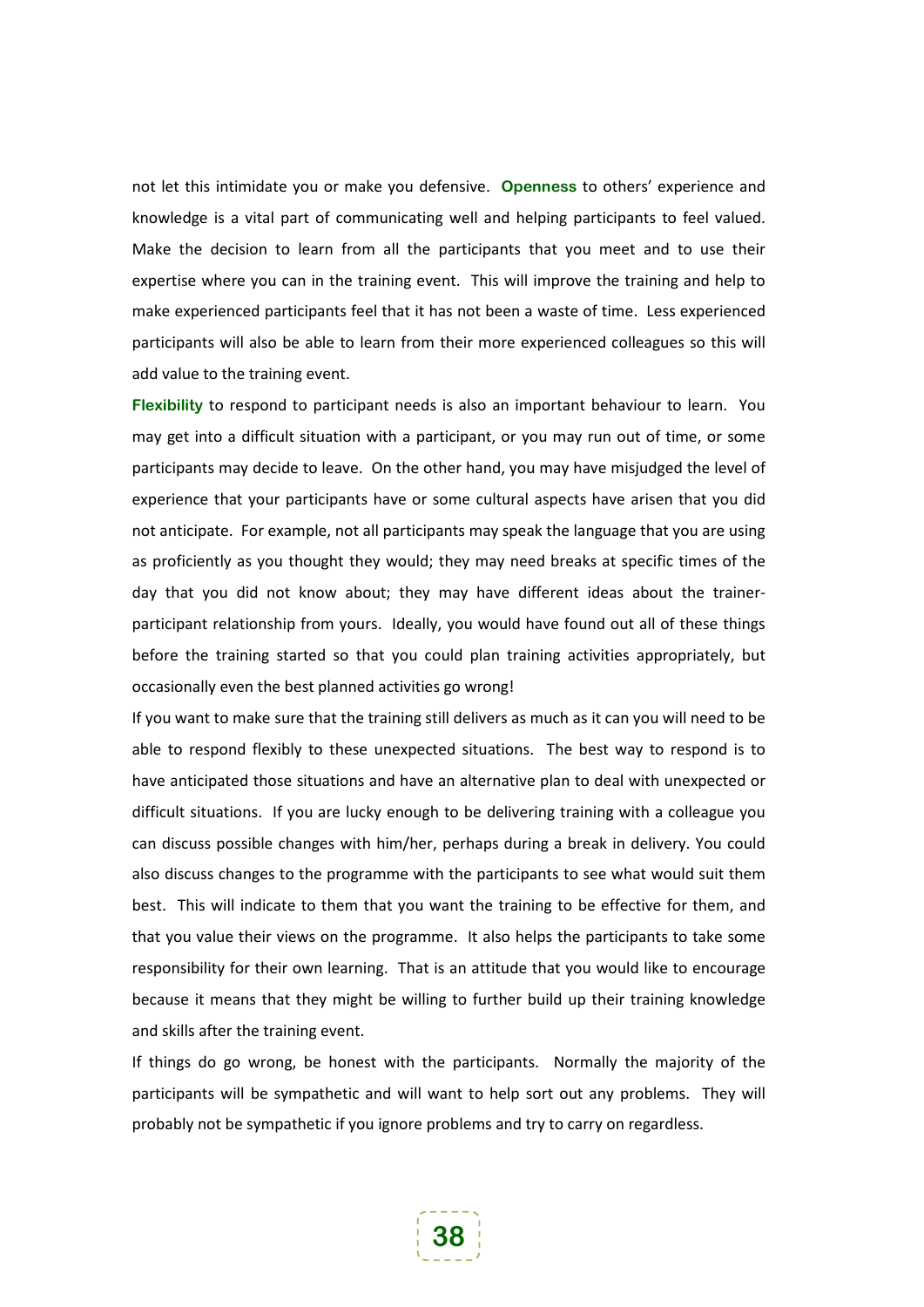Avoiding difficult or unforeseen situations is much simpler the better **prepared** that you are, and the better time-management skills that you have. In most training activities time will be very precious and you will have prepared a programme to make the very best use of your time and that of your participants. Normally you will be too busy just delivering the training material and concentrating on the needs of your participants to think about anything else. Although you must be flexible, there will be a limit to how much you can change the training programme on the day. The shorter the training event, the less flexibility you will have. **So you must have prepared everything that you possibly can prepare beforehand**. That includes simple things like always visiting the training room before the participants arrive – even if it is just a few minutes before. Then you can make sure that it is arranged as you wanted it, but also have a plan for what you will do if the facilities were not what you were expecting. Always test out the IT provision before you start!

But, as was noted above, preparation also includes anticipating difficult or unexpected situations and having a plan for dealing with them.

For example, if you delivering a training event for the first time you may not know exactly how long a particular session might take. You may need a plan for if it overruns (what else will you cut down?) or for if it is too short (an extra activity that will consolidate the learning, perhaps?). You may find that the material provokes some very interesting discussion, which you had not anticipated, or that the plenary sessions are very lively and fascinating. Even though you would like to contribute to these discussions, and to allow them to go on for a long time, you must remember the aims and outcomes of the training event. Do not be distracted even by fascinating discussions! Suggest to the participants that they might want to continue the discussion by email – or if you have a 'chat room', this could be used.

There might also be a danger that because you have carefully designed and prepared the training, that you will deliver it all, as written in the programme, whether participants need all the information or not! You may be tempted to stick rigidly to your programme, just because you have put a lot of work into constructing the training. This will not help the participants if you find out, for example, that they are more experienced or knowledgeable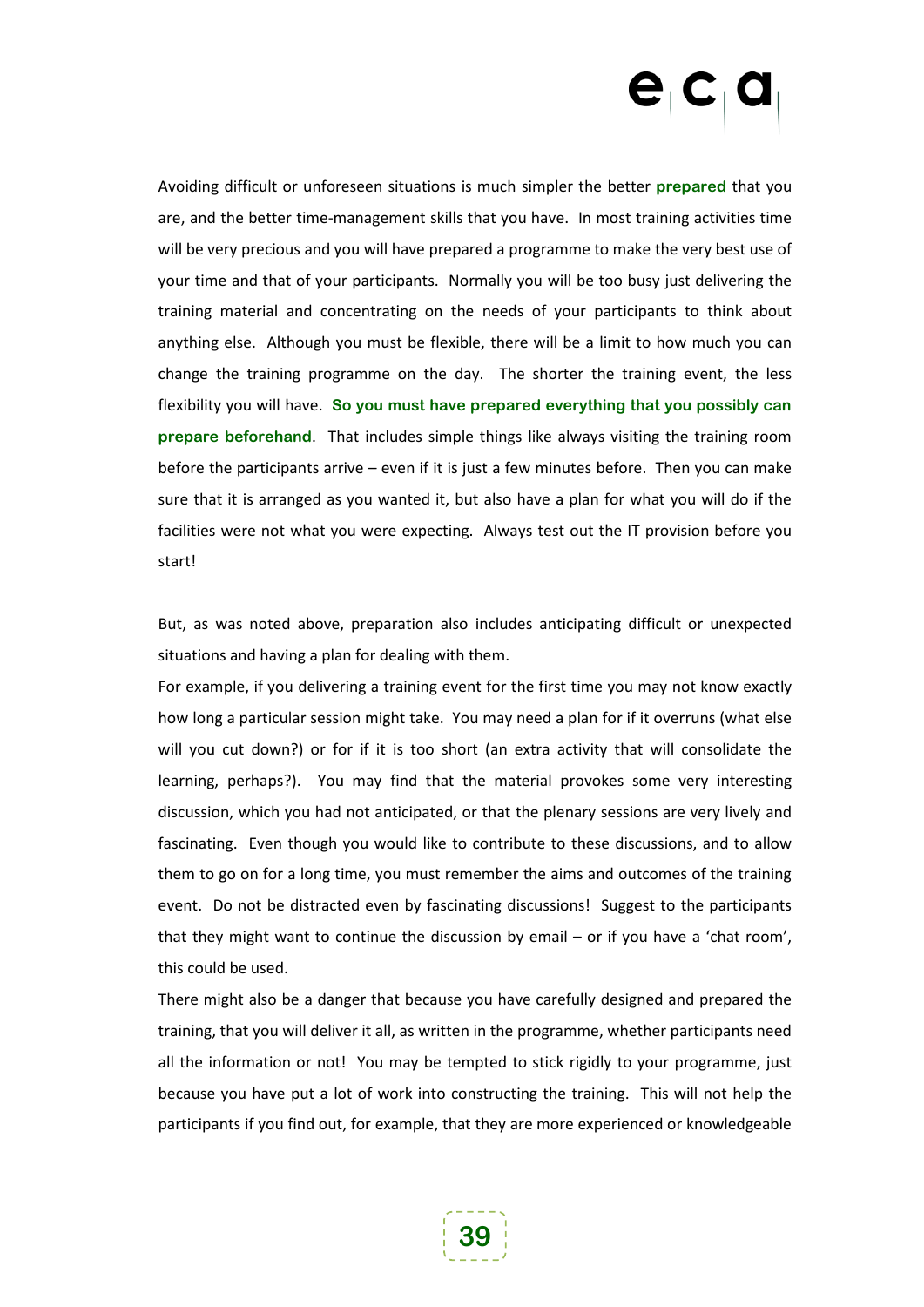than you thought, or if the computer breaks down and you cannot show a clip from the internet. You need to be able to pass on to other material that is more relevant.

So what can you do if you find that you have too much material (or material that turns out not to be relevant) or too little to deliver (perhaps because you were relying on the internet for material and the link does not work)?

First, if you need to adapt your programme as you go along, do not feel that you must tell the participants about this unless they have suggested a change themselves and you want to show that you have responded to that suggestion. Don't give the participants the impression that you do not know what you're doing – it will make them nervous! If your programme includes periods while the participants are working on their own, or you have breaks, then these are good points to ask yourself whether the programme needs changing and think about what you can leave out without removing the ability of participants to achieve the learning outcomes. Or, if you need to add material, you can look through the additional materials that you have brought with you and decide what is most appropriate and what fits the time gap. Because you can never be absolutely certain how training will be received it makes sense always to build in some breaks (even just 5 minutes) to give yourself the opportunity to tweak or adapt the delivery if you need to.

If you are working with another trainer then one trainer can think about whether the training needs adapting – and keep a watchful eye on the participants' reactions - while another is delivering.

If you have seriously misjudged the timing of the event you may find that you do not have time to deliver enough material to enable all the learning outcomes to be achieved. This is a serious state of affairs and the reason for all the extensive preparation that is described in the previous sections is to try to make sure that this does not happen. However, if you are unlucky (perhaps a fire alarm went off and the room had to be evacuated), you will need to deal with the situation. Look at the programme and decide which of the learning outcomes could be delivered later - perhaps online or by an email correspondence. Any session which is mainly just a PowerPoint delivery would be appropriate – as long as it did not contain information which was necessary for a later session in the training. Again, it is essential that you have thought about this beforehand, so that you know which sessions you could miss out completely in an emergency. If you have to do this, explain it calmly to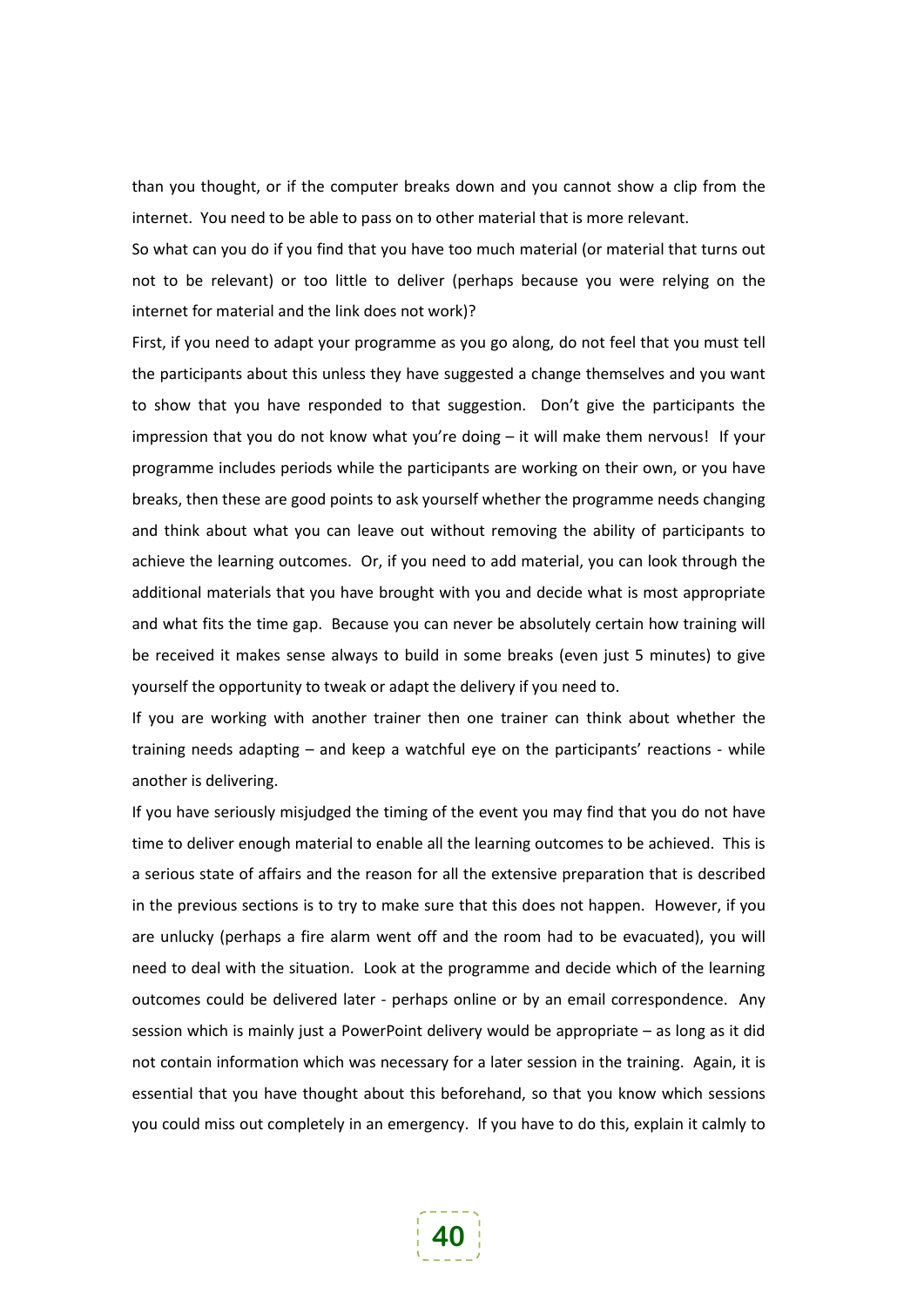the participants and tell them how you will enable them to achieve the learning outcome another way. If you say that you will send them information by email, tell them the date by which you will do this.

Making big changes to the programme in this way are really emergency reactions. If you have prepared properly, and you know your participants, all you should need to do during the programme is make small 'tweaks'.

If you have taken into account the advice in earlier sections of this guide, then you should already have thought about your preparation and you will be ready for anything!

### **5.2.3. Training difficulties**

The best way to prevent difficulties during your training event is to make sure that you recruit the right people, and that you have clearly specified the aims and objectives of the training. Recruiting the right people will make sure that participants have the correct experience and knowledge to prepare them for training so that they will not feel out of their depth or isolated or threatened. You can also check that participants have the right attitude to training (open and participative) and to the panel tasks that you may have for them in future. Specifying the aims and objectives clearly will prevent participants from straying from the purposes of the training or asking many irrelevant questions.

However, you may still encounter some difficulties during the training and you will need to make up your own strategies for dealing with these. The strategies you use should reflect your own training style and should reflect a genuine desire to help participants – not simply wish them to be quiet or to be somewhere else! Remember that you and the participants have invested a lot of time and effort to be at the training so you need to try to deal with any difficulties that a participant might present without alienating them or making them want to leave, or to cause further disruption.

What difficulties might you find on a training event designed for the kind of people who will be acting as panel members?

You may find that you have people who ask questions all the time. This might reflect the fact that they do not have the correct background knowledge to make use of the training. Or if you gave out pre-training work, they might not have completed that work. Or they might just be very enthusiastic about the subject and have a lot to contribute. Obviously,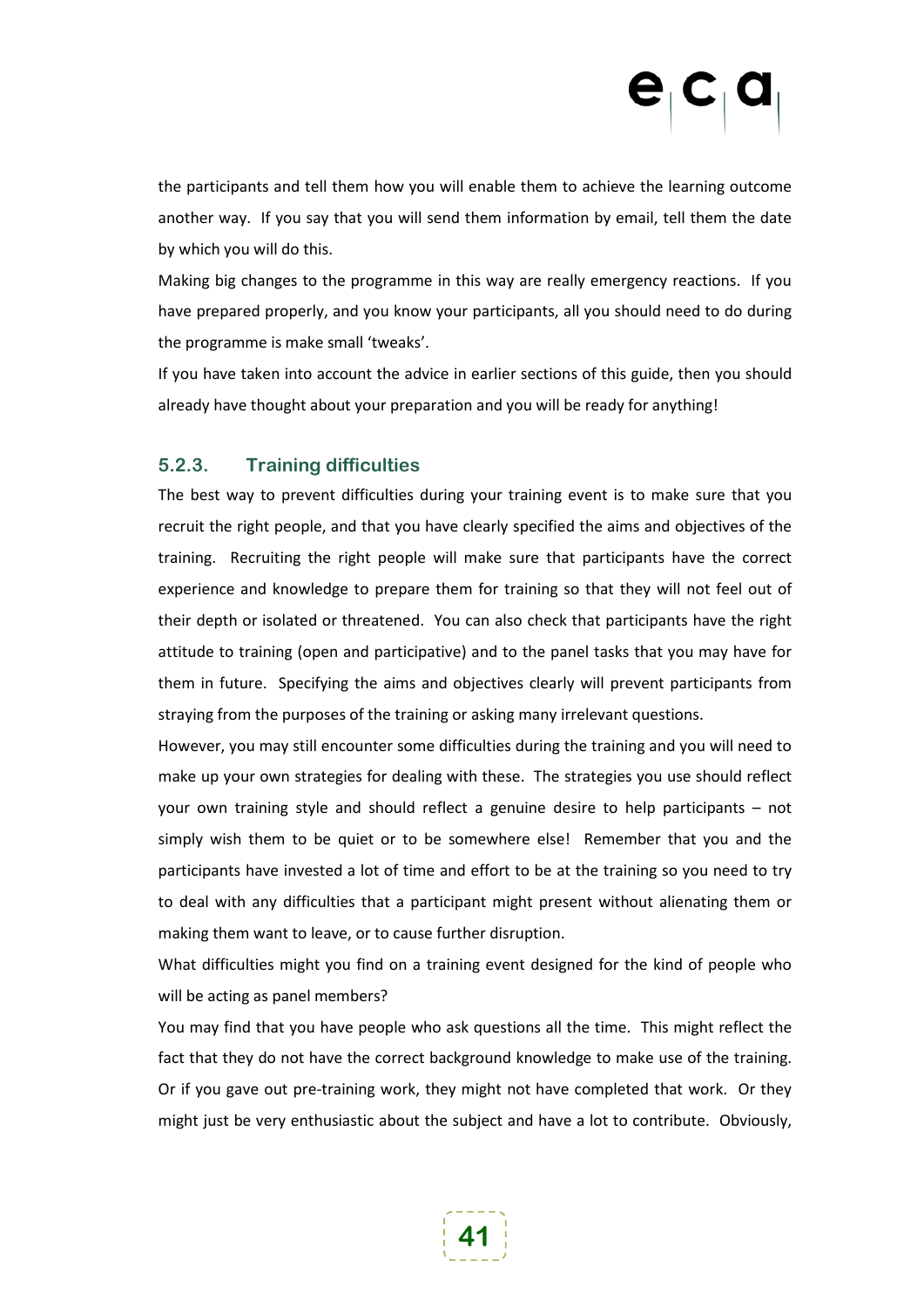you want to encourage participants to participate in the training, and asking questions is one way of doing that, but if it starts to take up too much time, or the participant is asking questions that are of no interest or use to other participants, then you need to deal with the situation. Remind the whole group of participants that you have certain materials and activities that you need to work through together, so you can only deal with the questions which are relevant to the training. Offer to deal with other questions during the breaks (if you have breaks) or after the training, perhaps by phone or email. If you offer to do this you must make sure that you keep your promise or you will lose credibility with your participants. Assuming that you do not wish to spend long hours on email or the phone, you will see why it is important to recruit the right participants and to make the aims and outcomes of training clear!

There may be participants who disagree with what you are saying, and will say so openly in the training event. First of all, always allow for the fact that they may be right! You are not infallible and however well you prepare you might make a mistake during delivering material, or one of your participants might have some up-to-date information which could correct or amend what you are saying. Always accept criticism graciously. If you can deal with it quickly during the training, do so. If not, inform the participant that you will think about it later. If the participant is criticising you and you know that the criticism is unwarranted or given in a rude manner then you will need to speak to the participant to find out why he/she is behaving in such a manner and decide whether you can help the participant to take a more constructive attitude. Do this privately with the participant. If the person is being really disruptive and your training programme is short you might need to call for a 5 minute break for everyone so that you can talk to the critical participant discretely. Otherwise your training could be disrupted completely.

Most people you train will not set out deliberately to make life difficult for you. Usually there are reasons why people behave in a difficult way – they may feel threatened by all the clever people in the room; they may be tired or worried about their day job; they may be feeling guilty because they have not done the preparatory work. If you can help the participant to lay these considerations on one side for a short time and try to enjoy the training, then you may find that the difficulties go away.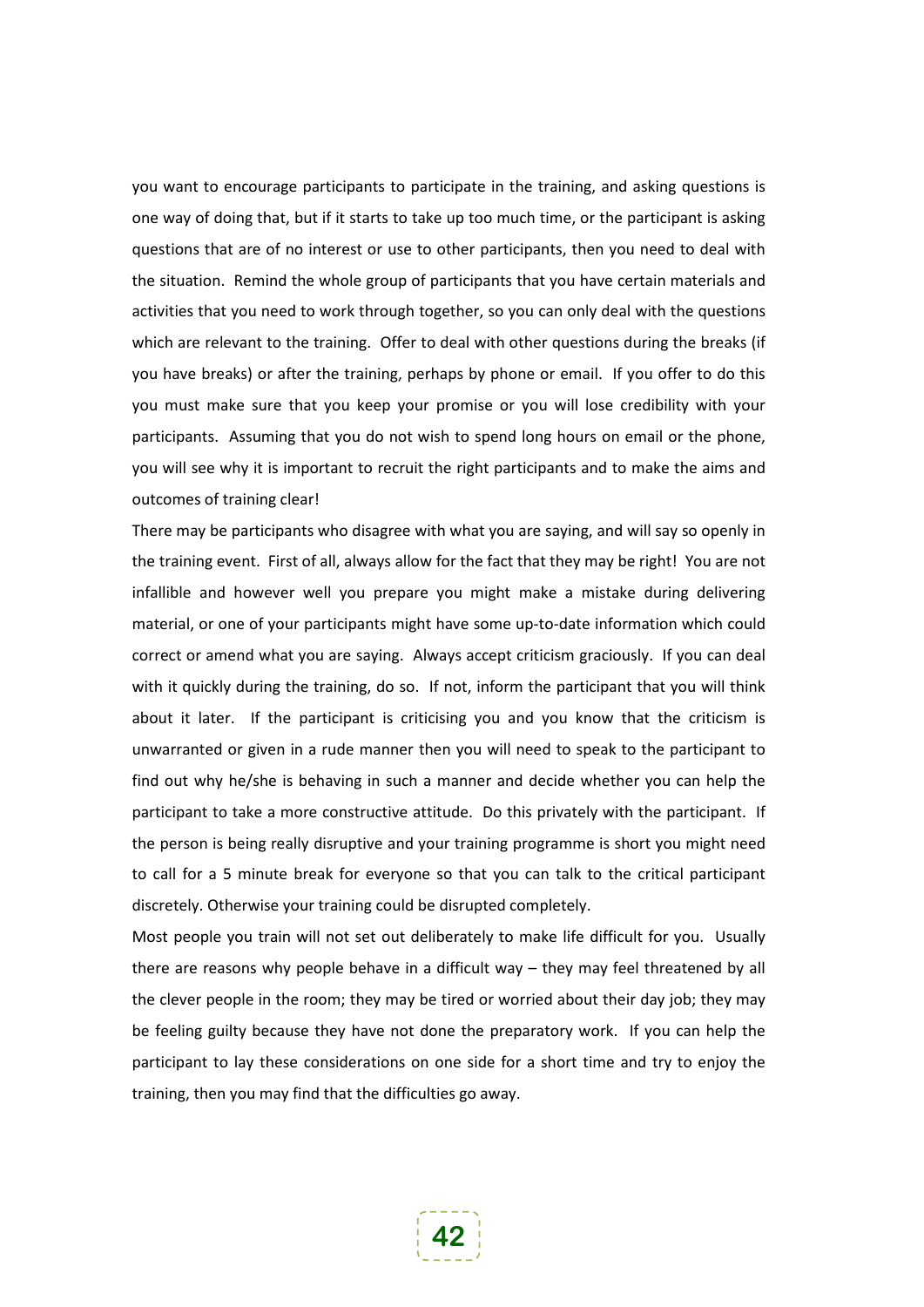You may see people texting or leaving the room to take frequent phone calls. If you are allowing participants to use lap tops some people might be reading work documents while you are speaking. Before the training stress to would-be participants that they must be able to leave their day job behind, at least while sessions in the training room are taking place. If they really must, then participants could use the breaks to contact their office or work. But on the whole it is a good thing to use the breaks for relaxing and networking, so make sure that you set that expectation before training. Some training groups add these expectations to their ground rules (see section [3.4.1.](#page-16-0) [Introduction to the training](#page-16-0)): no use of mobile phones in the training room; concentrating on the training activities while in the training room; etc.

You may find that some people are shy or embarrassed about joining small groups, workpairs or practical activities. Again, you should be honest with participants before the training that you will expect them to take part in such activities, and that the activities are designed to prepare them for similar activities in panel work. During the training event let participants know that everyone is in the same position, and that the training is a learning activity. Make sure that you give participants enough information to know how to carry out group or practical activities, and be prepared to facilitate groups if they do not seem to know what to do. Also encourage group members to help and support each other. Congratulate groups when they have done well.

If your training event involves small group work it is possible that some of the participants in the group may not get on with one another and the work of the group may be disrupted. If the training extends for a significant length of time, and the participants stay in the same groups, this could potentially cause problems for you. The best way to deal with the problem is to ask the group to reflect on the situation, identify the problem, and see whether it can produce a solution for itself. In real life, panel members will be working in groups for their panel activities and they will not usually choose who they work with, so they need to be able to get along with a variety of people. Each group member will need to have their own strategy for working in a group or team, and this may be one of the things that you ask them to reflect on and produce an action point for at the end of the training event. If you frequently encounter problems with group work you may want to include a specific session on team-working in the training.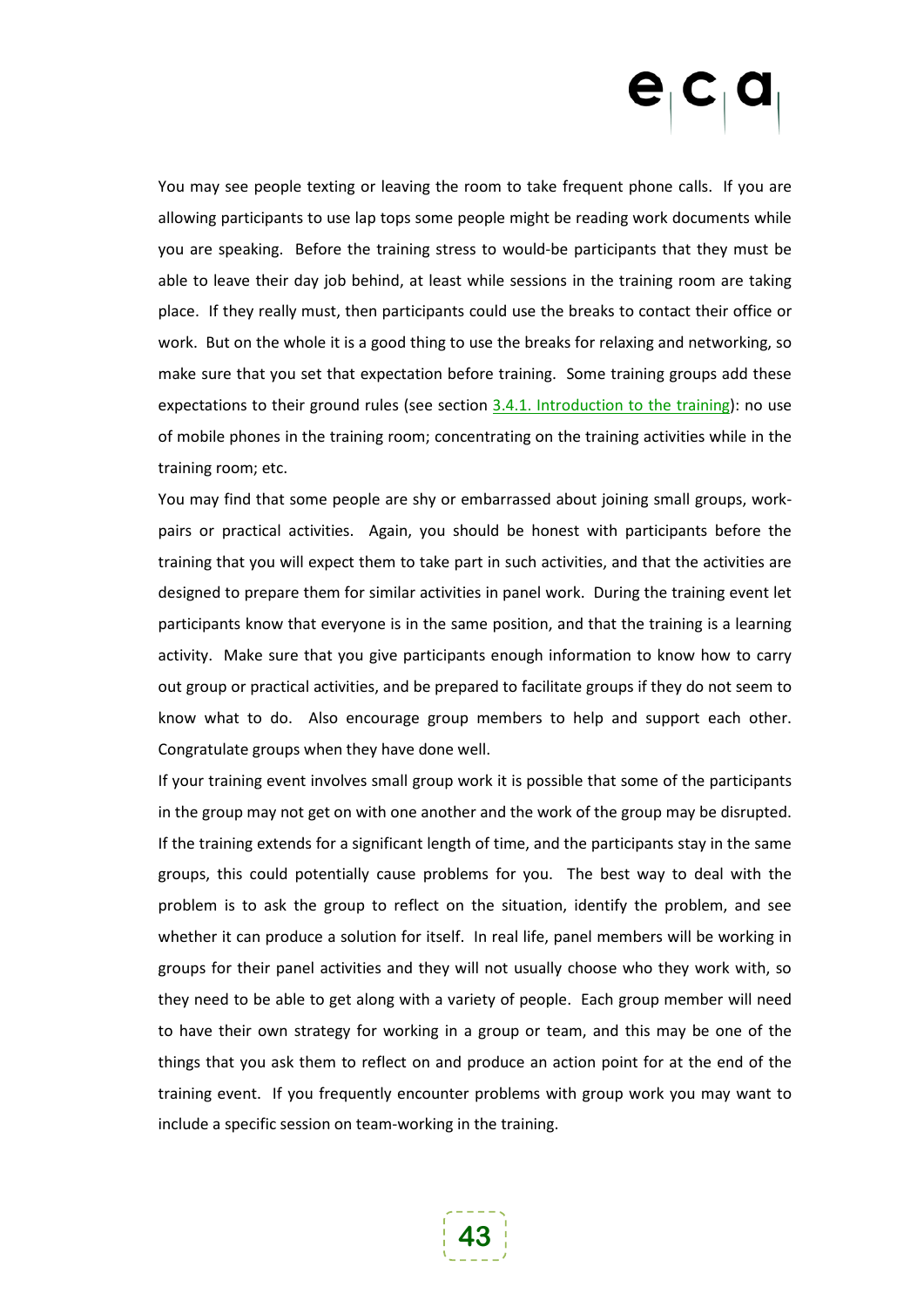As we have seen in other sections, the best way to prevent difficult situations with your participants is to (a) know as much about their backgrounds as you can; (b) make the training environment welcoming and conducive to building up trust between you and the participants; and (c) make sure all participants know what the aims of the training are and what the ground rules are. But sometimes all your preparation may not be enough for a particularly difficult situation, e.g. if a participant is dealing with personal issues and is not amenable to discussion. There may be a time when you must discretely ask a participant whether staying on the training is the best use of his/her time. Do not consider this a failure; mistakes in recruitment do happen and occasionally a participant may feel unable to complete the training. Make sure that you know why so that you can try to prevent the situation happening again.

### **A few tips for dealing with difficult trainees**

- For participants with a lot of energy who may want to be the centre of attention: ask them to help with organizing tasks or logistical matters; remind them that you would like to hear from everyone; you could answer some of their questions by saying to the whole room, "Let's hear what others think about that."
- If a participant is not joining in, try using an exercise which expects an answer from everyone and go around the room, asking each person to reply briefly in turn. If some people are very shy you could give them a few minutes to write down the answer first.
- If a person is voicing very negative opinions about aspects of the training ask if he/she is willing to suggest a practical alternative; ask other members of the group what they think and whether they also have alternatives.
- If a participant is behaving rudely or aggressively towards others: remind him/her that the training is about a process, not about the other people in the room; participant's comments should be confined to the training material. If you have a ground rule about courtesy or respect, remind the participant of this.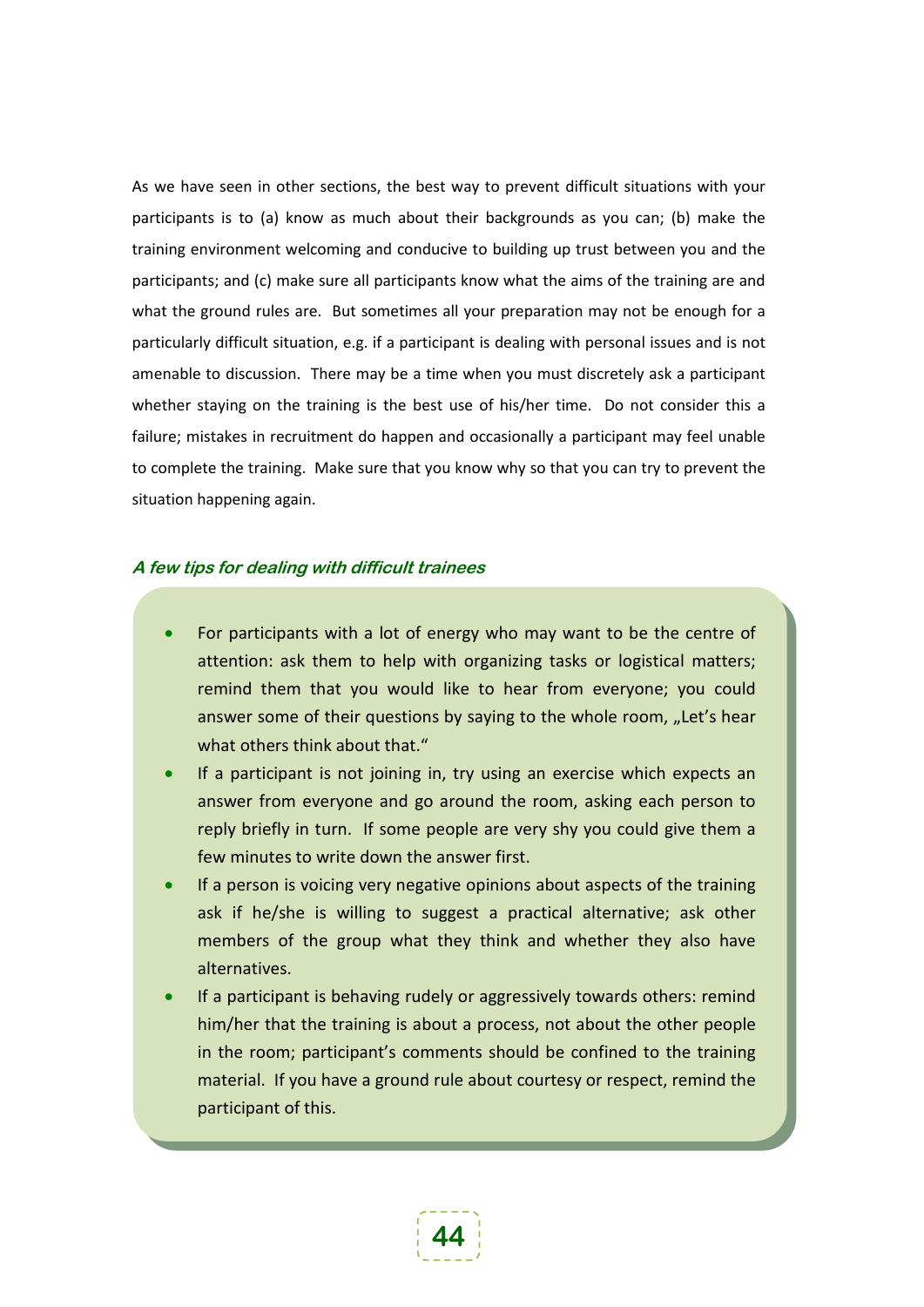In all cases where a person is behaving in a difficult way, manage the situation in the training room as best as you can and then in the next break you have, discuss the issue with the participant on his/her own.

### **5.2.4. Specific communications skills**

The specific skills that you may need for your training event will depend on what kind of event it is. If it is a short event which concentrates mostly on information briefing you may need to ensure that you have adequate presentation skills. If participants need to work in teams or small groups you will need to have skills for organising and facilitating those groups. If the training is interactive then you will need to be able to guide discussions and plenaries and ensure that all participants are included.

Whatever form the training takes, and however long it takes, the basic skill you need is the ability to encourage your participants to learn by facilitating the event effectively. This will involve remembering the characteristics of adult learners that we noted in section [4.3.1.](#page-29-0) [Adult learners](#page-29-0). In particular, your behaviour will be collegial not dictatorial. You should enable two-way conversation between you and the participants, guide discussion rather than leading it, asking good questions rather than always needing to have the answers, take the participants' goals into account, allow them to take responsibility for their own learning.

There is a wealth of literature available to help with acquiring or enhancing these skills and some of these are given in **Annex 2: References**, Section 4.

## **5.3. Matching learning outcomes and delivery methods to the training materials**

The most important criterion for effective delivery of the training material is that it should enable participants to achieve the learning outcomes. In order to facilitate this we need to think about how material can be delivered so that participants achieve the learning outcomes. We need to bear in mind that different participants may prefer to learn differently, and they may come to training with different backgrounds of skills and knowledge. We also need to appreciate that certain learning outcomes might demand

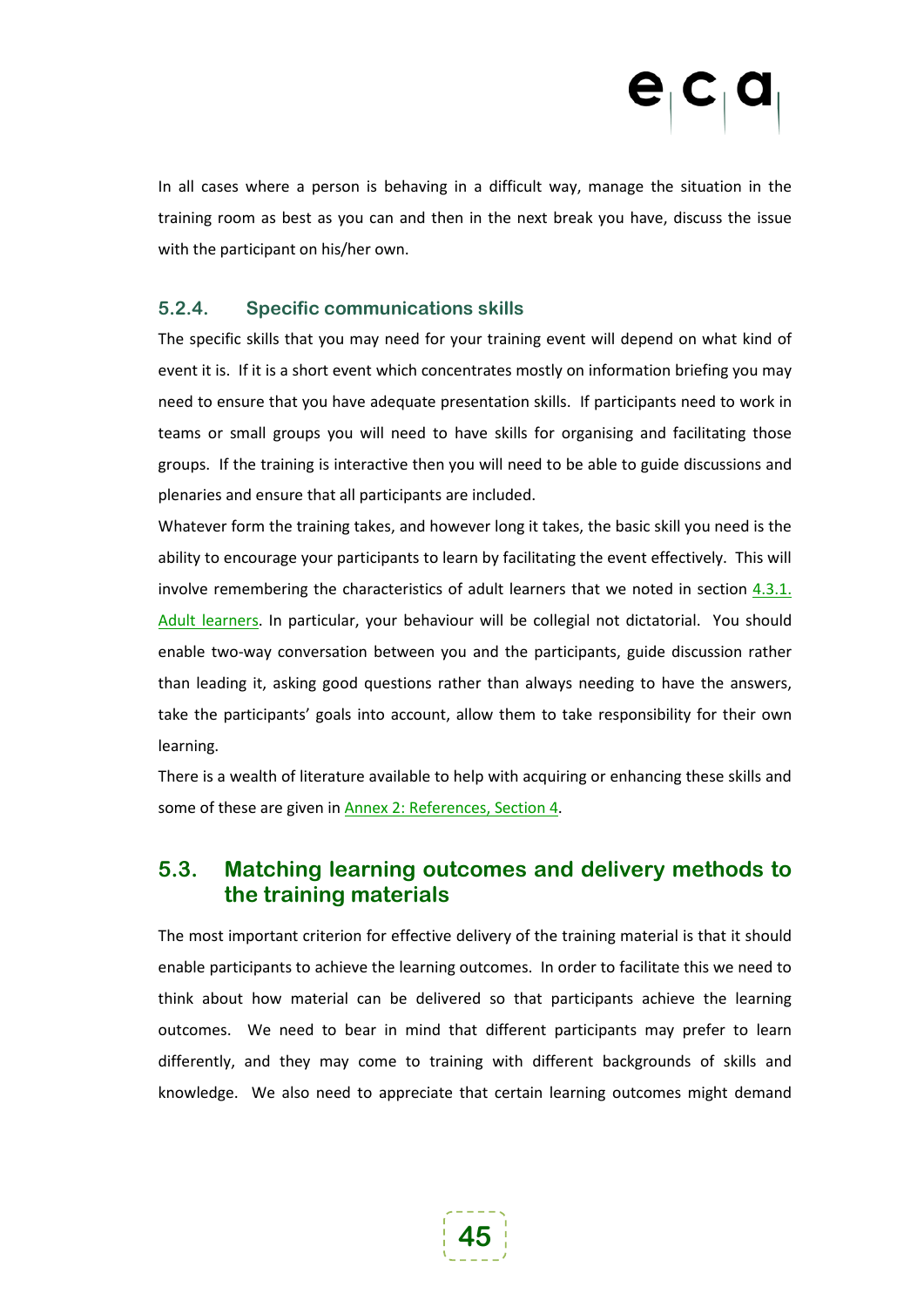different kinds of delivery methods if they are to be achieved. For example, returning to the learning outcome given in sectio[n 3.3.](#page-13-0) [Learning outcomes](#page-13-0):

- **"By the end of the training event each panel member will**
- **(a) know how to use four different kinds of questioning technique in a review meeting and**
- **(b) have practised these techniques in a mock meeting with other participants".**

If this learning outcome is to be achieved, the training event must include a mock meeting exercise to facilitate learning outcome (b). Participants will not be able to achieve that learning outcome from a PowerPoint presentation or small group discussion.

Similarly, if the participant is required to be able to use online resources and one learning outcome is:

## **"before the residential training begins each panel member will have logged on to a secure server and posted a commentary on the case study"**

then there must be pre-training information which provides instructions on how to log on, and gain access to the secure server. Again, just lecturing participants or sending them an email about this will not enable them to achieve the learning outcome.

Some ideas for the kinds of delivery methods that you might use are given in [Annex](#page-70-0) 6: [Evaluation of delivery types.](#page-70-0)

You should now look over the programme for your training event and the learning outcomes that you decided for each session. For each learning outcome you should decide on the most appropriate delivery method. The delivery method should ensure that the learning outcome can be met, but also bear in mind that participants will value a variety of delivery methods (remember they may have different preferred learning styles) and also some fun from time to time!

## **5.4. Participant learning materials**

You will need to decide whether you will provide any learning materials for your participants, such as handouts, copies of slides, reading lists, learning logs, and so on. Again, bear in mind that different participants will have different preferred learning styles – some may welcome having all the materials written down, others may rely on listening to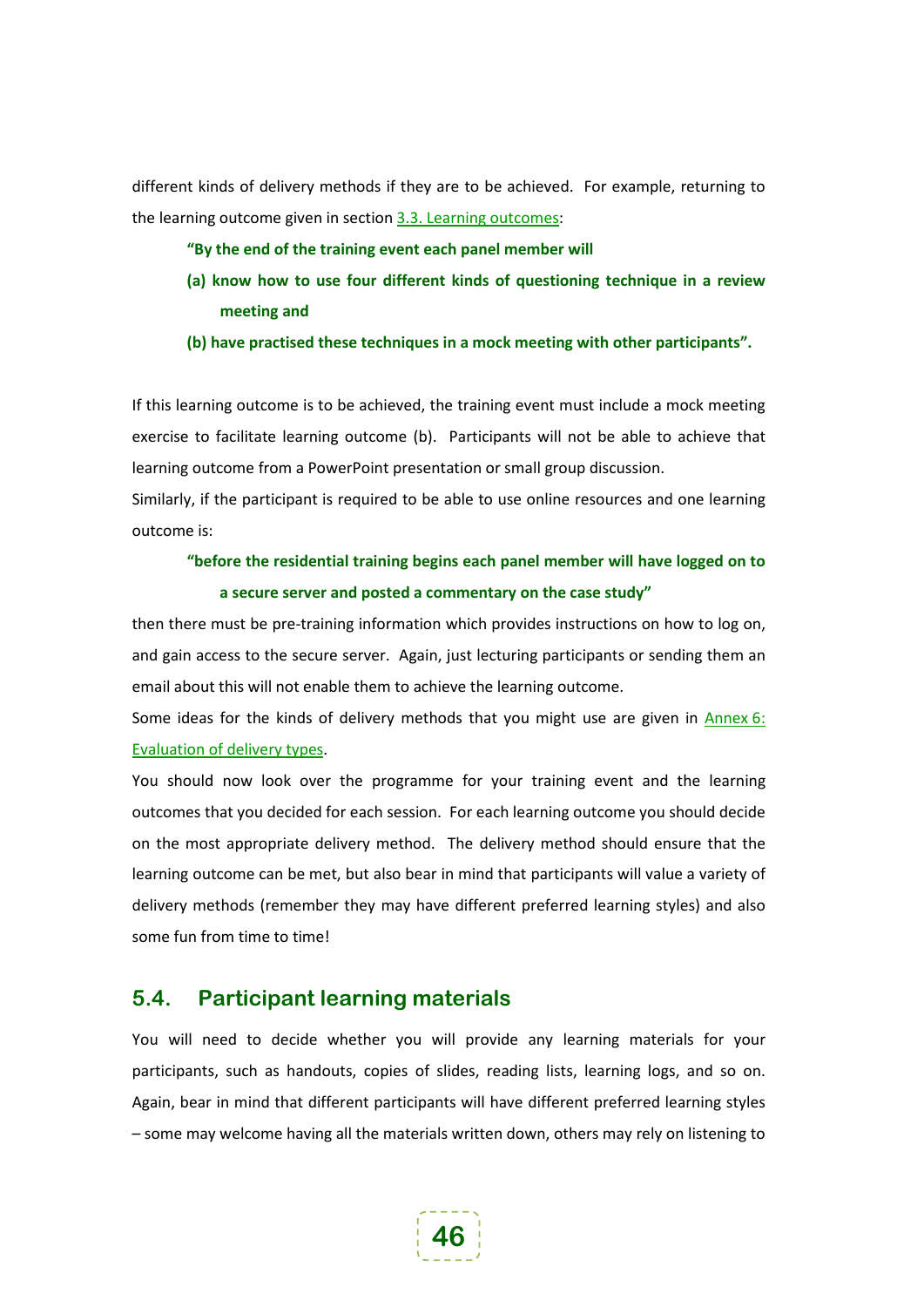you and making their own notes. So even if you do provide written materials make sure that you explain key material verbally as well. If you expect all participants to take away a large pile of paper containing important information and read it afterwards, you may be disappointed.

If you are providing a general handout for each session, consider including the following:

- Aim(s) of the session (remember an aim is a statement of what you intend)
- Material to be covered and how it will delivered (PowerPoint, group work, role play, etc.)
- Learning outcome(s) (remember a learning outcome is a statement of what the participant is expected to learn)
- Expected length of the session (you may choose to leave this out if you are not sure, but if any part of the session includes an activity which has set timings you will need to include those).

These handouts could be provided before the training so that participants understand exactly what the training will cover and how it is being presented. This will help to make their expectations of the training realistic.

Other kinds of handouts that you might want to consider are:

- Task description: detailed instructions (including any timings) for an activity or exercise
- Briefs/role play instructions: if you are having a role play exercise and you want certain participants to play a particular role you can give them a brief of the characteristics and behaviour that you want
- Case studies: these are particularly useful if you are including exercises on reading, analysis, reporting, and so on. If you use real cases then you should get permission from the owner and make sure that participants appreciate any confidentiality aspects.

Remember to bear the participants in mind when you write the handouts. Think carefully about language – will the language in which you are writing be the first language of all participants? Will you have to be mindful of the language for different sets of participants? Will you need to avoid HE jargon if some of your participants come from industry? Will the handouts be in hard copy or an online interactive document with active links? If so, have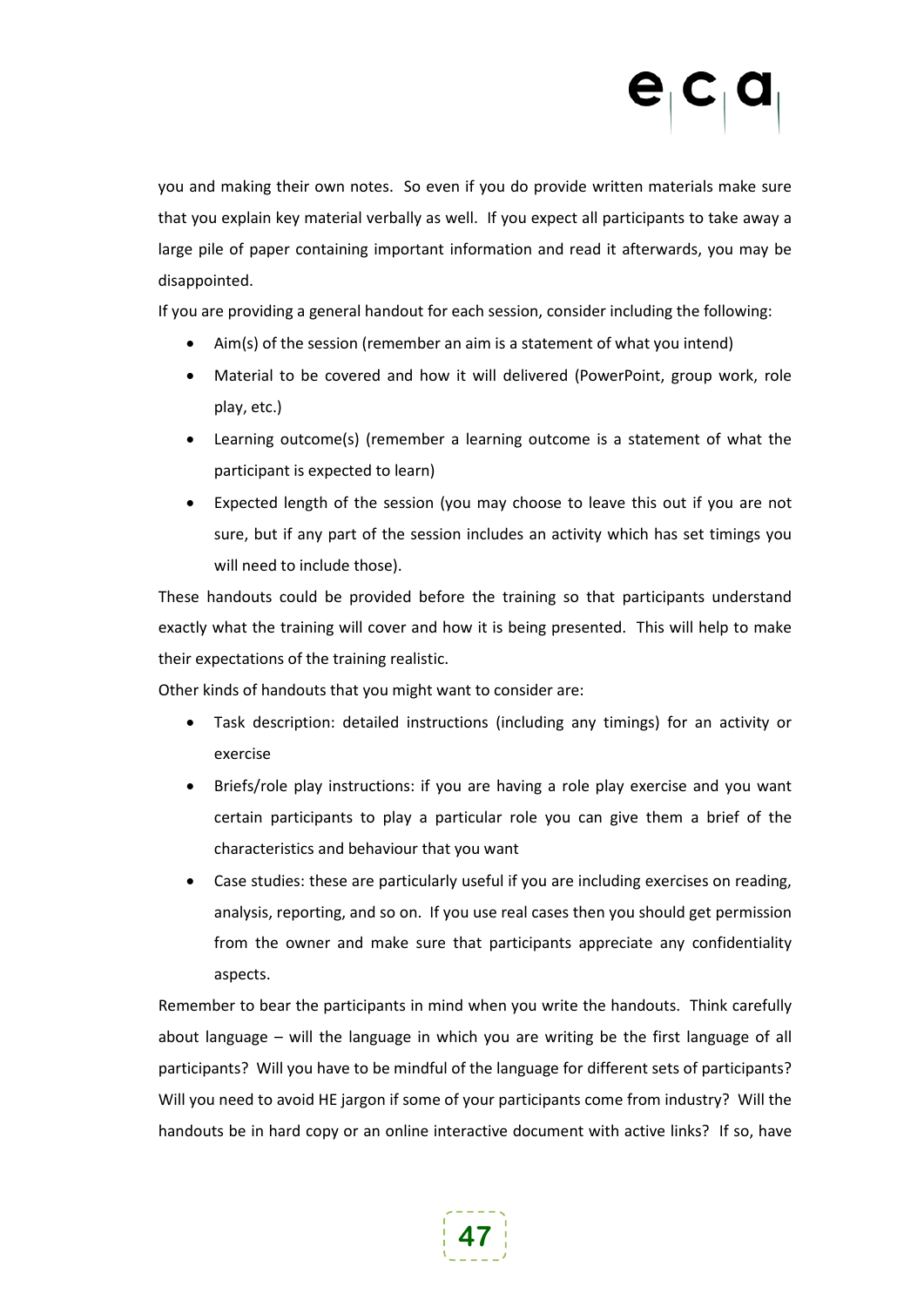you made sure that participants know that it will be acceptable to use laptops at the training – have you told them to bring them? Put yourself in the position of your participants and think about what they might need to know.

Here are some basic tips for writing materials:

- Make the material easy to read; it is often helpful to use a conversational (but professional) tone
- Order the materials so that it is easy to find the information required for a particular session (use different sections, headings, links, etc.)
- Short paragraphs, leaving space or giving margins for notes often help to make a written document less daunting and more pleasant to look at
- Break up the text with bullets, indentations, boxes, etc. Again this will help to make the document look friendlier and will help to retain the participant's attention
- Use graphics and clip art if you can: these also help to maintain interest
- Number the pages!

However, do not produce handouts just for the sake of it. Make sure that they contain information that your participants need to know. If you add lots of documentation 'just in case' a participant might need it, or because it makes it look as though you have done a lot of work on the training, then you run the risk of participants concentrating on the less relevant material, and not getting around to the information they really need to see.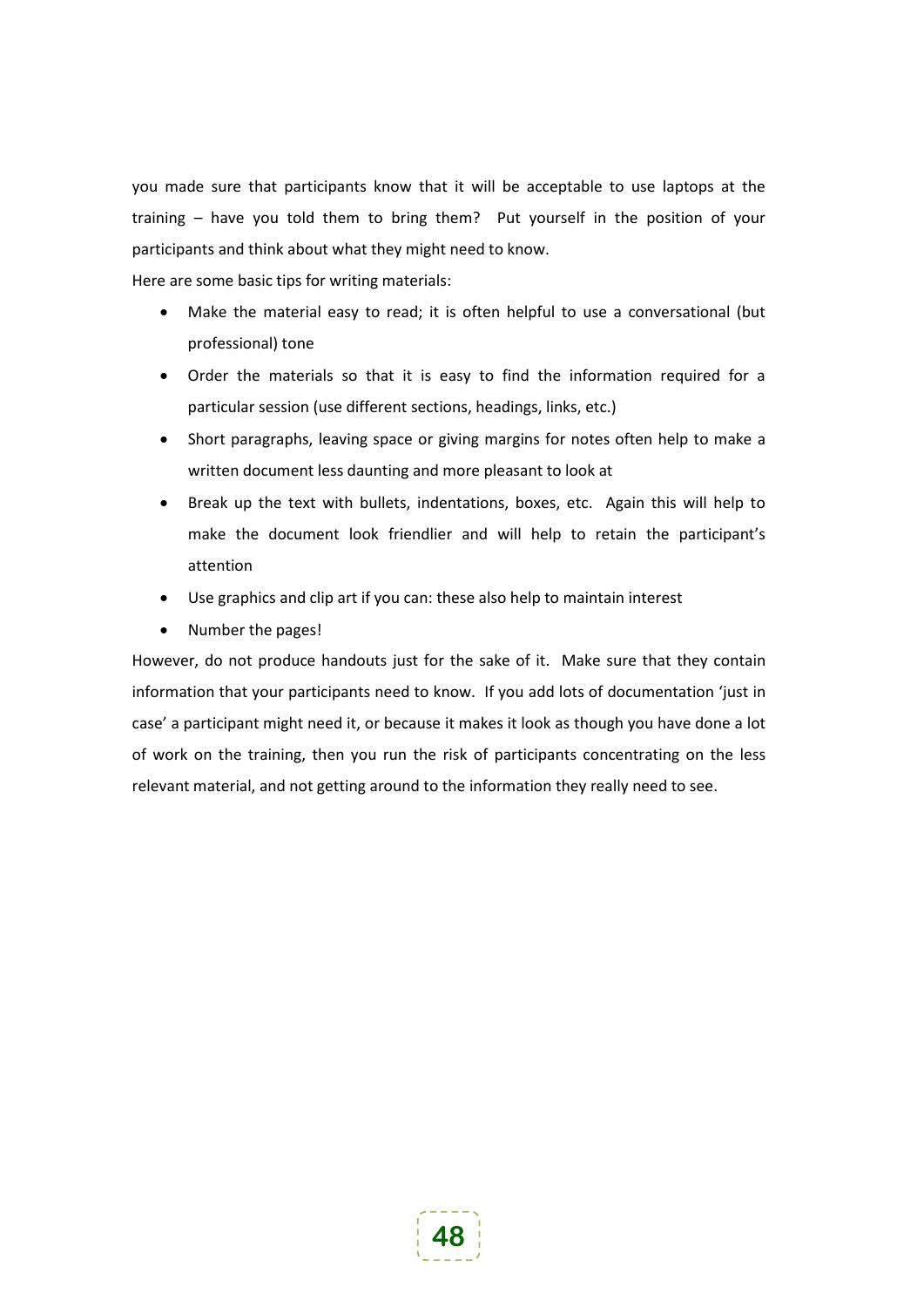## **6. How to ensure that training has been effective**

The trainer<br>training so<br>feedback o<br>panel work<br>**8** *The trainer needs to ask him/herself the questions: "How do I plan the training so that it helps participants to retain the material? How do I get feedback on the training and whether it has helped participants in their panel work?"*

## **6.1. Retention**

We know that much of the knowledge and skills learned on a training event is lost very quickly unless it is put into use straightaway on a day-to-day basis. We noted in section [4.1.](#page-26-0) [Knowing your participants](#page-26-0) that, for many of our participants, there may be a significant gap between training and carrying out panel work. If training is to be effective it has to be retained long enough to be taken into the workplace or real-life situation – in our case, into the panel situation. We can maximise the chances of this in various ways:

- Make sure the design of training matches the needs that you and your organisation have identified. In this way you should be able to ensure that there will be opportunities for participants to use the knowledge and skills acquired on the training event, even though these might be some time in the future
- Make sure that anyone from your organisation who will be working with your panel members also knows what the training has included, and is prepared to coach panel members when they carry out panel work to help them to put skills

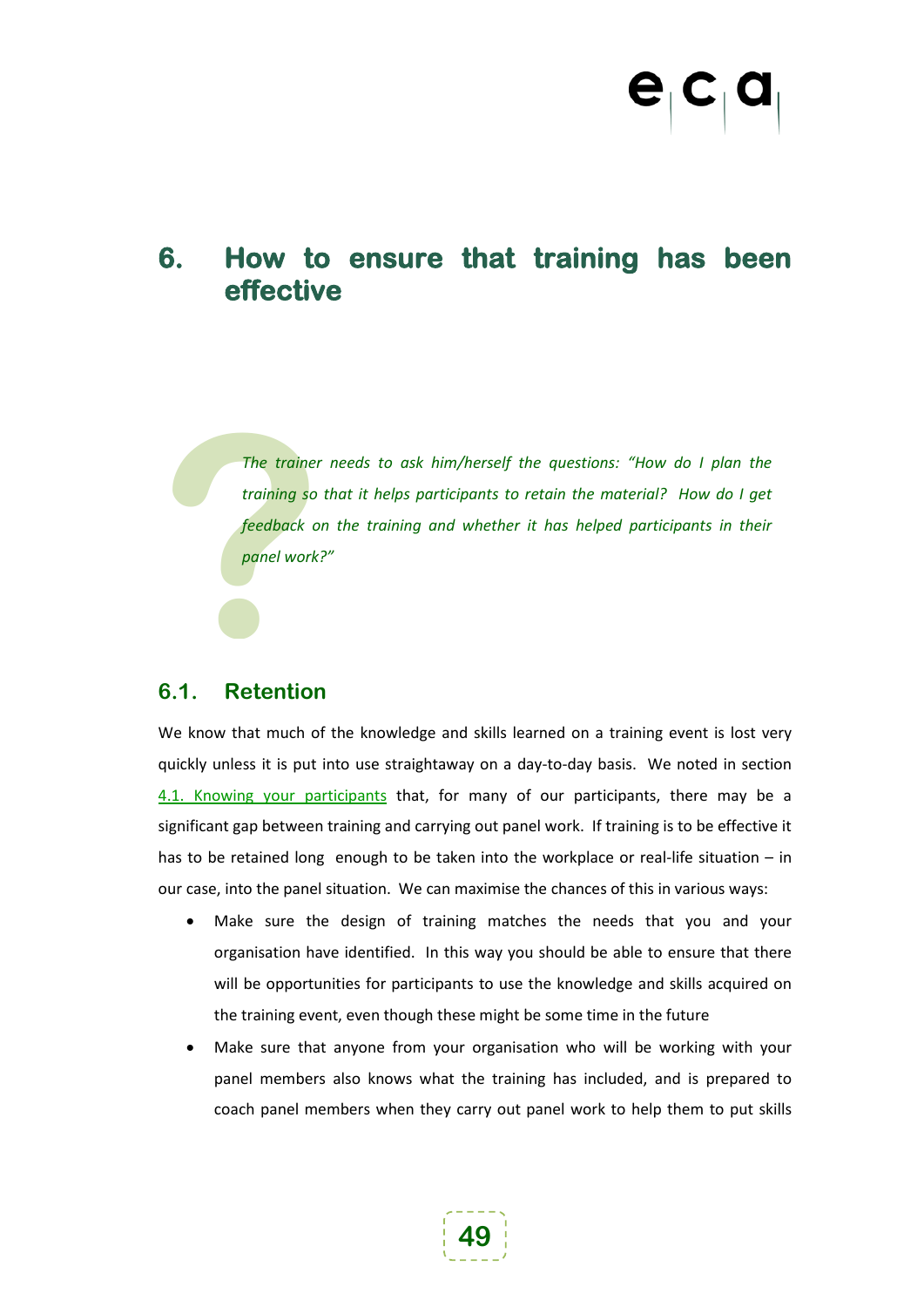and knowledge into practice. It is very useful if members of your organisation can attend at least one training event

- Make sure that the training includes practical examples which reflect the actual work of the panel member. These can be descriptions of the work, case studies, or practice activities such as mock meetings. Introducing activities into the training which encourage 'doing', rather than just 'listening' or 'speaking', also encourages retention of the material
- If you have the time during the training event try to encourage participants to discover the principles involved in panel work for themselves. We tend to remember the knowledge that we have discovered for ourselves better than things we are simply told. You could use case-studies for problem-based learning activities, or give small groups open-ended questions or problems to discuss. Remember to share the solutions that individuals or groups discover with the whole group after the exercise
- Give participants an aide-mémoire of the process that they will be using as a panel member. This could take the form of a guide to procedure (just bullet-points or headlines) which you could refer to during the training. It can then be used by participants during their panel work to 'jog their memory' of the main points that they learned on training
- When you design hand-outs or other training materials for the participants think about how the participant will use them after the training and try to ensure that they will still be comprehensible and useful even after the training has finished. If the training is changed after you deliver it for the first time you will need to remember to update those who have already had the training. If it is possible, it might be a good idea to put the training materials on a part of your organisation's website dedicated to panel members. Then you will be able to update training materials easily.
- Encourage action planning on the part of participants. It was noted above (in section [3.4.2.](#page-19-0) [Reflection, summary of the day, action planning\)](#page-19-0) that it is a good idea to allow time in the training event for participants to reflect on their learning and put together some action points to be started when they return home. These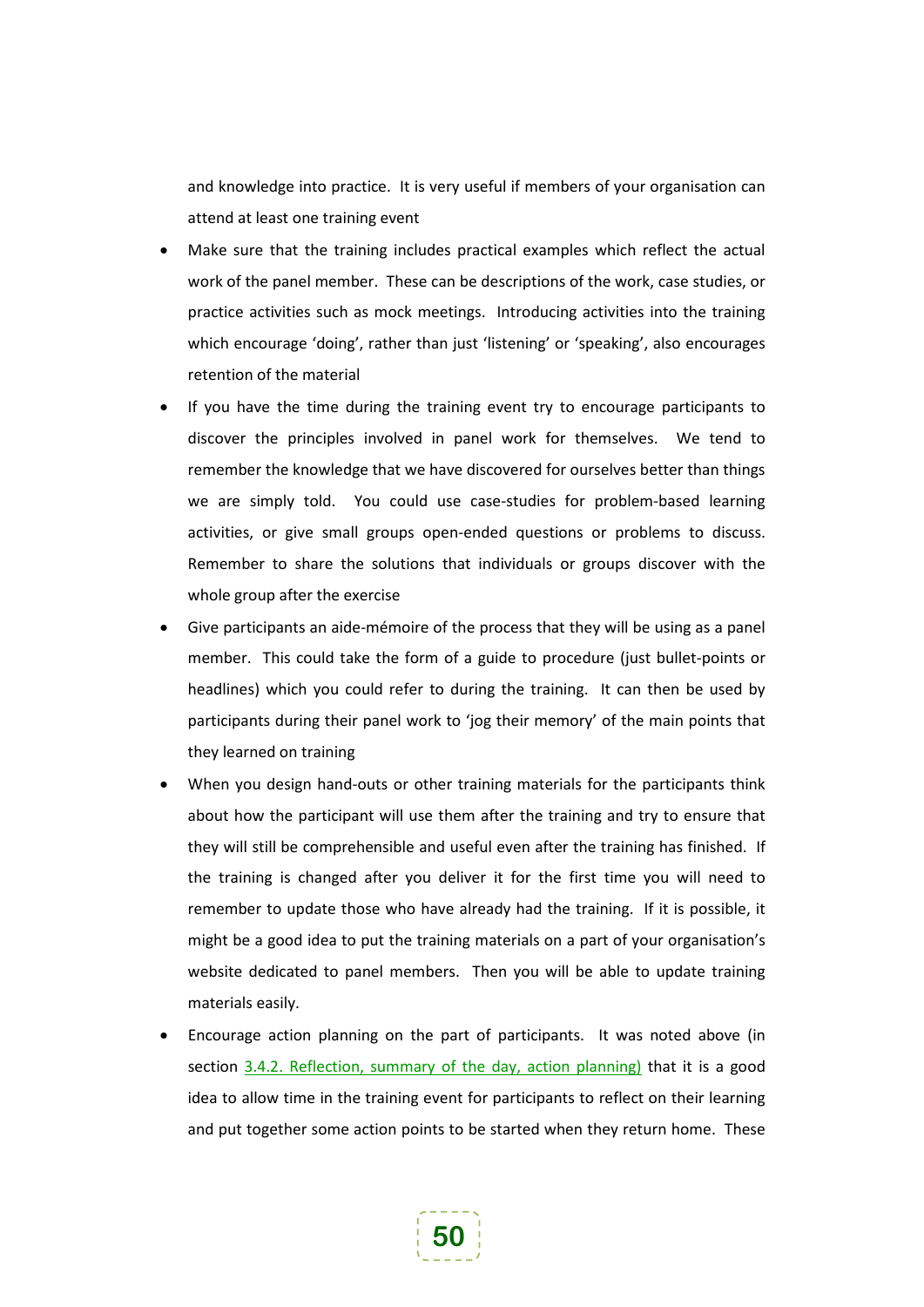action points will give a trigger for the participant to keep thinking about the training event, and to carry on with their learning after the training until they have a chance to carry out some panel work. It is also useful if the new panel member is given the opportunity to reflect after the first panel work, and see whether there are any new action points to consider (see section  $6.3$  Continued engagement with [participants](#page-52-0) )

- Encourage follow-up between participants, and if you have the time, with yourself. This could be through email, online, get-togethers, support groups, etc. This will help to build up a community of panel members who can support each other (see section [6.3](#page-52-0) [Continued engagement with participants](#page-52-0)).
- If you can, use past participants as mentors. Once a panel member has been trained and has carried out some panel activity he/she may be prepared to mentor new panel members. The mentoring relationship may have many forms so you will want to put in writing what the mentor is expected to do. It may simply involve being available should the new panel member wish to email with a question. Or it could include meeting and discussing the new panel member's work.

## **6.2. Evaluation**

It is no good encouraging your participants to retain what they have learned on the programme if what you have delivered is not relevant to the learning outcomes, or has not been delivered in a way that helps them to learn. So you need to find out how effective the training has been and, if it has not worked as well as you wanted, to change some aspects of it. This is the process of evaluation and it is a very important part of the overall training cycle (see the diagram in Annex [7: The training cycle\)](#page-72-0).

There are different options for carrying out evaluation and gathering feedback.

• Spot checks during the training: you can find out how participants are doing on the training event by asking questions now and again. This method is probably most helpful during a longer training event where participants have time to settle down and start learning, and where the learning outcomes are build upon each other sequentially. You could ask general questions like 'What have you learned so far?' or more detailed ones about the content of the programme, like 'Can you explain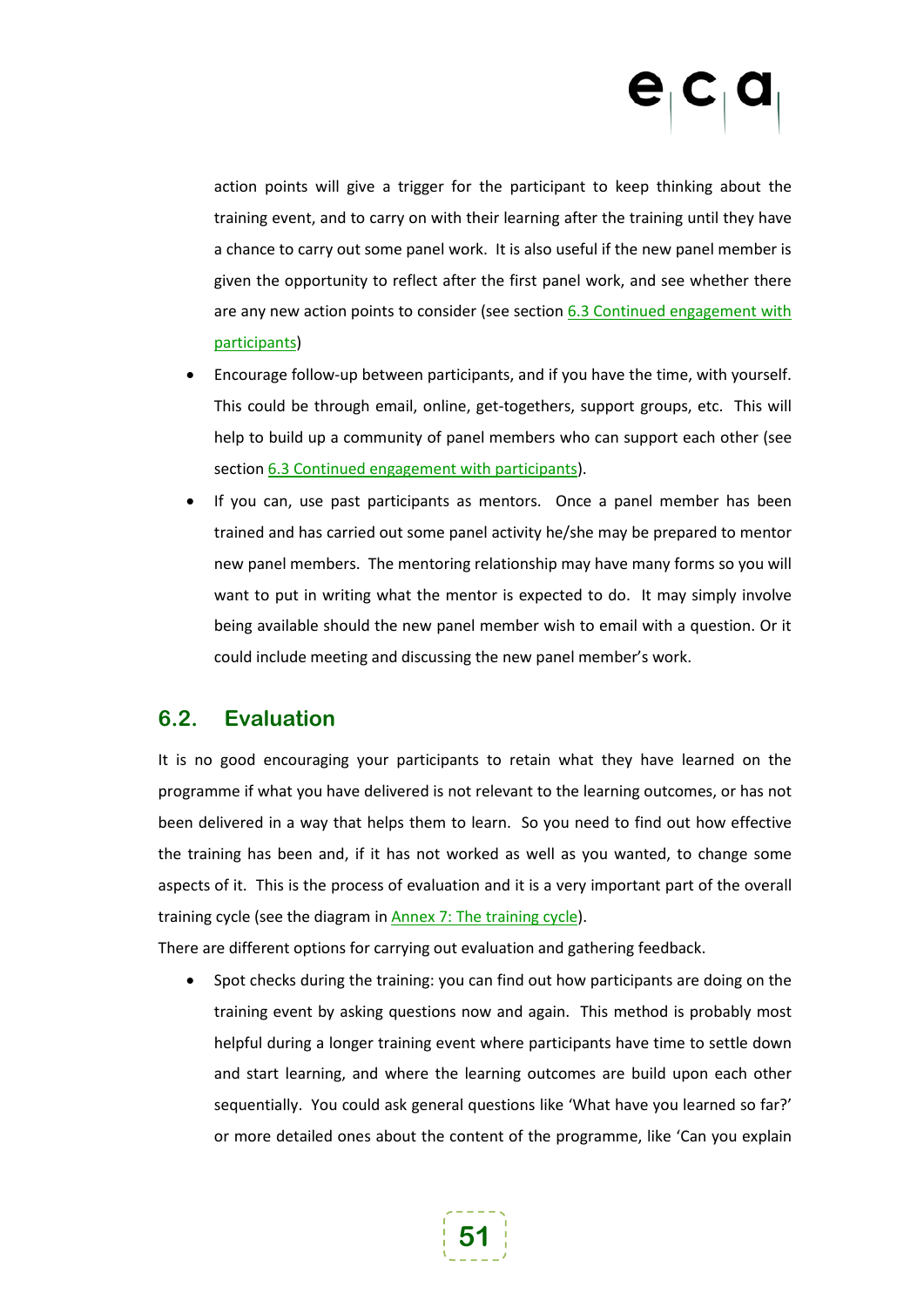the three main sections of the Qualifications Framework?'. Participants could write down their answers quickly so that you could gather them in for analysis. Simply observing the participants will also give you an idea of whether they are understanding what is going on and are finding the training material intelligible.

- Give out a 'Reactionnaire' straight after the training has finished. As the name implies this kind of evaluation instrument gathers the participants' reaction to the training. It can be short or detailed, and ask a few questions or many. You could use this kind of questionnaire to ask participants whether the aims of the training have been met. To do that you would need to make sure that you had set the aims of the training, and then decide what questions you would ask the participants to try to establish whether your aims have been met. An example is given in [Annex](#page-74-0) 8: [Example of a training 'Reactionnaire'.](#page-74-0)
- Evaluation of key learning outcomes: this is a more sophisticated kind of evaluation questionnaire. It can ask all the questions in a Reactionnaire, but it concentrates on asking the participants whether they think they have been able to meet the learning outcomes of the training. This kind of evaluation demands (a) that you have set learning outcomes; and (b) that the participants know what they are.
- Group discussion: if you have some time after the training event has ended and some of your participants can stay around for an hour you could run a group discussion on how the training went. You could ask the same questions as in the Reactionnaire or learning outcome questionnaire, but having the group of people in the room means that you can drill down into their responses and get more information about why aspects of the training worked well, and why some did not. Or you could focus on the aspects of the training that you personally were less confident about. Remember though that the opinions expressed by the small group may not be completely representative of the whole group of participants.
- Delayed questionnaire: it can be very useful to give participants a questionnaire some time after the training (and ideally after they have carried out some panel work) to ask whether the training was appropriate for their panel task and whether they have been able to put the training to use. This can be in addition to a Reactionnaire and/or Evaluation of learning outcomes, depending on how much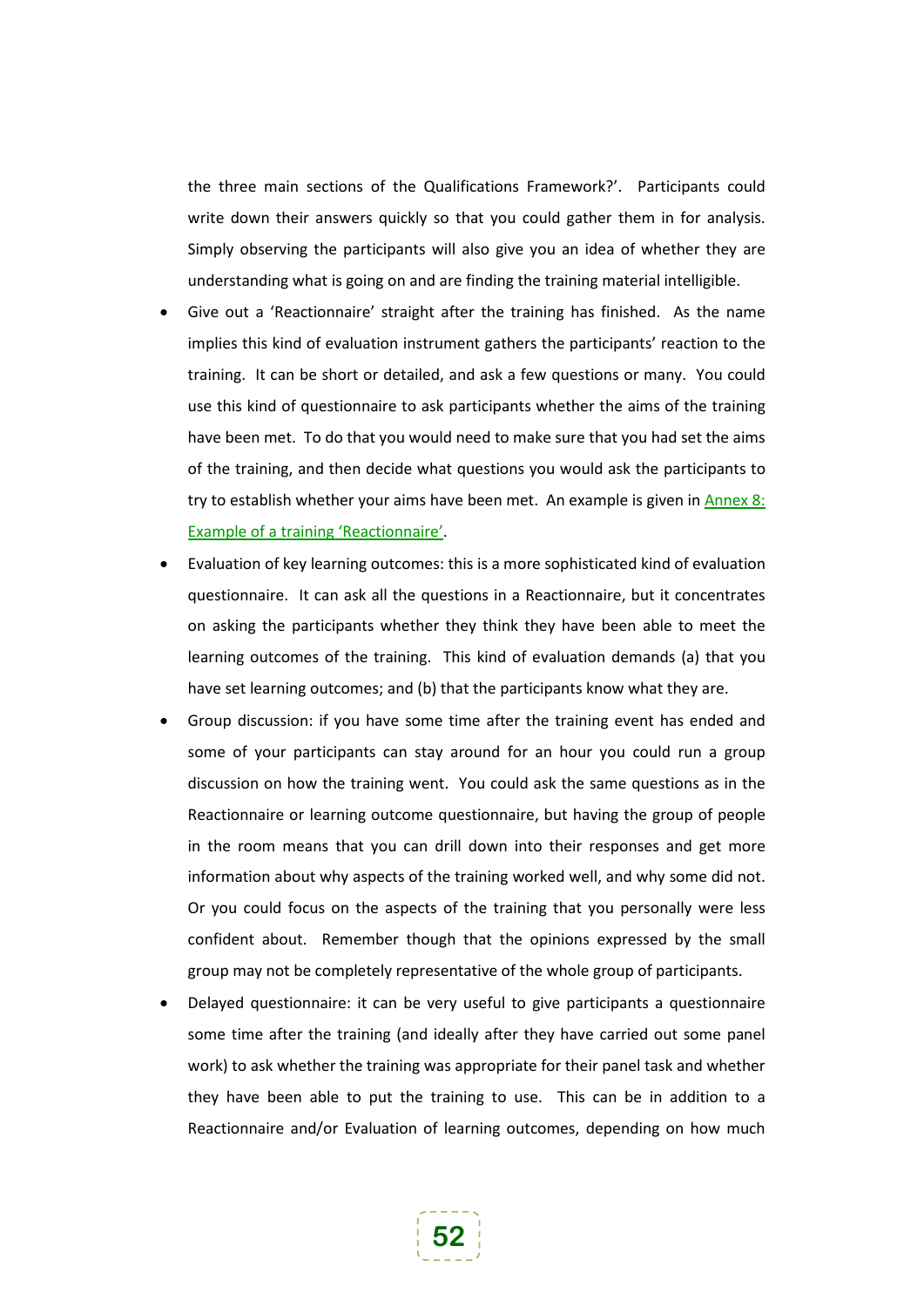time and money you can spend on evaluation. It might make more sense to invest in detailed evaluation at the start of a training cycle, so that you can be sure that the training is meeting its aims, and then perhaps reduce evaluation, or use different evaluation instruments, later on.

• Pre-training questionnaire: the delayed questionnaire could be combined with a pre-training questionnaire which asks the participants for their perception of how well prepared they are for panel work. They can then be asked the same questions after training and/or after their first panel work to see whether they feel more confident and better prepared for their work. If they do not, then something is not working and you need to think again about the learning outcomes of the training.

These kinds of questionnaires are designed to help with your own developmental needs and with the development of the training event. They will provide useful information for you but may not be sophisticated enough for other purposes, such as demonstrating a business case, or applying for funding. If you need sophisticated or statistical information you may need to consult a professional who can devise evaluation methods for you.

If you are tempted to think that evaluation is a waste of time, remember that it will actually save you time and effort in the future. If you have chosen your learning outcomes carefully, and delivered training effectively, this means that you will produce panel members who know the process, adhere to that process, behave professionally and produce reports on time. If this is not happening the training is a waste of time and money, and your life will be harder not easier. So you need to find out whether your training is working, and if it is not, why not.

## <span id="page-52-0"></span>**6.3. Continued engagement with participants**

In the last section we noted that giving participants the opportunity to keep in contact after the training was one of the ways you could increase retention of the training material and encourage participants to put the training into action when they carry out panel work. In this way participants can continue to ask questions about panel work and increase their knowledge of the processes that they will be working in. They can also swap ideas for dealing with difficult situations. They can mentor or buddy one another to develop good practice in panel activities. In this way they will build up a community of panel members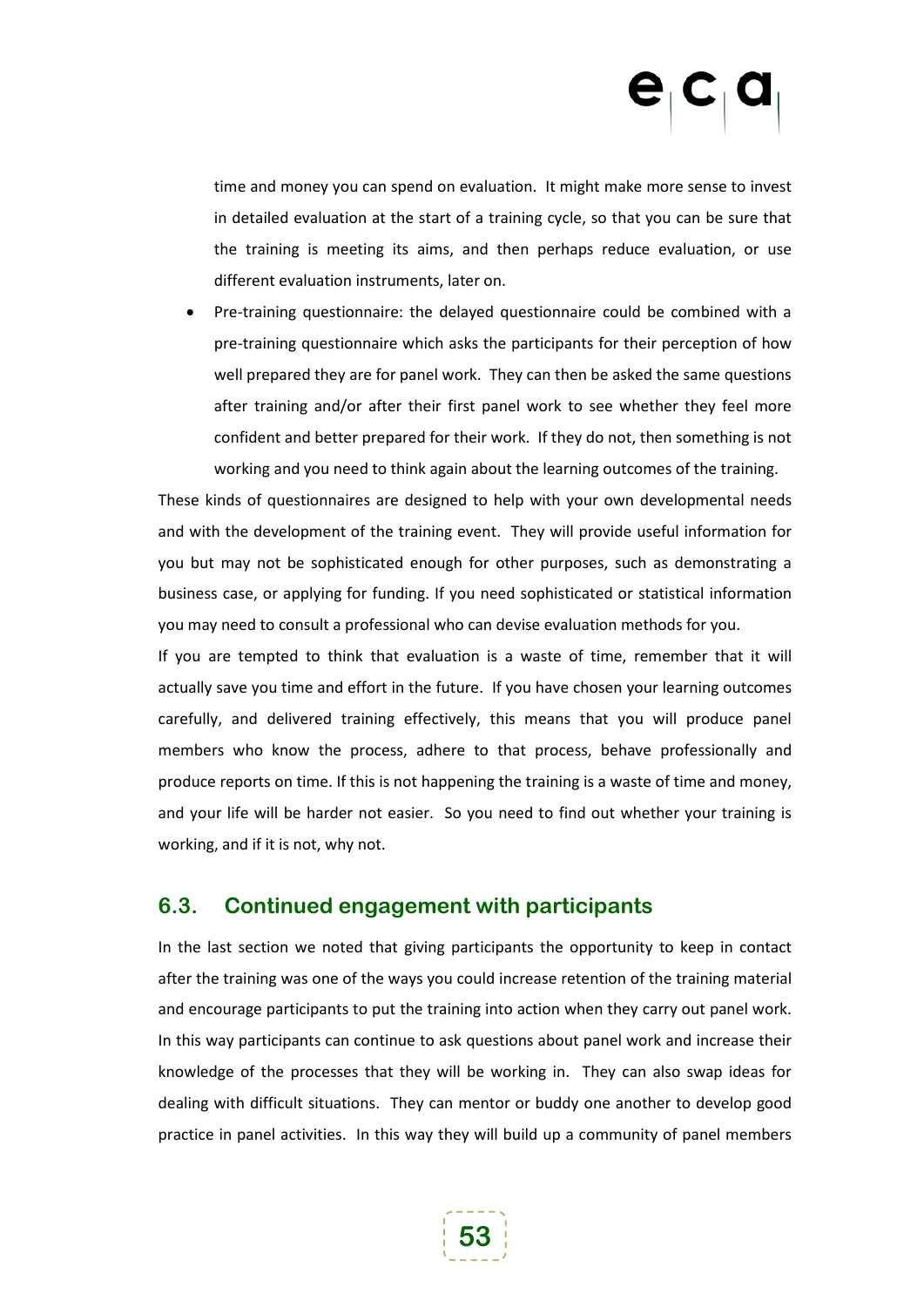who will help to improve not only their own performances but also increase the consistency with which panel activities are carried out.

The most obvious way that you can facilitate this activity is providing an online facility, like a, chat room', or by enabling participants to keep in email contact with each other. Unless you have made this a condition of the training, you should make sure that all participants are happy about having personal details such as email addresses circulated to everyone else. You should also make it clear what the rules for communication are, and whether anyone will moderate the chat room or emails.

If you have the resources, offering refresher training, annual meetings, or workshops are very good ways of keeping your community of panel members together and will give you opportunities to update them on any changes to the panel processes. Of course, providing these activities is expensive and panel members may not have the time to attend, so you might choose to do this updating using a website. Another alternative is to set aside a small amount of time before a panel activity (that is, a review, accreditation event, etc.) to update and refresh panel members' knowledge before they start a new piece of panel work.

You can also encourage new panel members to reflect on their first panel event and draw up any action points that they feel they should address. If you have the resources, it would be good for a member of your agency to go through the action points with the new panel member to ensure that they can be dealt with successfully – perhaps with a mentor, or through using information on your website.

If a member of your agency is present with the panel team in its panel work, then you might be able to give a new panel member immediate feedback on their first panel activity. If you do this, then ideally you should have some criteria against which to give feedback. Some examples might be: was written work completed before the deadline? was the panel member punctual at the panel event? did the panel member contribute to panel discussions constructively and knowledgeably? did the panel member behave in a professional way with meetings with the institution? Work out what you want your panel member to do, and how you want them to behave. Then draw up your feedback criteria to match.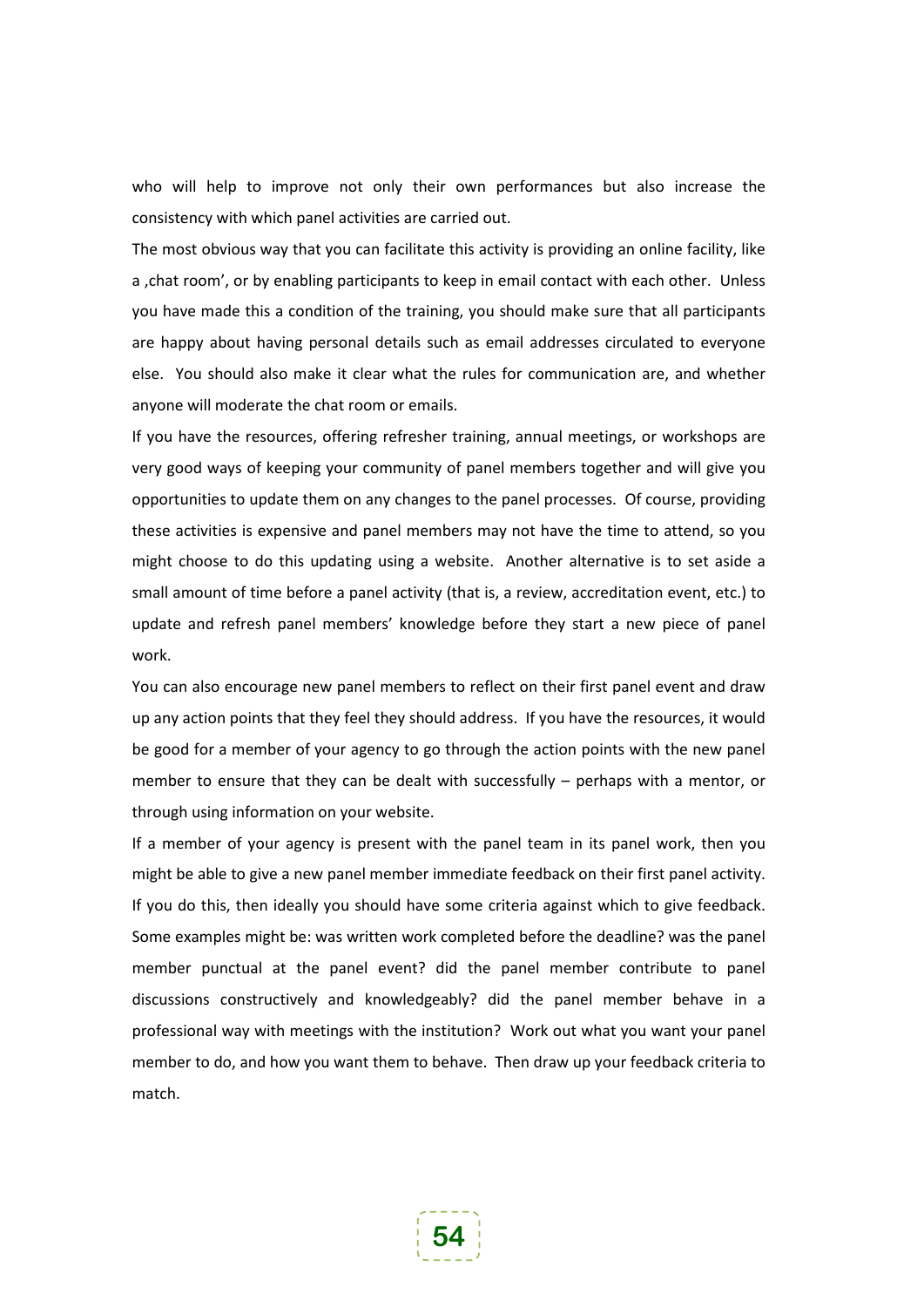# $e_{i}c_{i}a$

In order to be most effective training should not end when the last participant leaves the training room. If you can encourage panel members to stay in contact with you and with each other you will help to produce a community of panel members who will not only be interested in keeping their knowledge up to date, but also help to improve panel processes, and provide a source of support for you and for each other.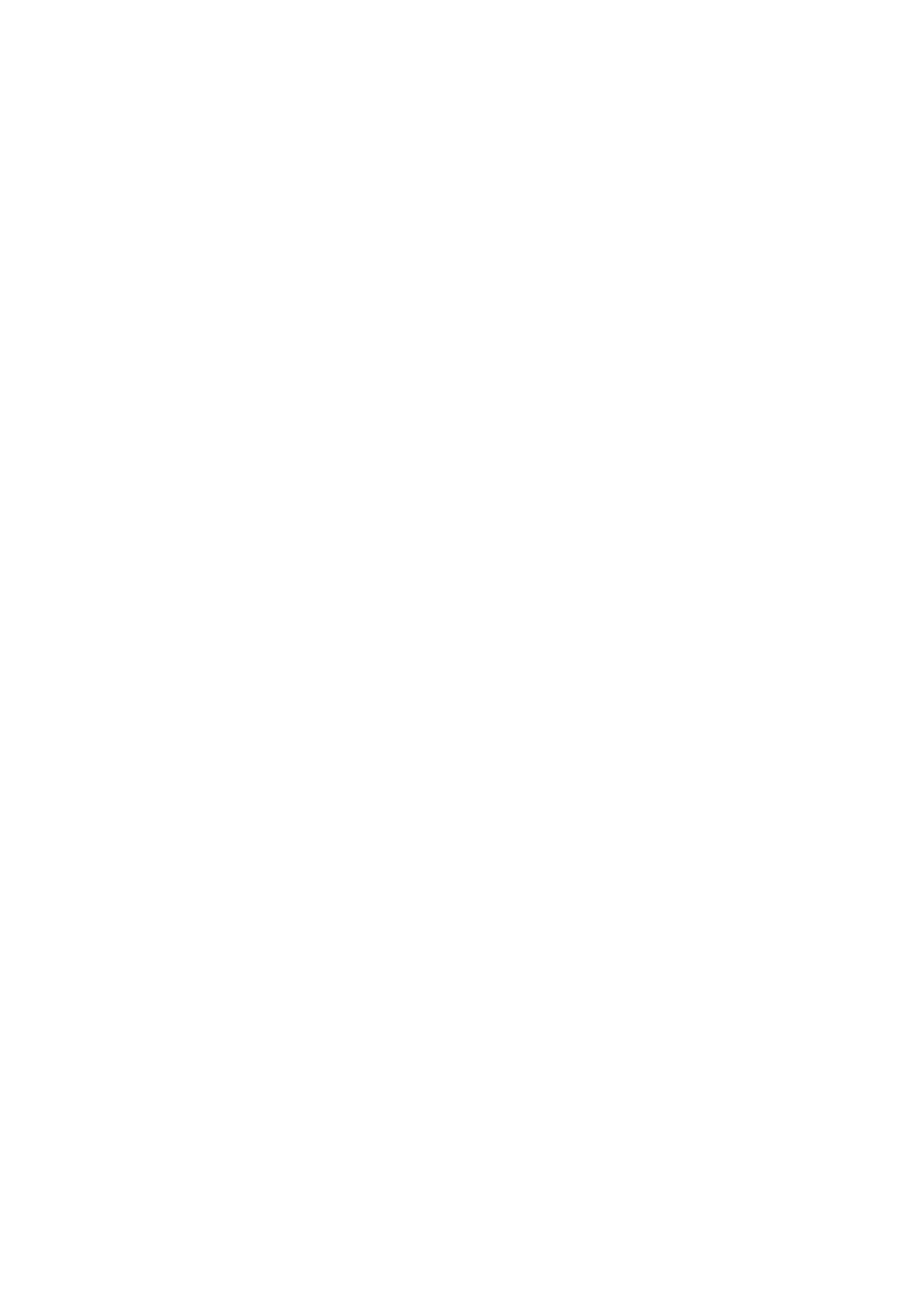## Annex 1: Stage by stage checklist of main points for training

This checklist assumes that you have already:

- Decided the overall aims of training (Stage 1)
- Decided the broad subject of the training areas (Stage 2)
- Decided the detailed content for each area (Stage 3)
- Divided the detailed content into individual sessions (Stage 4)

### **STAGE 5. DRAW UP SESSION AIMS AND LEARNING OUTCOMES**

### *Remember:*

- *a Session Aim is a statement of what you (the trainer) intend to accomplish*
- **.**<br> **.**<br> **.** • *a Learning Outcome is a statement of what the participant is expected to achieve*

### **Key points:**

- Decide an overall aim for each individual session that you will deliver
- Make sure that what you are aiming to do in the sessions will help participants to achieve the learning outcomes
- Decide on the learning outcomes for each individual session
- Make sure that the Learning outcomes for each session are **S**pecific, **M**easurable, **A**ttainable, **R**elevant and **T**ime-bound

### **Write down:**

*mind*

**|**<br>|

*the provisional list of sessions that you will deliver together with the aim(s) and learning outcome(s) for each session.*

### **STAGE 6. STRUCTURE THE SESSIONS INTO A PROGRAMME**

## *Remember: you need to keep participants' needs in*

**57**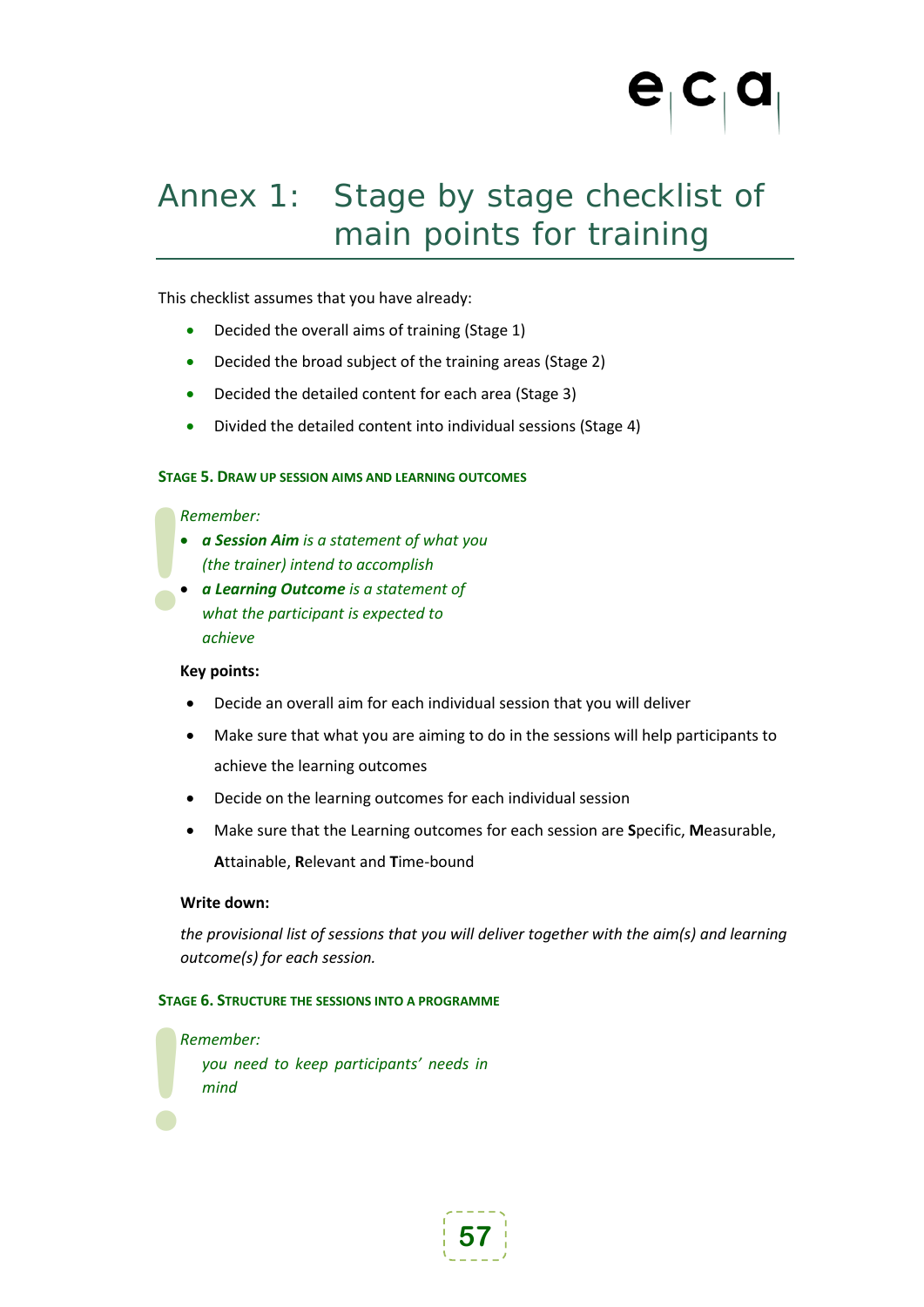### **Key points:**

- Find out who the participants are. If possible use a participant needs survey to get relevant information about the participants
- Keep participants' needs in mind as you structure the programme for the training
- Think carefully about the best order for delivering the sessions
- Think carefully about the best medium for delivering the training. For example, will you use online methods or face-to-face or a combination?
- Consider the resources that you need to deliver the sessions in particular how much time do you have?
- Include general sessions like introductions, ground rules, reflection times, action planning
- Be realistic about the amount of material you can include think about how you prioritise the material so that you do not have too much to deliver
- If possible, try out some of the material to see how long it will take to deliver
- Consider talking to other trainers for their advice on how much to include in the training
- Be strong-minded enough to take out some of the material or sessions if there is too much!

### **Write down:**

*a programme for the training which shows the times of each session, together with any breaks.*

### **STAGE 7. DECIDE ON DELIVERY METHODS**

### *Remember:*

*the most important criterion for effective delivery of the training material is that it should enable participants to achieve the learning outcomes*

# **a**<br>**1**<br>**1**<br>**1**<br>**1 Key points:**

- Choose delivery methods that will best enable participants to achieve the learning outcomes
- Match your own particular strengths to delivery methods where you can, so that delivery is effective

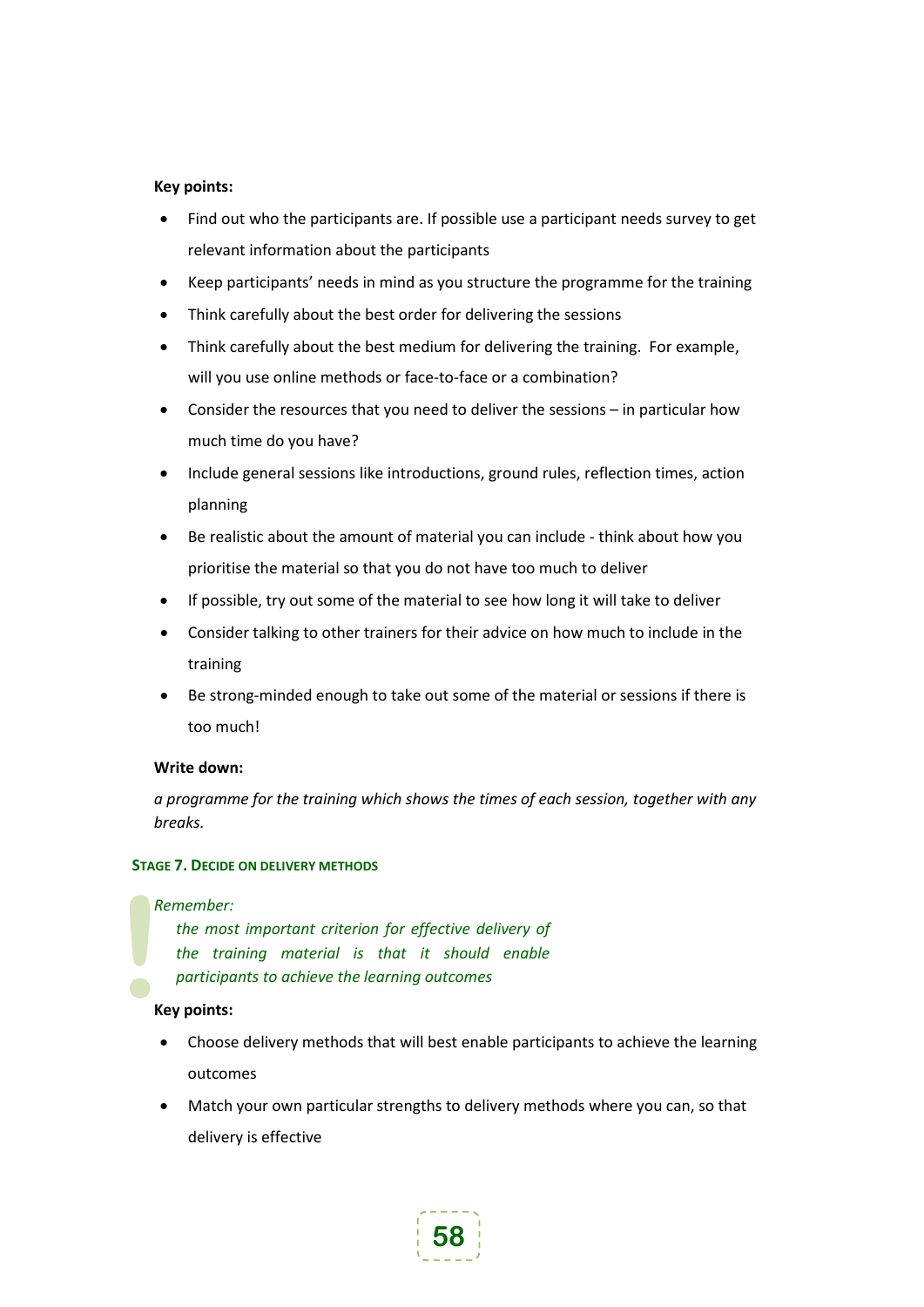• Include a variety of delivery methods, so that participants stay engaged and different learning styles of participants are considered

### **Write down:**

*add the proposed delivery methods to the programme for the training.*

### **STAGE 8. PREPARE TRAINING MATERIALS**

### **Key points:**

- Decide on the training materials that participants really need to help them learn
- Decide how materials will be produced hard copy, electronic, or both?
- Keep in mind the resources you have available for providing training materials
- Keep the training materials as brief as you can; use accessible language; try to make the appearance of the materials attractive.

### **Write down:**

*a list of any training materials that you need to prepare for participants and a schedule for when you will produce them. Keep to the schedule!*

### **STAGE 9. PREPARE FOR THE TRAINING**

### *Remember:*

*preparation is key to successful delivery – prepare, prepare, prepare!*

# **a**<br>**1**<br>**1**<br>**1**<br>**1 Key points:**

- Prepare all the materials that you and the participants will need in advance
- Make sure that the training venue is booked. Try to visit the venue to make sure it's suitable?
- Organise IT support in advance if necessary
- If participants must stay overnight, make adequate arrangements for them
- Ensure that all information that participants need so that they can get to the training ('Joining instructions') are sent out in a timely way
- Do everything in advance that you possibly can. Do not leave things until the training starts if you can deal with them beforehand – you will be too busy on the day.

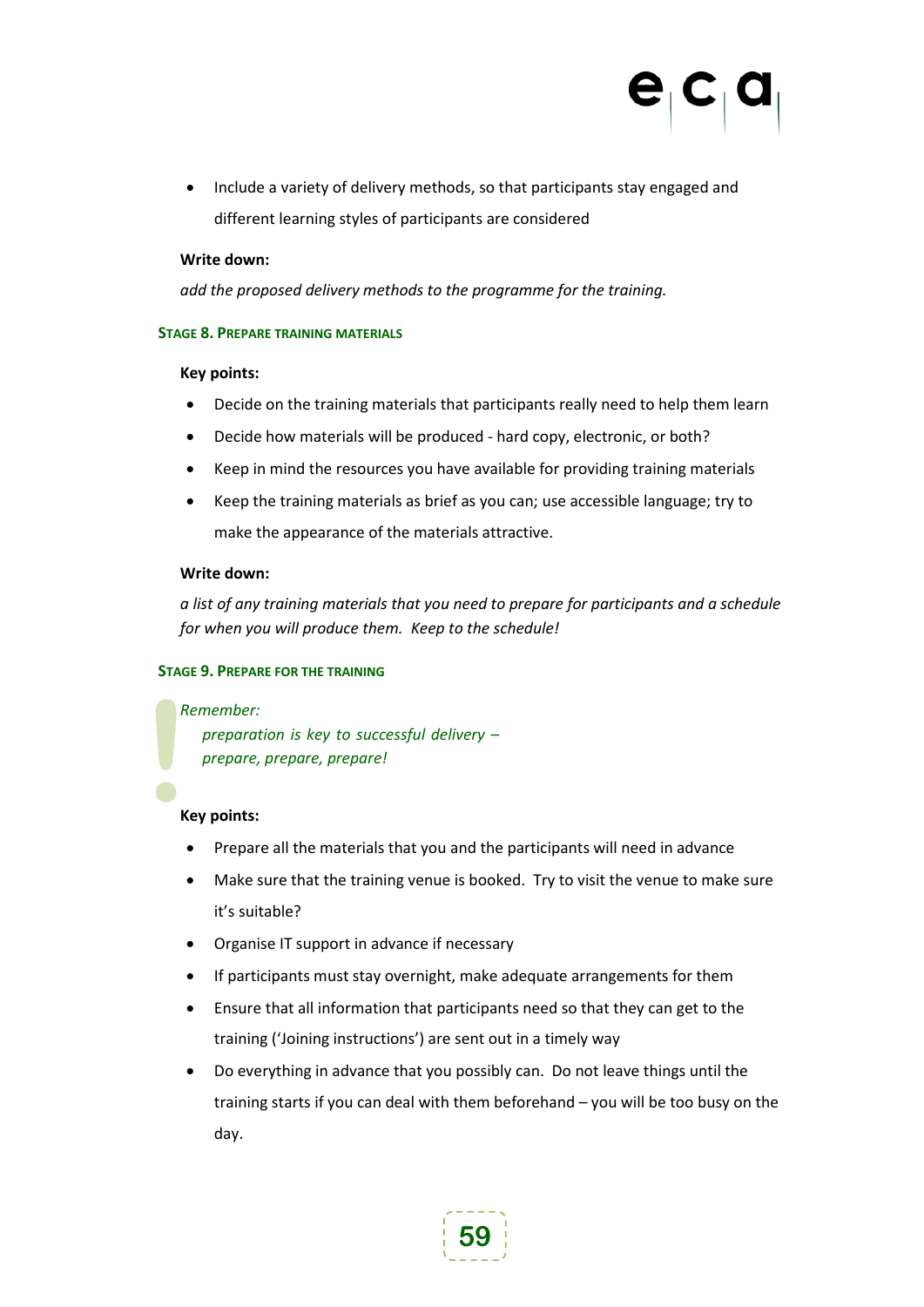### **Write down:**

*a checklist of the essential actions to have done before the training starts.*

### **STAGE 10. DELIVER THE TRAINING**

**|**<br>| *Remember: working carefully through the previous stages is the best way to guarantee that your training will enable participants to achieve the learning outcomes that you need them to achieve. But flexibility is also important: you need to be confident enough to depart from your programme if participants' needs dictate it*

### **Key points:**

- Get to get to the training room well before the training starts
- Check that the IT equipment is working
- Make sure that you are completely familiar with all the training materials and the programme
- Establish a welcoming and relaxed environment
- Pay attention to the reactions and needs of the participants
- Have your own strategies for what to do if you have too much material or too little; do not be afraid to miss things out if participants know them, or to take longer over a topic if participants find it difficult
- Always remember that the point of the training is to enable participants to learn what your organisation needs them to know; don't get distracted from that
- But do not keep rigidly to your programme when you see that the delivery is not working for participants; work out what is wrong, if you can, and make adjustments. Be flexible.

### **Write down:**

*a flexibility strategy for dealing with situations like: too much material; too little material; disruptive participants; failure of IT or other resources.*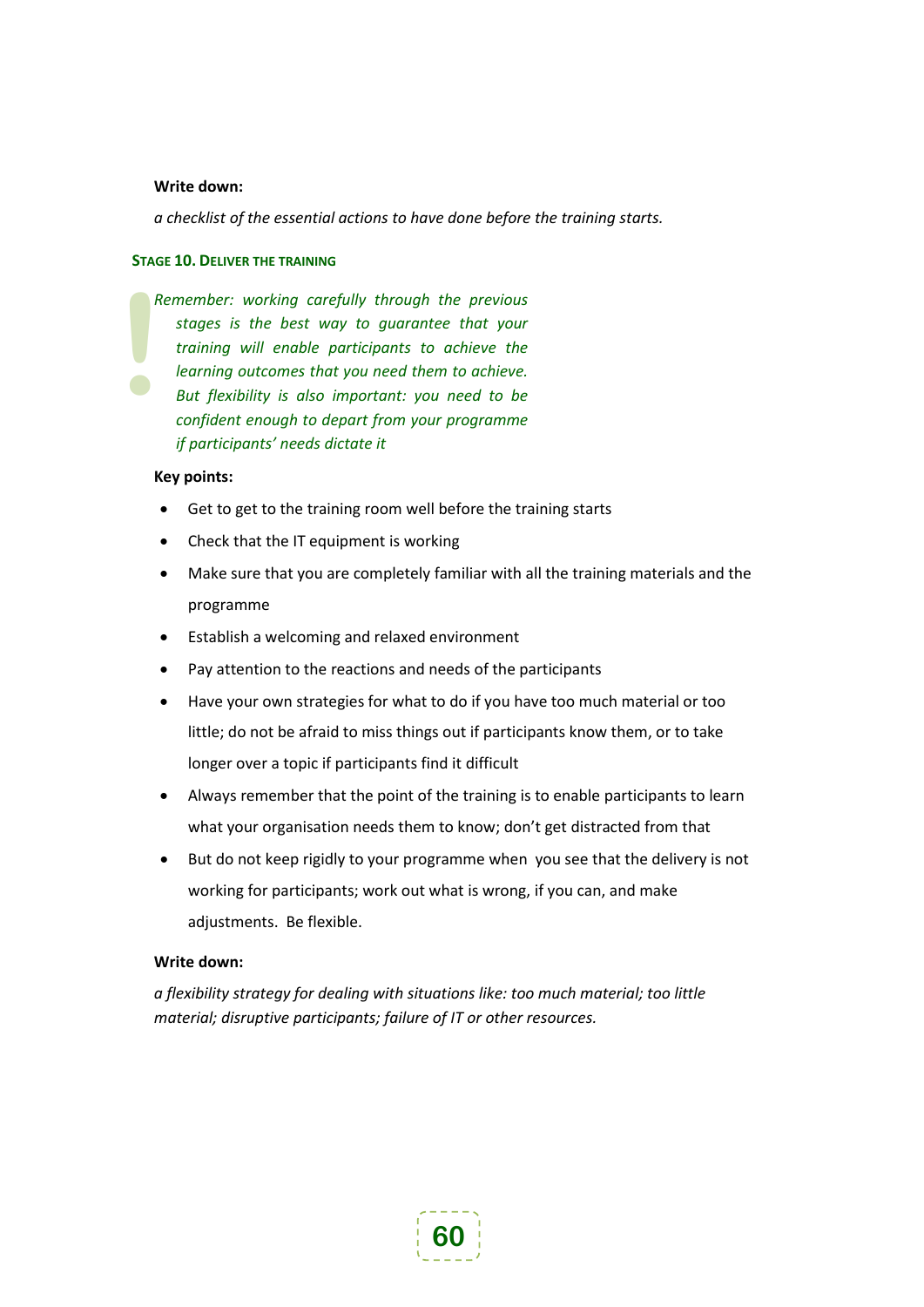# $\mathbf{e}^{\dagger}$ c $\mathbf{c}^{\dagger}$ c

### **STAGE 11. EVALUATE THE TRAINING**

### **Key points:**

- Make sure that you know the purpose of carrying out evaluation of your training event
- Decide the kind of training evaluation instrument (survey, focus group, informal chat, etc.) that will best help you to find out what you need to know about the training
- Clarify the resources that you will have available to carry out the evaluation
- Clarify who will write the evaluation questionnaire/survey, and who will analyse it
- Decide how will you use the results of the evaluation (for personal development, to justify running the programme, for improving the programme, etc.)

### **Write down:**

*the purpose of your evaluation and an action plan for writing and analysing the evaluation questionnaire/survey*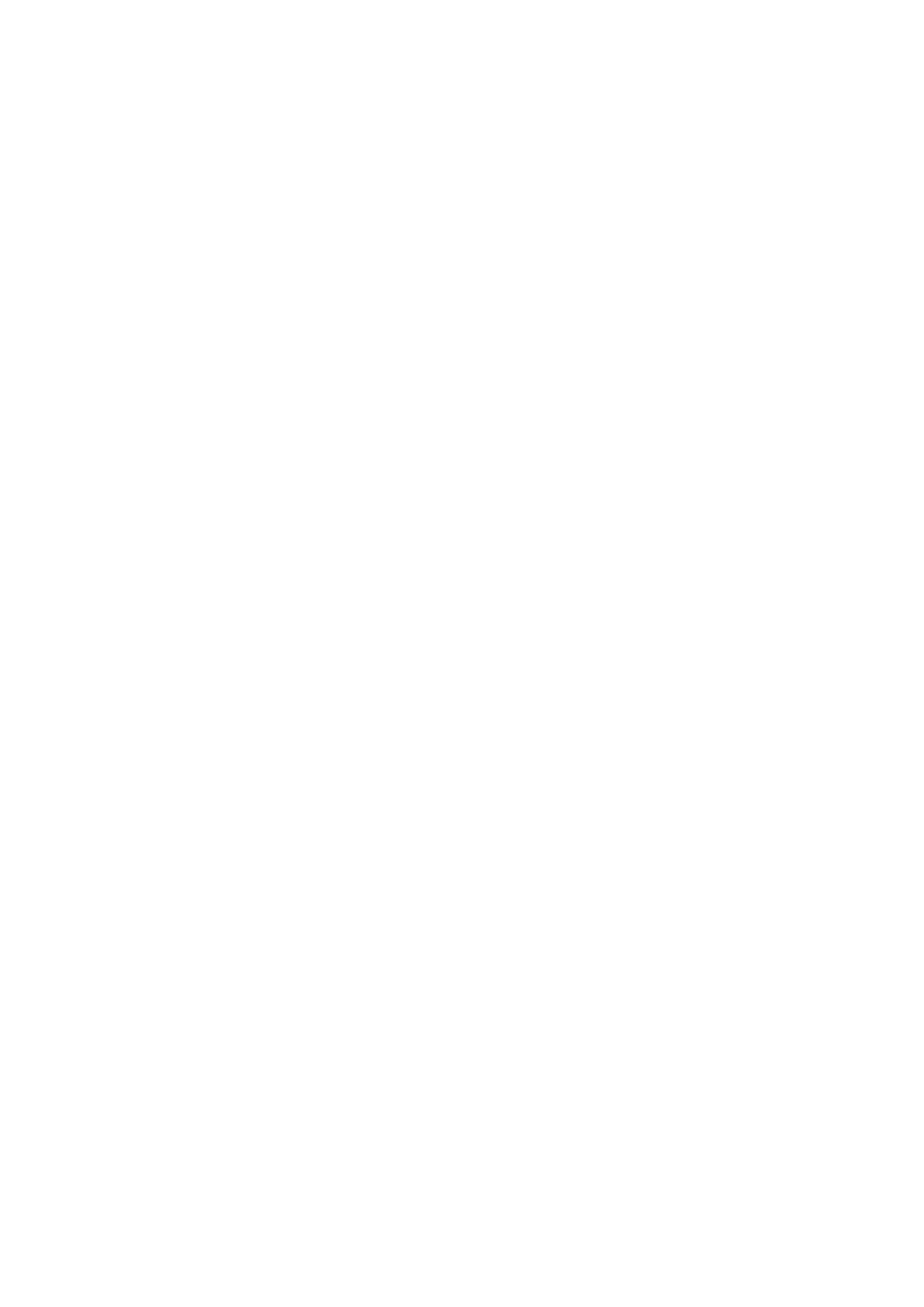## Annex 2: References

t is hoped that references to websites given below will be helpful. However, the author can take no responsibility for the persistence or accuracy of the URLs given, and cannot guarantee that the content of such websites will remain appropriate. **I**

### **SECTION 1. HOW TO CARRY OUT AN ORGANIZATIONAL NEEDS ANALYSIS**

• The Learning Needs Analysis Toolkit (website). 2012. University of Oxford Continuing Professional Development Centre: www.conted.ox.ac/courses/professional/lnat/index.php

### **SECTION 2. GENERAL REFERENCES TO PUBLICATIONS AND WEBSITES FOR TRAINING ACTIVITIES**

- www. trainerbubble.com/energisers.aspx
- www. businessballs.com/businessballs-index.htm#l
- www.trainingzone.co.uk
- Belbin, R M. 1981. Management Teams. Oxford, UK: Butterworth-Heinemann.
- Biech, E. 2005. Training for Dummies. Indiana, US: Wiley.
- Buckley, R and Caple, J. 2009. The Theory and Practice of Training. 6th edition. London, UK: KoganPage.
- Clark, R. C. 2010. Evidence-based Training Methods: A Guide for Training Professionals. ASTD Press.
- Cranton, P. 1992. Working with adult learners. Toronto, Canada: Wall and Emerson.
- Fee, K. 2011. 101 Learning and Development Tools: Essential Techniques for Creating, Delivering and Managing Effective Training. London: KoganPage.
- Knowles, M. 1984. The adult learner: a neglected species. Houston, US: Gulf.
- Pike, B. 2011. 101 Games for Trainers. HRD Press, Inc.
- Sheal, P. 1999. The Staff Development handbook an action kit to improve performance. 2nd edition. London, UK: Kogan Page.
- Townsend, J. 2003. The Trainer's Pocketbook. 10th edition. Management Pocketbooks.

### **SECTION 3. REFERENCES ON LEARNING STYLES AND LEARNING CYCLE**

- Buckley, R and Caple, J. 2009. Chapter 7.
- O'Neill-Blackwell, J. 2012. Engage: The Trainer's Guide to Learning Styles. John Wiley and Sons.
- www. businessballs.com/kolblearningstyles.htm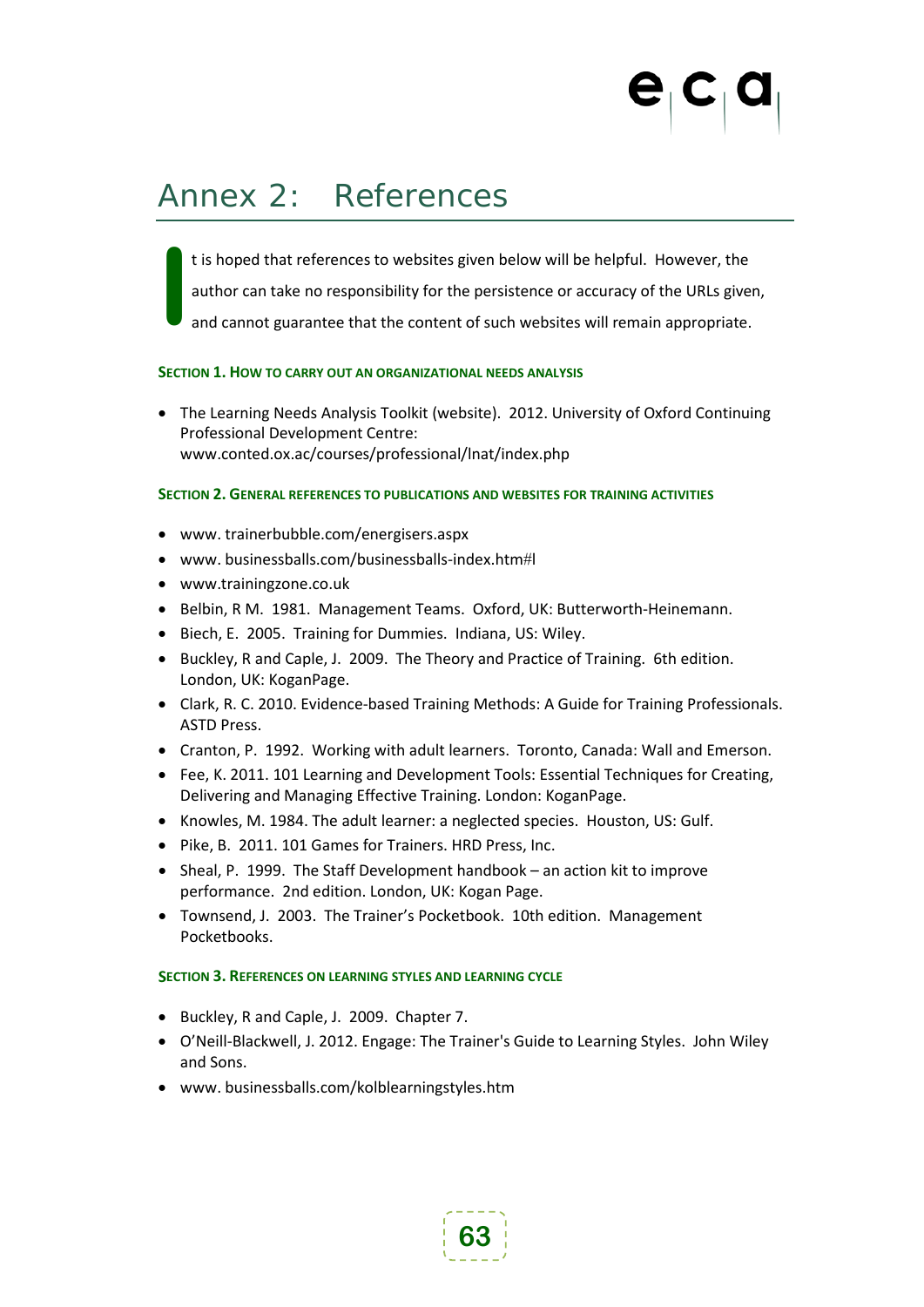### <span id="page-63-0"></span>**SECTION 4. REFERENCES ON SPECIFIC TRAINING SKILLS**

- [www.skillsyouneed.co.uk](http://www.skillsyouneed.co.uk/)
- Assertiveness. [www.businessballs.com/self-confidence-assertiveness.htm](http://www.businessballs.com/self-confidence-assertiveness.htm)
- Presentation skills. [www.businessballs.com/presentation.htm](http://www.businessballs.com/presentation.htm)
- Visual aids. [www.businessballs.com/visualaids.htm](http://www.businessballs.com/visualaids.htm)
- Role play. [www.businessballs.com/roleplayinggames.htm](http://www.businessballs.com/roleplayinggames.htm)
- Biech, E. 2005. Training for Dummies. Part III: Showtime: Delivering a Dynamic Training Session
- Lucas, R.W. 1999. The Big Book of Flip Charts: A Comprehensive Guide for Presenters, Trainers and Facilitators. McGraw-Hill Professional.
- Townsend, J. 2009. The Facilitator's Pocketbook. 2nd edition. Management Pocketbooks.
- Townsend, J. 2009. The Presentations Pocketbook. 2nd edition. Management Pocketbooks.

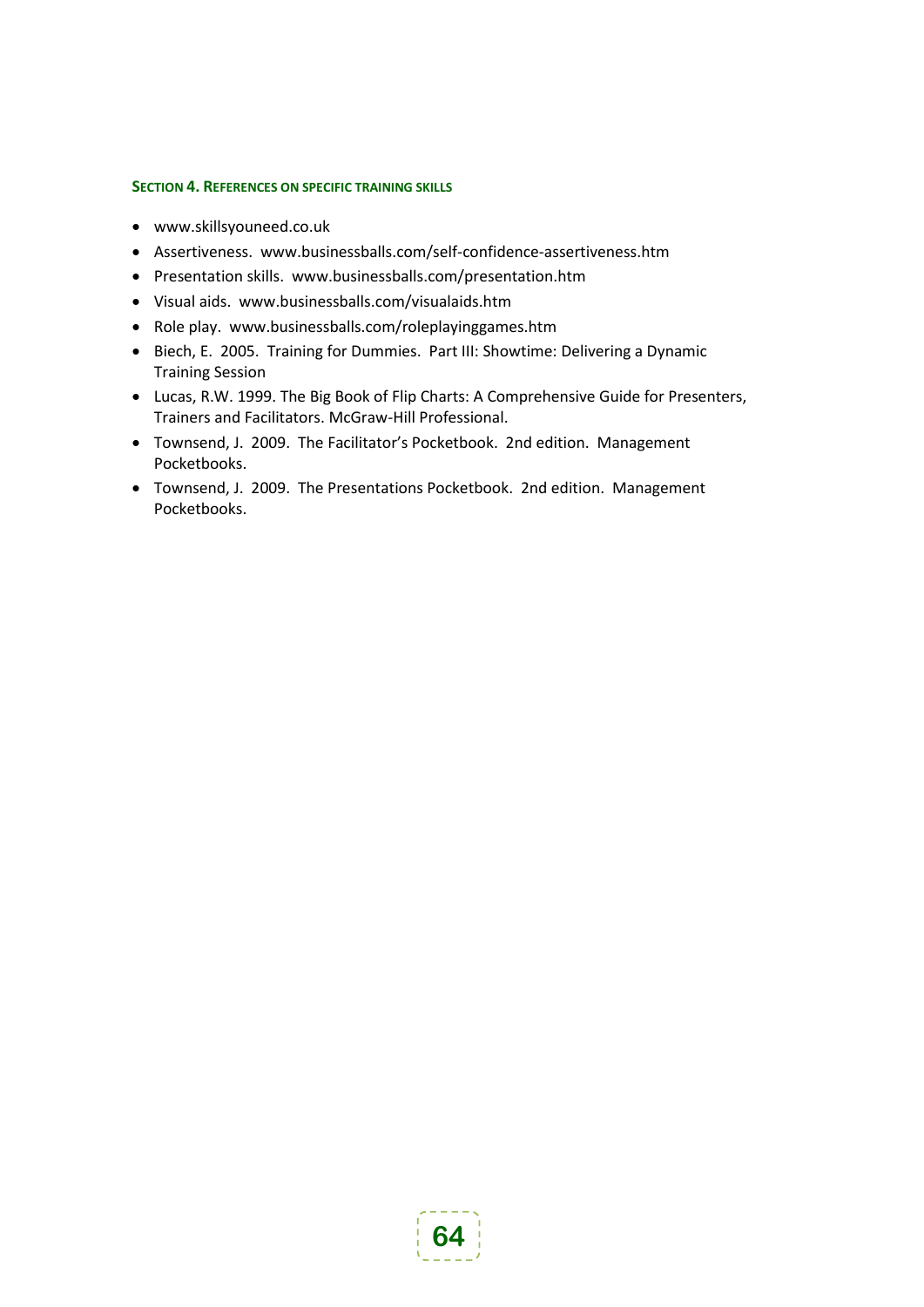

## Annex 3: Verbs for learning outcomes

The following is a table with examples of verbs which could be used in learning outcomes.

| Subject knowledge<br>and understanding:<br>recall information -<br>explain in own words | <b>Intellectual skills:</b><br>analysis, synthesis,<br>evaluation,<br>problem-solving | <b>Practical skills:</b><br>laboratory,<br>workplace,<br>field skills | Transferable/key<br>skills:<br>communication,<br>team-working |
|-----------------------------------------------------------------------------------------|---------------------------------------------------------------------------------------|-----------------------------------------------------------------------|---------------------------------------------------------------|
| Arrange                                                                                 | Apply                                                                                 | <b>Use</b>                                                            | Write                                                         |
| List                                                                                    | Calculate                                                                             | Assemble                                                              | Present                                                       |
| <b>Memorise</b>                                                                         | Classify                                                                              | Repair                                                                | Co-operate                                                    |
| Recall                                                                                  | Complete                                                                              | Diagnose                                                              | Assist                                                        |
| Outline                                                                                 | Design                                                                                | Organise                                                              | Plan                                                          |
| Record                                                                                  | Demonstrate                                                                           | Make                                                                  | Empathise                                                     |
| Repeat                                                                                  | Interpret                                                                             | Navigate                                                              | Finish                                                        |
| Reproduce                                                                               | Solve                                                                                 | Manipulate                                                            | Listen                                                        |
| Select                                                                                  | Appraise                                                                              | <b>Build</b>                                                          | Participate                                                   |
| Tabulate                                                                                | Evaluate                                                                              | Implement                                                             | Challenge                                                     |
| <b>Describe</b>                                                                         | Analyse                                                                               | Calibrate                                                             | Justify                                                       |
| Express                                                                                 | Synthesise                                                                            | Record                                                                | Persuade                                                      |
| Paraphrase                                                                              | Compare                                                                               | Construct                                                             | Prioritise                                                    |
| Restate                                                                                 | Contrast                                                                              | Project-manage                                                        | Reconcile                                                     |
| Sort                                                                                    | Criticise                                                                             | Invent                                                                | <b>Debate</b>                                                 |
| Review                                                                                  | Diagram                                                                               | Demonstrate                                                           | Contribute                                                    |
| Tell                                                                                    | <b>Discriminate</b>                                                                   |                                                                       | Be open to                                                    |
| Locate                                                                                  | Question                                                                              |                                                                       |                                                               |
| Identify                                                                                | <b>Differentiate</b>                                                                  |                                                                       |                                                               |
| Illustrate                                                                              | <b>Test</b>                                                                           |                                                                       |                                                               |
| Summarise                                                                               | Categorise                                                                            |                                                                       |                                                               |

The exact words will vary according to the subject or programme. The important thing is to use verbs which describe exactly what you expect the student to do.

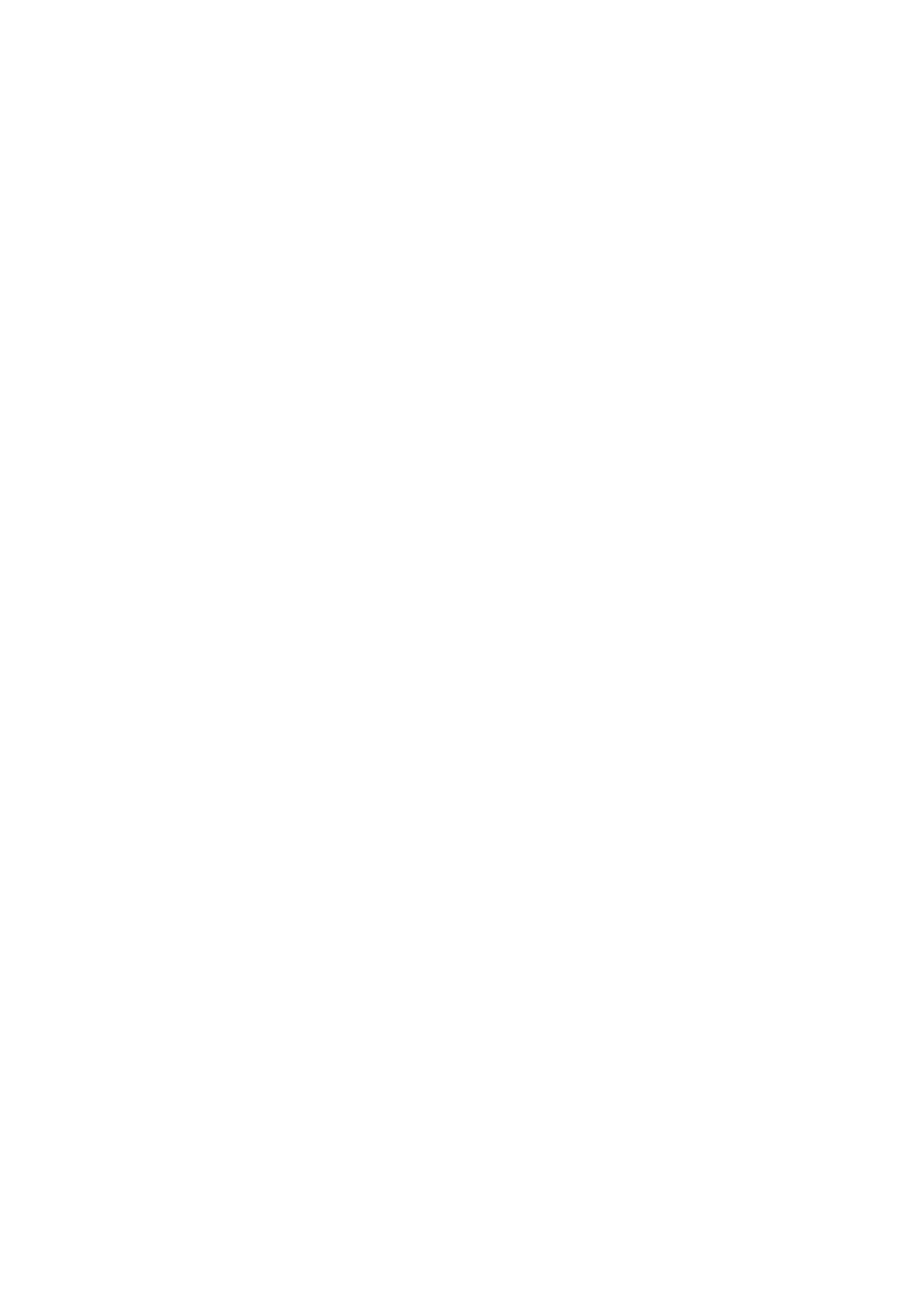# $e_{|}c_{|}a_{|}$

## Annex 4: Example of an aidemémoire

| Your availability (How much time can you give? When?)                                            |
|--------------------------------------------------------------------------------------------------|
| Availability of participants (How much time can they give? When?)                                |
| Will there be administrative support? (How will participants register?)                          |
| Venue, design of the training room (Formal? Informal? Will you need to pay for it?)              |
| Refreshments, lunch                                                                              |
| Will it be residential? Who will organise accommodation? Will participants be paid<br>to attend? |
| IT equipment needed                                                                              |
| Paper, pencils, other writing equipment, flip charts, games, toys                                |
| Prizes, certificates, rewards                                                                    |
| Video, dvd, YouTube clips, recordings, music                                                     |
| Your notes                                                                                       |
| Your slides                                                                                      |
| Participants' training pack/handbook/file (hard copy, online, memory stick, cd)                  |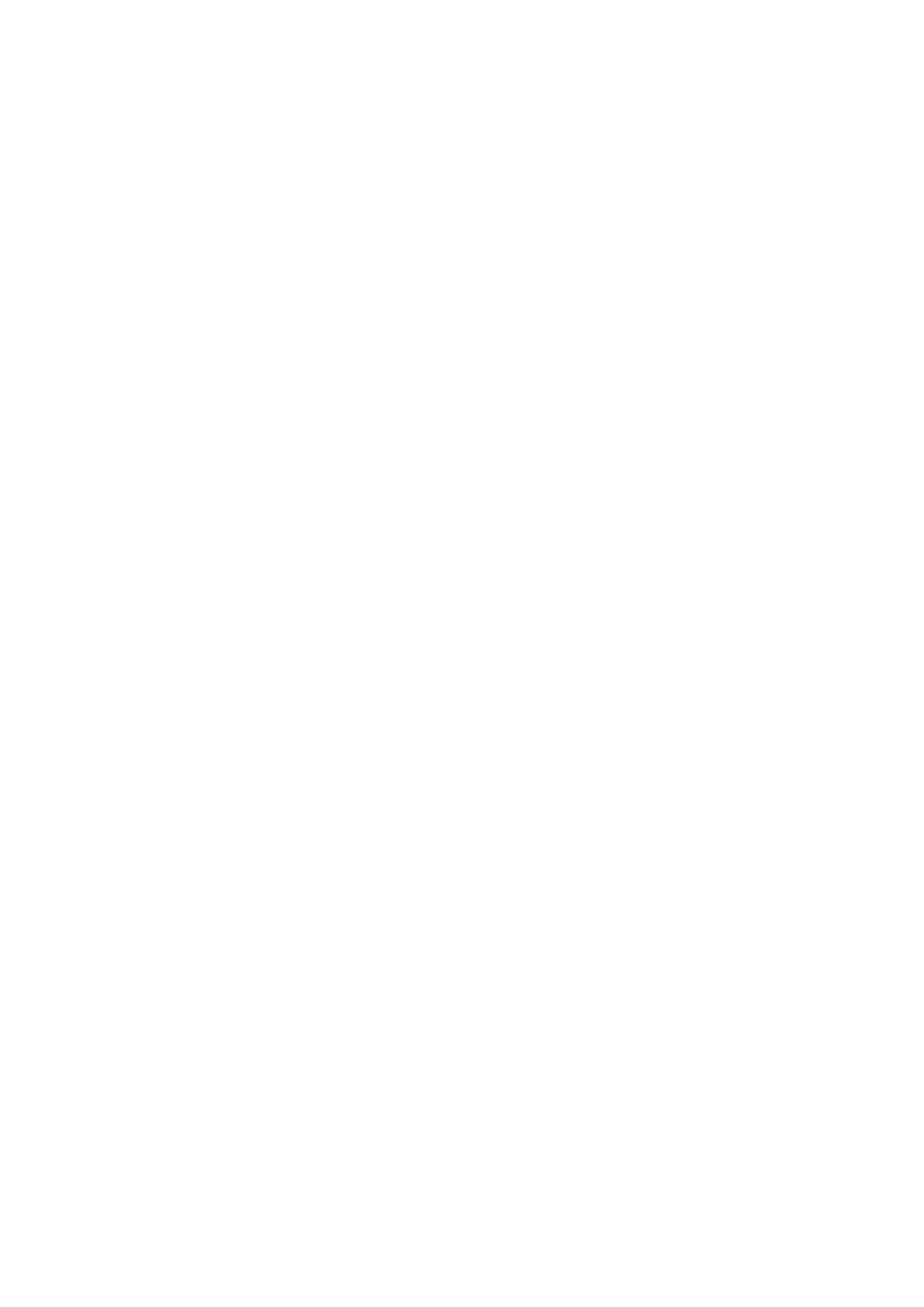

# Annex 5: Training room organisation

**Table for handouts, etc.**

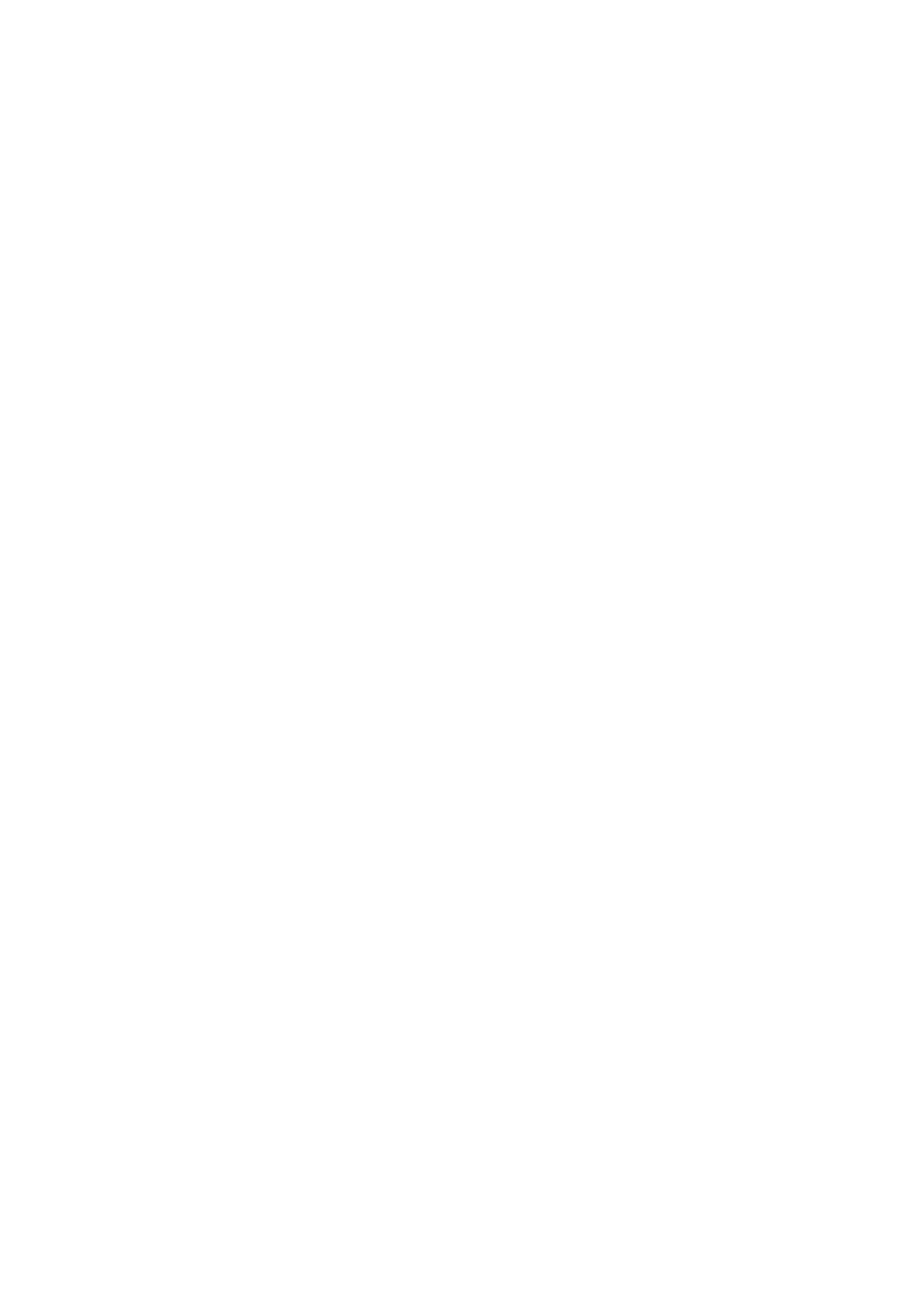

# <span id="page-70-0"></span>Annex 6: Evaluation of delivery types

The following table presents an overview of types of delivery and their (dis)advantages.

| <b>Type of delivery</b>                                               | <b>Advantages</b>                                                                                                                                                                                                                                                                                                                                                 | <b>Disadvantages</b>                                                                                                                                                                                                                                                                                                                               |
|-----------------------------------------------------------------------|-------------------------------------------------------------------------------------------------------------------------------------------------------------------------------------------------------------------------------------------------------------------------------------------------------------------------------------------------------------------|----------------------------------------------------------------------------------------------------------------------------------------------------------------------------------------------------------------------------------------------------------------------------------------------------------------------------------------------------|
| Lecture-type presentation                                             | Trainer has control of content<br>and timing<br>• Can deal with a large number<br>of participants<br>• Can be used over again at<br>other training activities                                                                                                                                                                                                     | • Not for teaching practical skills<br>Little interaction between<br>trainer and participants<br>• Difficult to hold participants'<br>attention<br>• Delivery skill of the trainer is<br>crucial                                                                                                                                                   |
| Demonstration of a task or<br>skill<br>(e.g. conducting a<br>meeting) | • Participants easily kept<br>interested<br>Provides a model for<br>reinforcement of what is<br>required on the task<br>Can adapt speed to suit the<br>group                                                                                                                                                                                                      | • Needs very careful preparation<br>on part of the trainer<br>Additional help may be needed<br>• Can be time-consuming to<br>prepare and set-up<br>• Limit on how many participants<br>can see the demo at any one<br>time                                                                                                                         |
| <b>Group work</b>                                                     | Can be adapted in terms of<br>content and pace to suit<br>learners<br>• Good for teaching skills<br>High level of participation<br>If necessary, can be used to<br>assess participant<br>performance<br>Easier for new or<br>$\bullet$<br>inexperienced trainers to<br>deliver<br>• Allows participants to get to<br>know each other and learn<br>from each other | • If the group is large it may be<br>difficult for the trainer to give<br>all group members adequate<br>attention<br>• Slower or faster learners in a<br>group may dictate the pace of<br>the group work and this may be<br>frustrating for other members<br>If the group members do not<br>get on or gel then the benefit<br>gained can be little |
| Role-play or simulation,<br>case studies                              | Introduces some realism into<br>the training - it's more like<br>the real task<br>Keeps participants interested;<br>involves a high level of activity<br>• Participants can use their own<br>experience<br>• If necessary, can be used to<br>assess participant<br>performance<br>• Can give a safe situation to try<br>out critical tasks                        | • Needs very careful preparation<br>on the part of the trainer<br>Additional help may be needed<br>Can be time-consuming to<br>prepare and set-up                                                                                                                                                                                                  |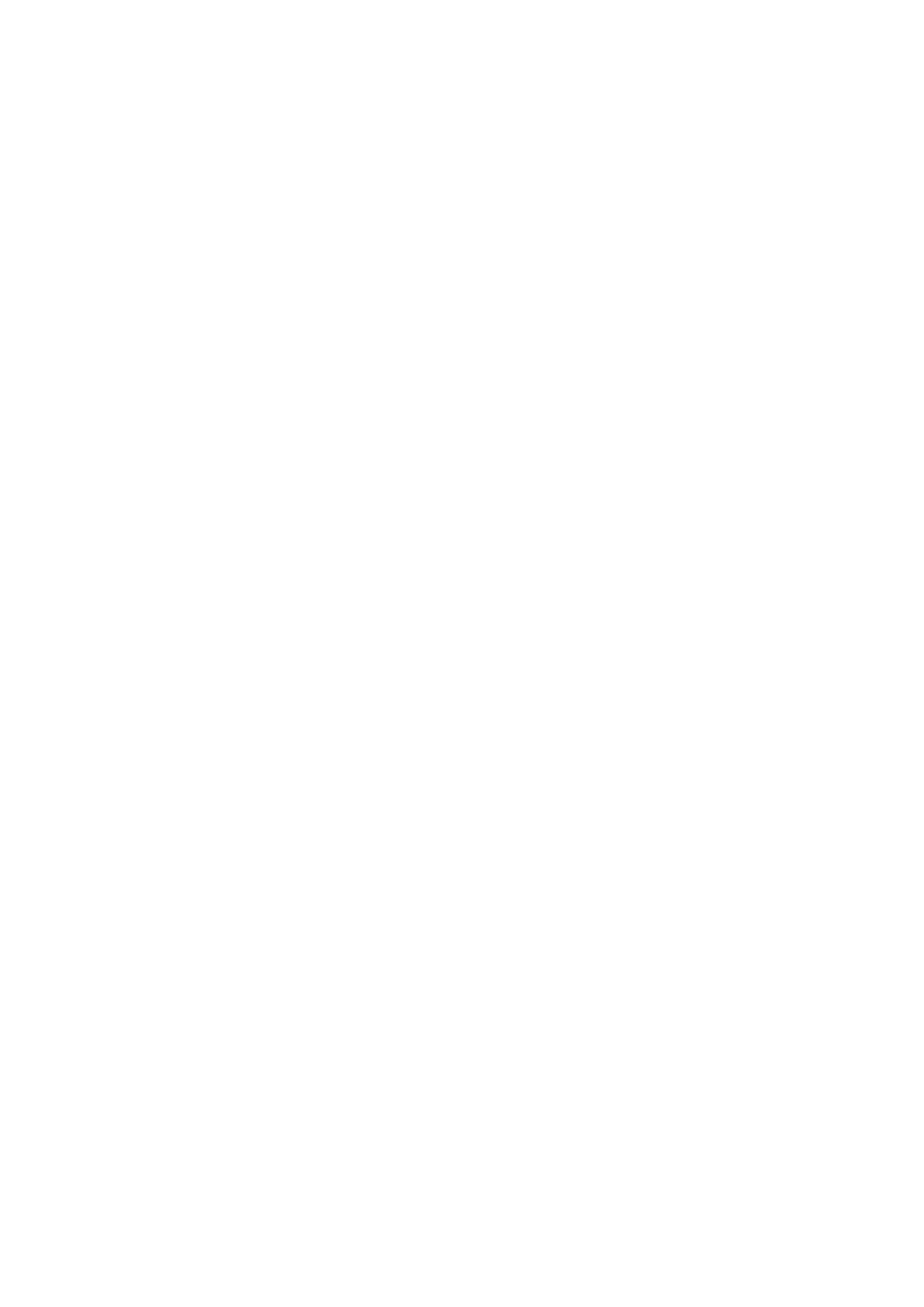

# Annex 7: The training cycle

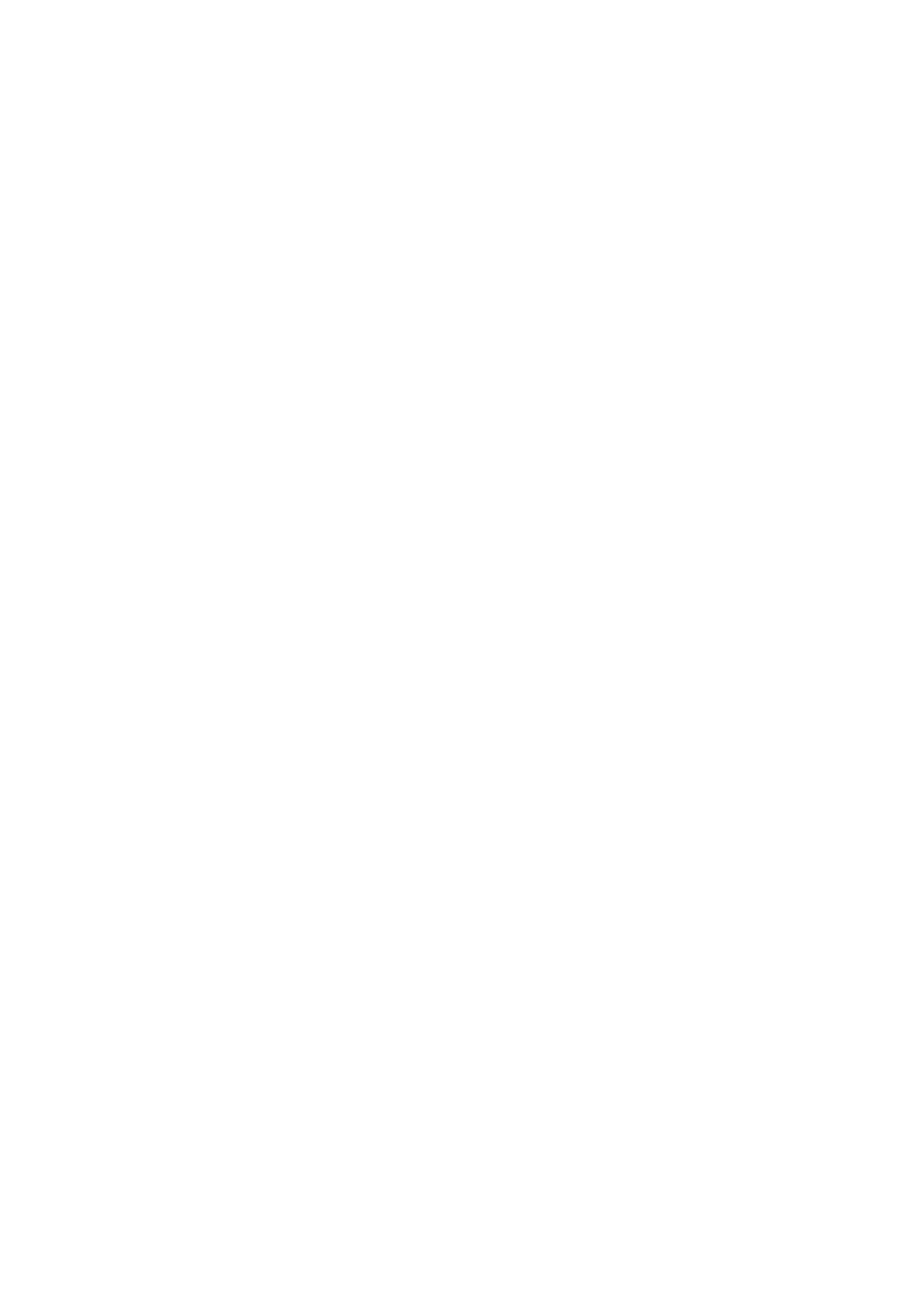## Annex 8: Example of a training 'Reactionnaire'

*[This part should be filled in beforehand]* **NAME OF THE TRAINING EVENT PLACE AND DATE OF THE TRAINING AIMS OF THE TRAINING:** List all the training aims

*[This part should be filled in by the participants in the training]*

Please comment as fully as possible on all relevant items. Where scoring ranges are given, circle the score that most closely represents your views.

#### **1. To what extent have the aims of the training been achieved?**

| Fully |  | - | Not at all |
|-------|--|---|------------|
|       |  |   |            |
|       |  |   |            |

If you have scored 3, 2 or 1, please comment on why you have given this rating.

#### **2. To what extent have your personal objectives for attending the workshop been achieved?**

| Fully |  |  | Not at all |
|-------|--|--|------------|
|       |  |  |            |
|       |  |  |            |

If you have scored 3, 2 or 1, please comment on why you have given this rating.

#### **3. To what extent has your understanding of the subject improved or increased as a result of the workshop?**

| Fully |  |  | Not at all |
|-------|--|--|------------|
|       |  |  |            |
|       |  |  |            |

If you have scored 3, 2 or 1, please comment on why you have given this rating.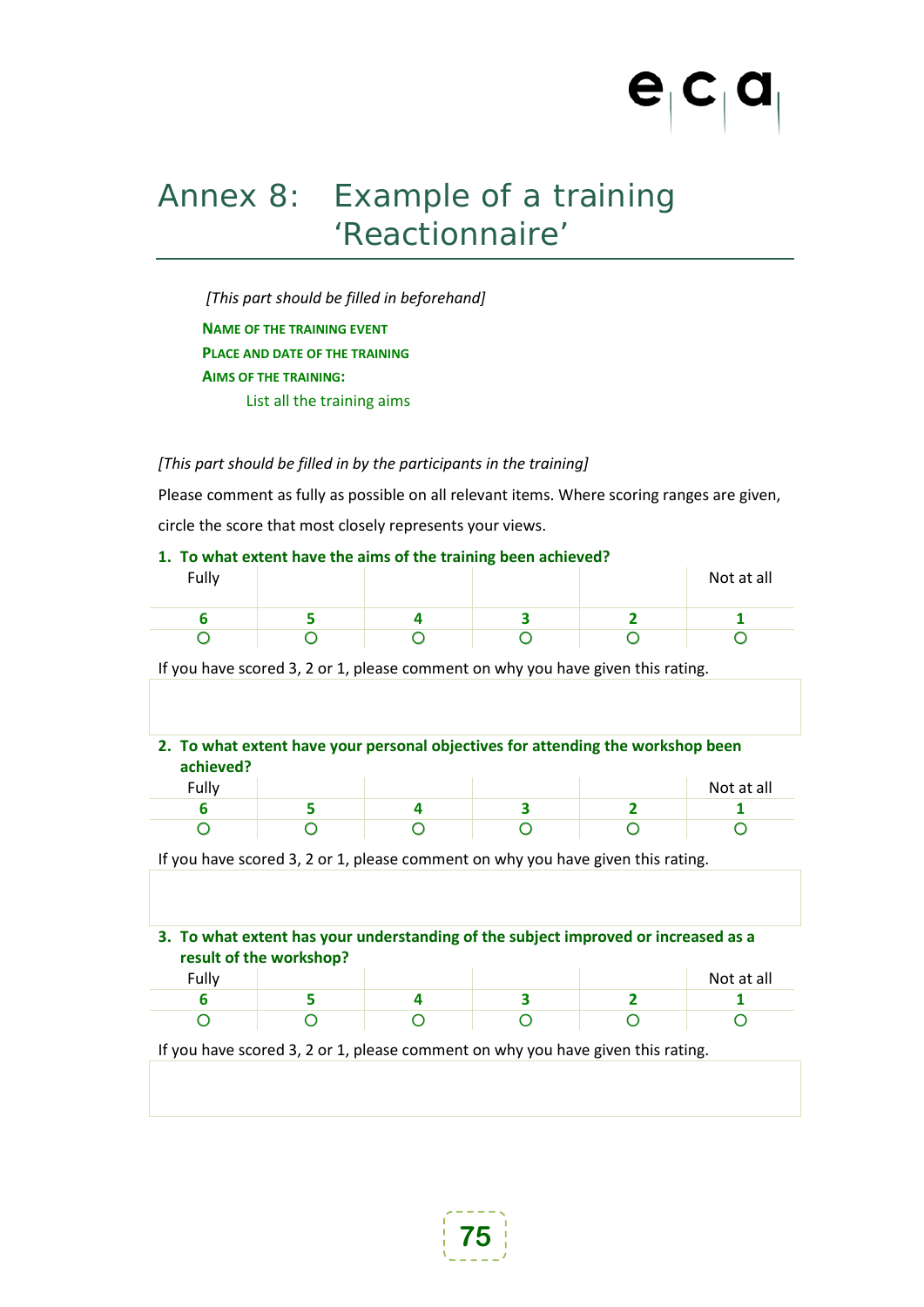### **4. To what extent have your skills in the subject of the training improved or increased as a result of the workshop?**

| Fully |  |  | Not at all |
|-------|--|--|------------|
|       |  |  |            |
|       |  |  |            |

If you have scored 3, 2 or 1, please comment on why you have given this rating.

### **5. To what extent has the training helped to enhance your appreciation and understanding of your panel member role as a whole?**

| Fully |  |  | Not at all |
|-------|--|--|------------|
|       |  |  |            |
|       |  |  |            |

If you have scored 3, 2 or 1, please comment on why you have given this rating.

| 6. What is your overall rating of this training event? |  |  |  |  |            |  |  |
|--------------------------------------------------------|--|--|--|--|------------|--|--|
| Fully                                                  |  |  |  |  | Not at all |  |  |
|                                                        |  |  |  |  |            |  |  |
|                                                        |  |  |  |  |            |  |  |

If you have scored 3, 2 or 1, please comment on why you have given this rating.

#### **7. Make any other comments on your ratings that you feel will be of help to the designers of this training event.**